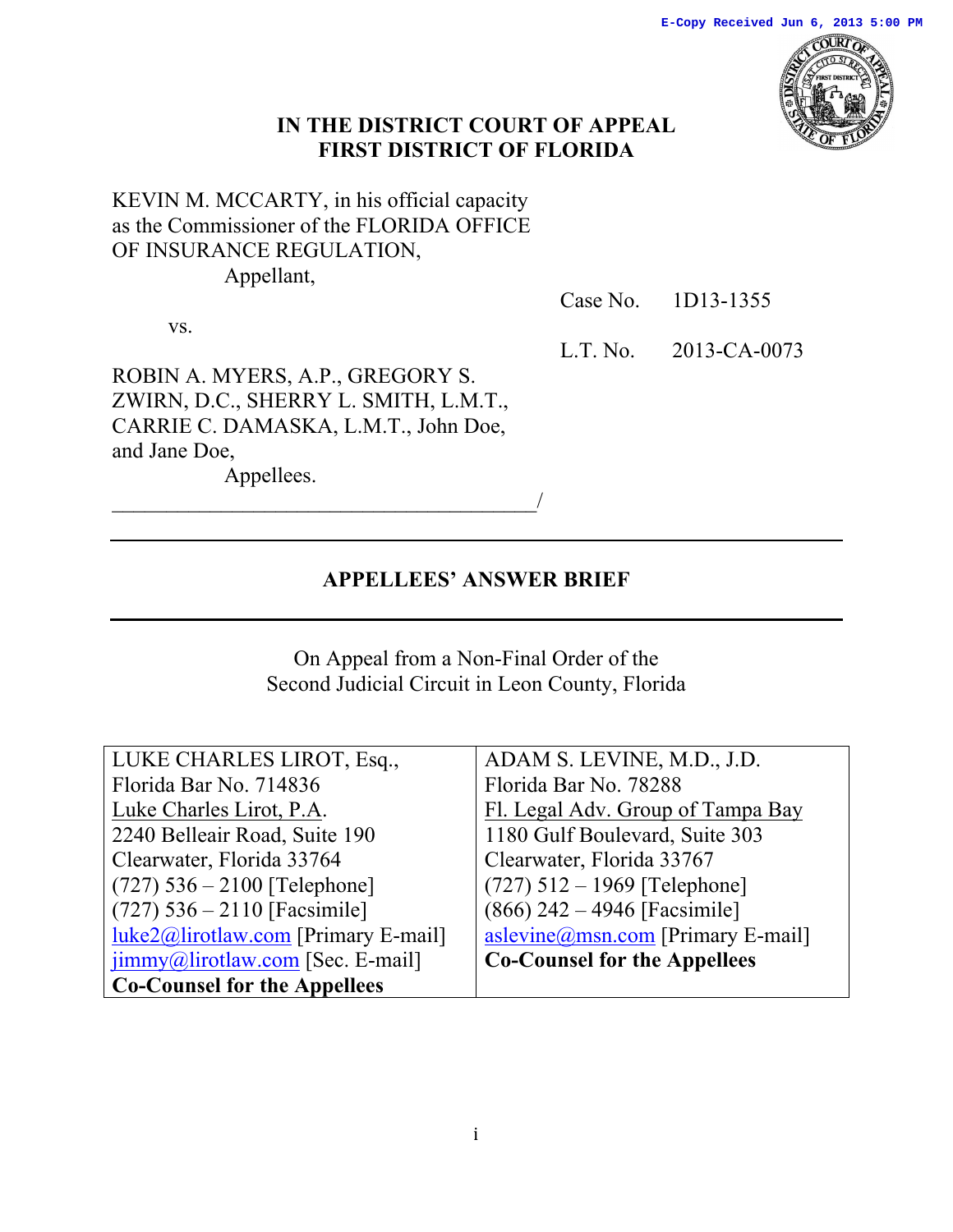# **TABLE OF CONTENTS**

|     |                                                                                                                                                                                   | $\ddot{\rm{11}}$ |
|-----|-----------------------------------------------------------------------------------------------------------------------------------------------------------------------------------|------------------|
|     |                                                                                                                                                                                   | $\overline{vi}$  |
|     |                                                                                                                                                                                   | viii             |
|     |                                                                                                                                                                                   | $\mathbf{1}$     |
|     |                                                                                                                                                                                   | 3                |
|     |                                                                                                                                                                                   | 5                |
|     |                                                                                                                                                                                   | 6                |
| I.  | <b>The Temporary Injunction Was Properly Granted</b>                                                                                                                              | 10               |
|     | a. Appellees Will Likely Succeed On the Merits Because<br><b>The 2012 PIP Act Violates The Florida Constitution</b><br>By Impermissibly Limiting Floridians' Access to the Courts | 13               |
|     | b. Appellees Possess No Adequate Remedy And Will<br><b>Suffer Irreparable Harm Without A Temporary Injunction</b>                                                                 | 20               |
|     | c. The Balance Of Equities Favors the Appellees Because<br>Appellees' Injuries Outweigh Appellant's Injuries                                                                      | 22               |
|     | d. The Temporary Injunction Benefits the Public Interest                                                                                                                          | 27               |
| II. | <b>The Temporary Injunction Is Not Defective</b>                                                                                                                                  | 30               |
|     | a. The Temporary Injunction Is Valid and Provides Specific                                                                                                                        | 30               |
|     | b. The Temporary Injunction is Valid and Includes Specific                                                                                                                        | 33               |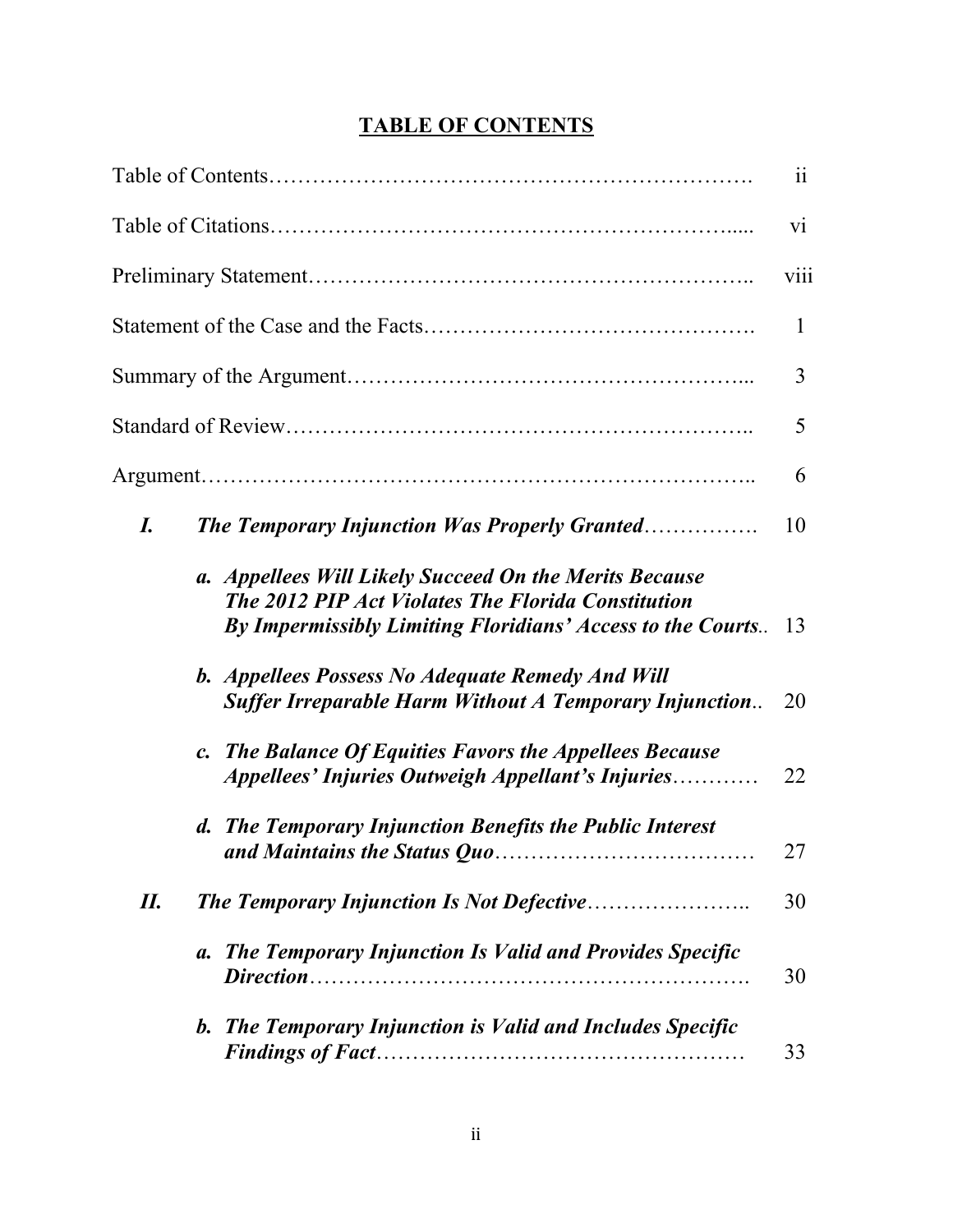|    | c. The Temporary Injunction is Valid and the issue of a<br>Bond remains pending in the Trial court                     | 35 |
|----|------------------------------------------------------------------------------------------------------------------------|----|
|    | d. The Trial court Did Not Misconstrue Standing                                                                        | 36 |
| Ш. | <b>This Court Should Not Reverse the Temporary Injunction</b><br>and Should Allow This Cause To be Heard On Its Merits | 38 |
|    | a. The Trial court Appropriately Considered the Presumption<br>of Constitutionality Afforded Legislative Enactments    | 39 |
|    | b. This Court Already Agreed That The Trial court<br><b>Appropriately Vacated the Notice of Automatic Stay</b>         | 42 |
|    |                                                                                                                        | 43 |
|    |                                                                                                                        | 44 |
|    |                                                                                                                        | 46 |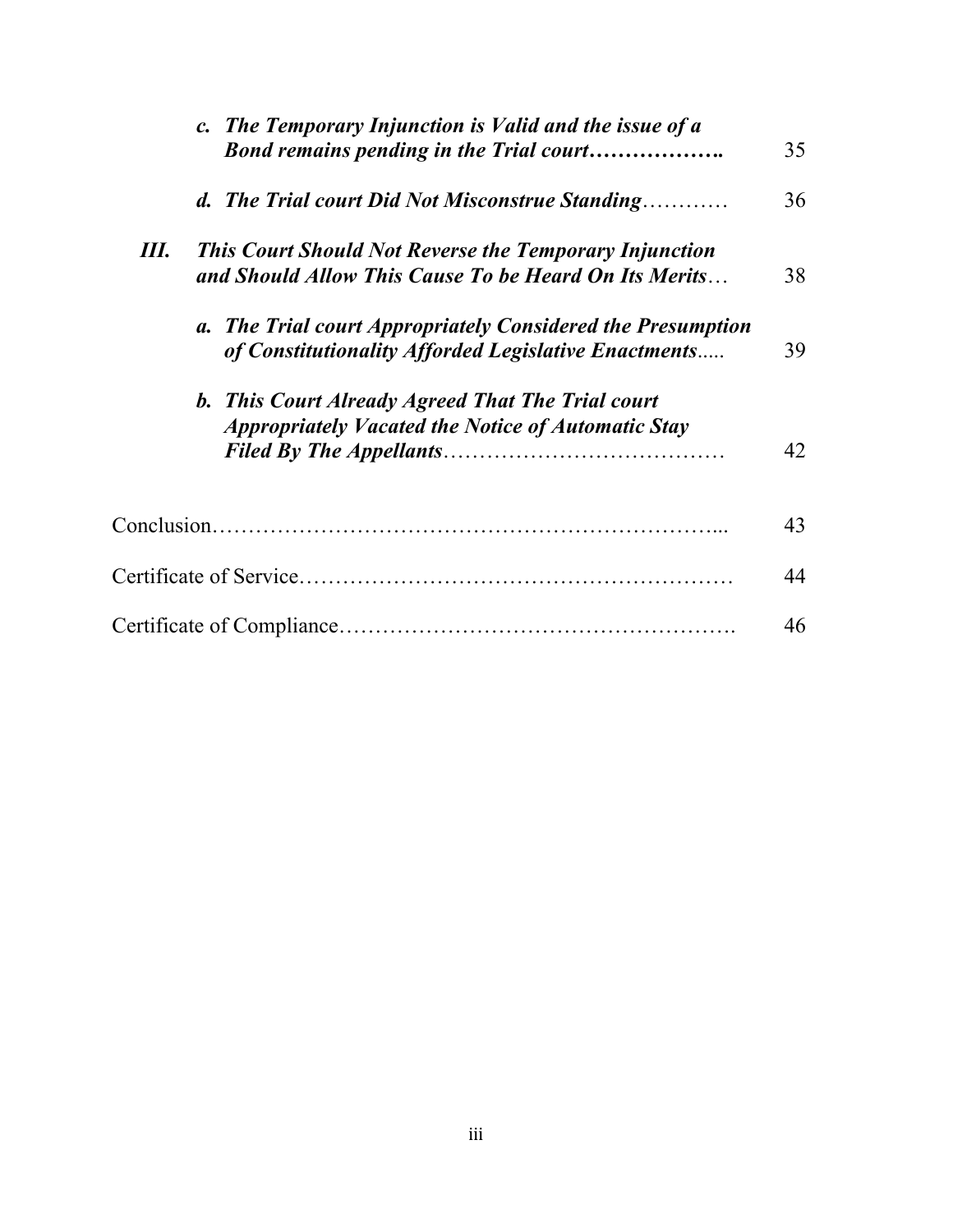# **TABLE OF CITATIONS**

# **Cases**

| Allstate Ins. Co. v. Holy Cross Hosp., Inc.,                                | $\mathbf{1}$                     |
|-----------------------------------------------------------------------------|----------------------------------|
| Bailey v. Christo,                                                          | 38                               |
| Board of Com'rs of State Institutions v. Tallahassee<br>Bank & Trust Co.,   | 40                               |
| Bowling v. National Convoy & Trucking Co.,                                  | 38                               |
| Chapman v. Dillon,                                                          | 4, 5, 7, 8,<br>11, 12, 14,<br>15 |
| Daniel v. Williams,                                                         | 40                               |
| F.V. Inves., N.V. v. Sicma Corp.,                                           | 32                               |
| Fischwenger v. York,                                                        | 22                               |
| Gervais v. Melbourne,                                                       | 24                               |
| Harry E. Pretyman, Inc., v. Florida Real Estate Commission                  | 41                               |
| In re Apportionment Law Senate Joint<br>Resolution No. 1305 Regular Session | 40                               |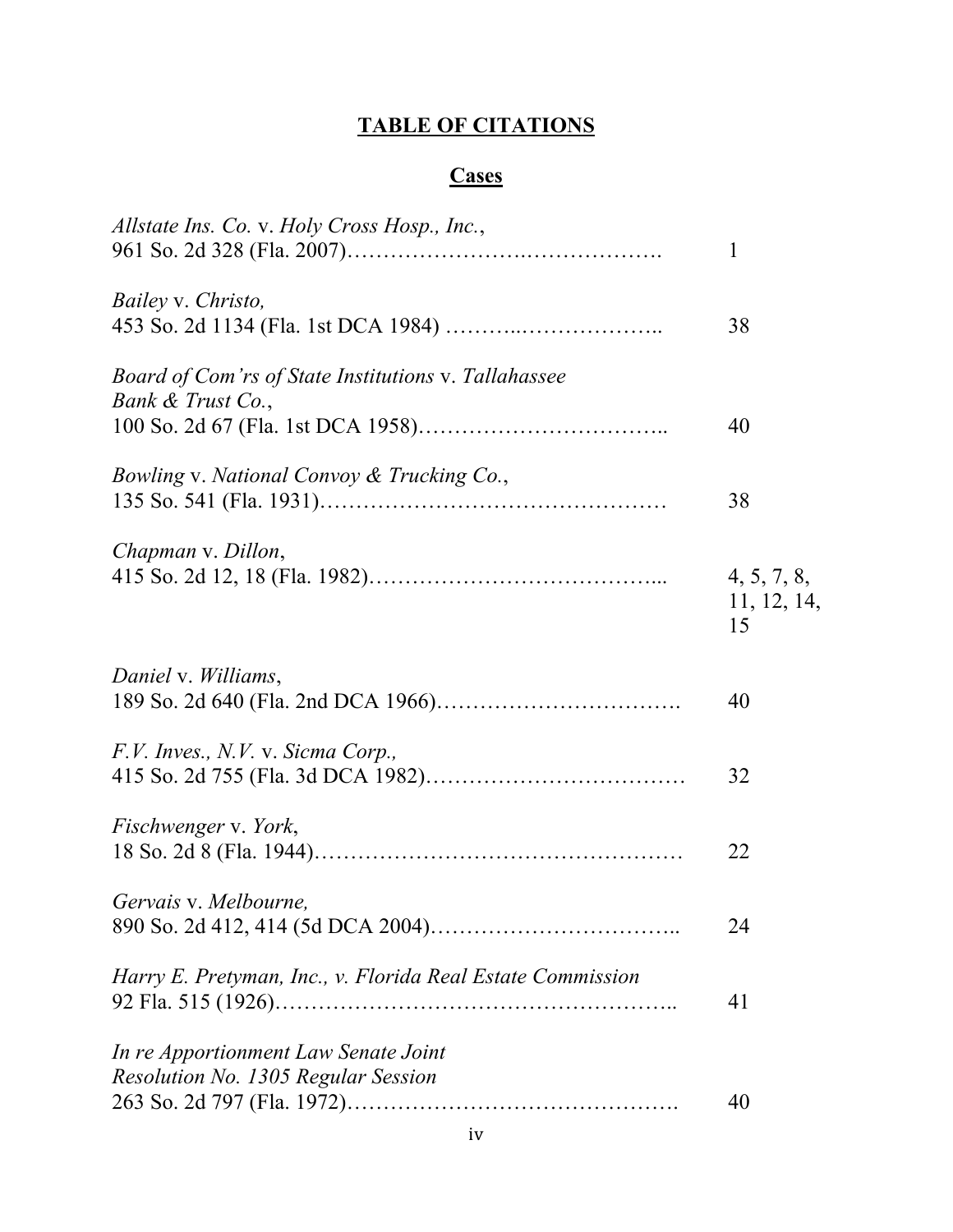| Kluger v. White,                                                                       | 7, 11                      |
|----------------------------------------------------------------------------------------|----------------------------|
| Lasky v. State Farm Insurance Co.,                                                     | 1, 4, 7, 11,<br>13, 14, 29 |
| Lewis v. Peters,                                                                       | 38                         |
| Louisville & N.R. Co. v. Railroad Com'rs.,                                             | 23                         |
| Mitchell v. State,                                                                     | 43                         |
| Sancho v. Smith, 830 So.                                                               | 5, 6                       |
| St. Johns Inv. Mgmt. Co. v. Albaneze,                                                  | 10                         |
| St. Lucie County v. North Palm Dev. Corp.,<br>444 So. 2d 1133, 1135 (Fla. 4d DCA 1984) | 24, 25, 26,<br>43          |
| State ex. Re. Estep v. Richardson,                                                     | 23                         |
| State ex rel. Jones v. Wisehart                                                        | 41                         |
| State v. Florida Consumer Action Network,<br>830 So. 2d 148 (Fla. 1st DCA 2002)        | 37                         |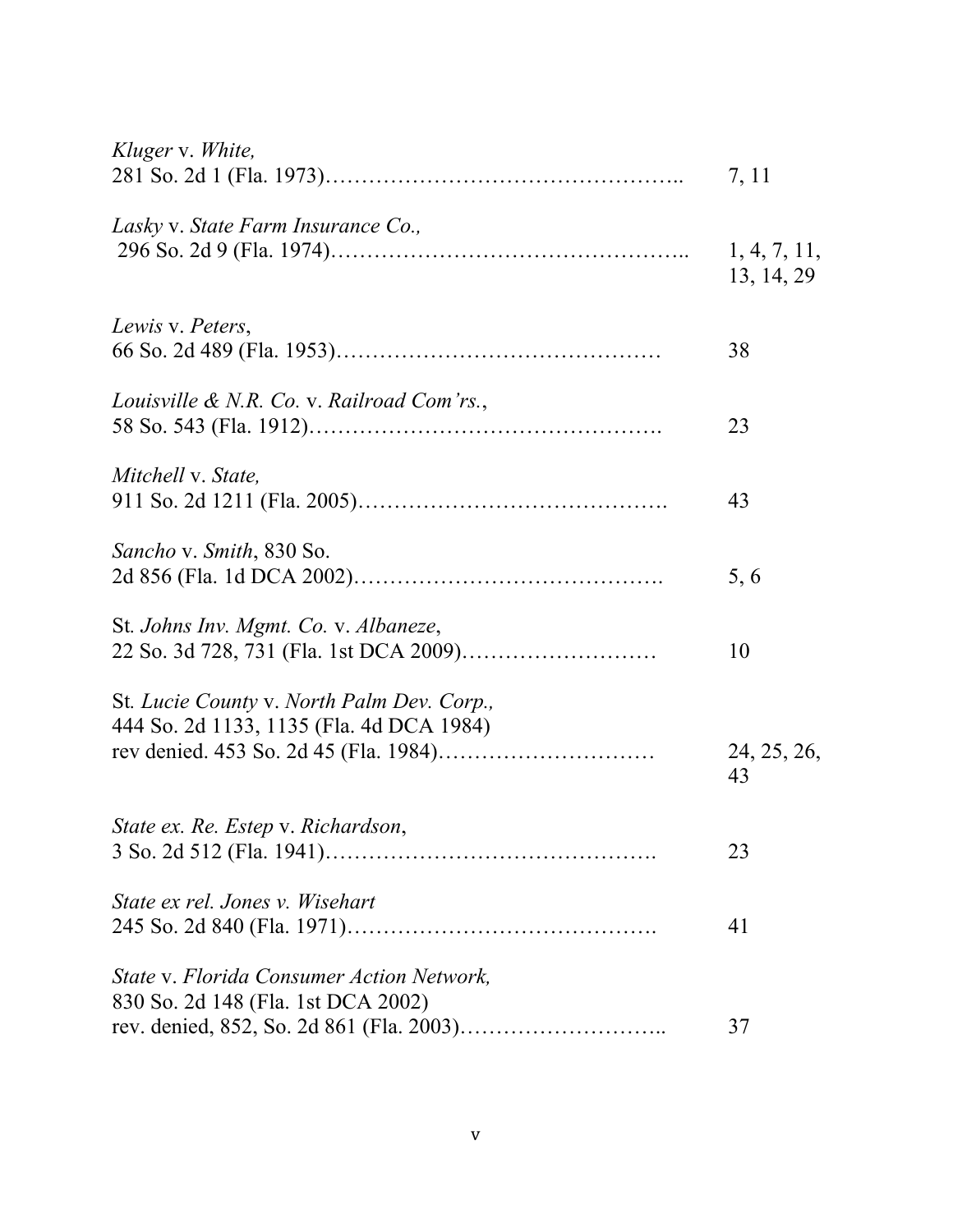| State Department of Environmental Protection v. Pringle,<br>707 So. 2d 387, 390 (Fla. 1d DCA 1998) | 24                    |
|----------------------------------------------------------------------------------------------------|-----------------------|
| State of Fla., Dept. of Envtl. Prot. v. Pringle,                                                   | 43                    |
| SunTrust Banks, Inc., v. Cauthon & McGuigan, PLC.,                                                 | 10                    |
| Tampa Sports Authority v. Johnston,                                                                | 20, 24, 25,<br>26, 43 |
| <i>Vargas v. Vargas,</i>                                                                           | 36                    |
| Watson v. Centro Espanol De Tampa, 30 So. 2d 288                                                   | 23                    |

# **Rules**

|  | 10, 30 |  |
|--|--------|--|
|--|--------|--|

# **Statutes**

| 10    |
|-------|
| 1, 11 |
| 8     |
| 8, 17 |
| 1, 28 |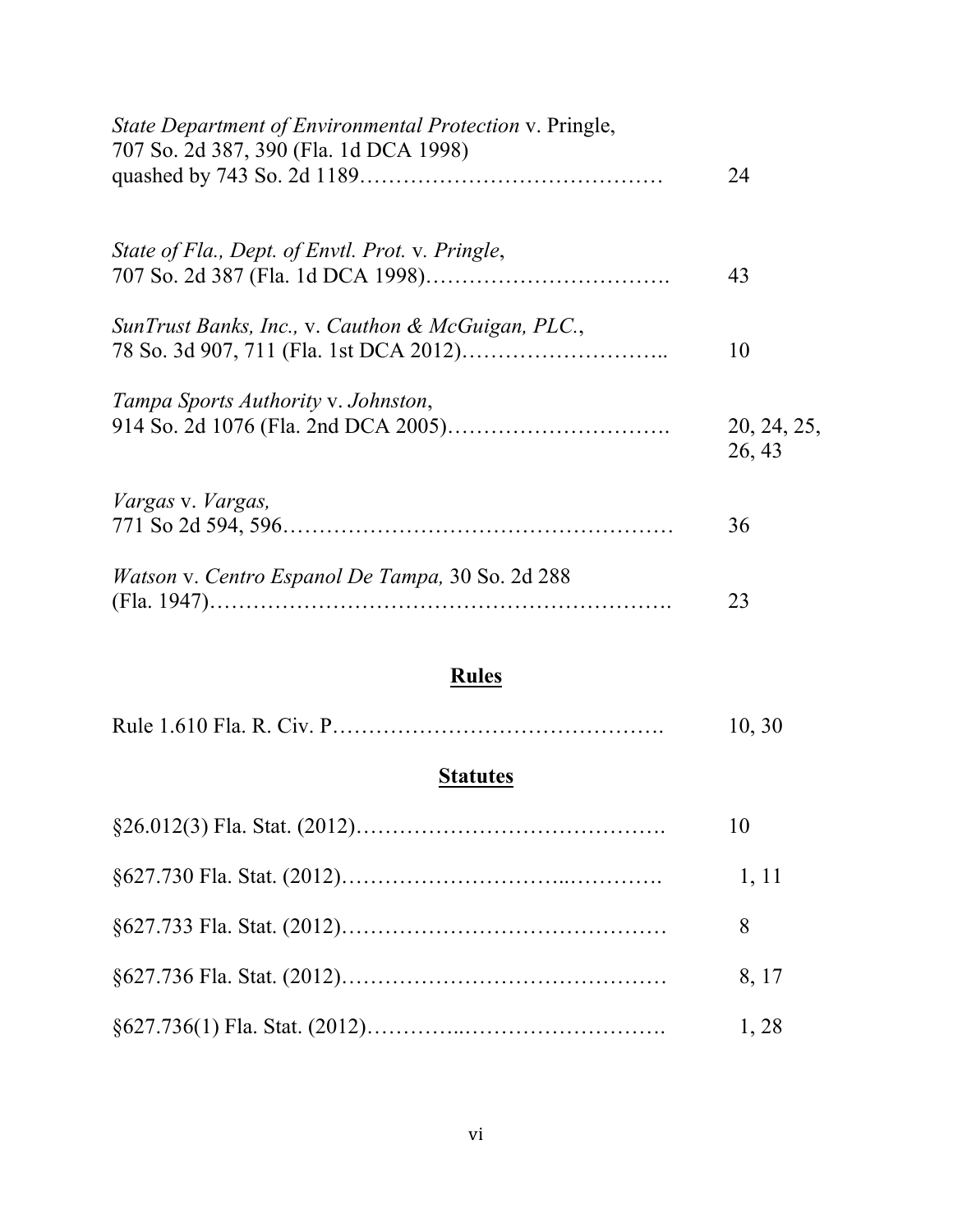# **Laws of Florida**

|                                                                                                                                                                      | 7,  |
|----------------------------------------------------------------------------------------------------------------------------------------------------------------------|-----|
| <b>Laws of the United States</b>                                                                                                                                     |     |
| Patient Protection and Affordable Care Act                                                                                                                           | 17, |
| <b>Other Authorities</b>                                                                                                                                             |     |
|                                                                                                                                                                      | 22  |
|                                                                                                                                                                      | 23  |
| Florida Office of Insurance Regulation,<br>www.myflorida.com/agency/40                                                                                               | 8,9 |
| Florida's Motor Vehicle No-Fault Law Report 2006-102<br>http://archive/flsenate.gov/data/publications/2006/<br>senate/reports/interim reports/pdf/2006-102bilong.pdf | 7   |
|                                                                                                                                                                      |     |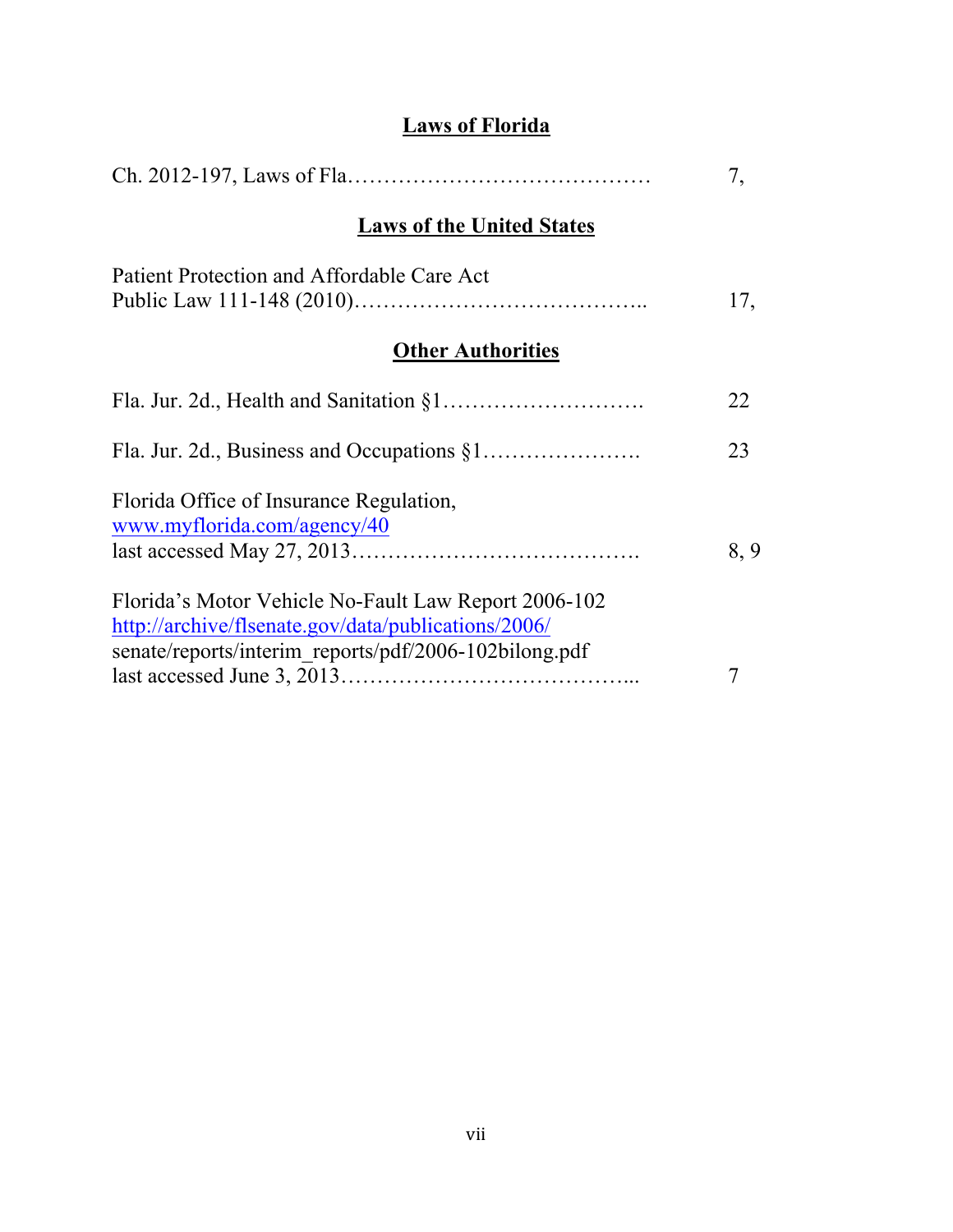#### **PRELIMINARY STATEMENT**

"Appellant" refers to Kevin M. McCarty acting in his official capacity as the Commissioner of the Florida Office of Insurance Regulation, a political subdivision of the State of Florida responsible for regulating Personal Injury Protection (PIP) insurance carriers. "Appellees" refers to Robin A. Myers, A.P., Gregory S. Zwirn, D.C., Sherry L. Smith, L.M.T., Carrie C. Damaska, L.M.T., John Doe on behalf of all similarly situated acupuncturists, chiropractors, and licensed massage therapists, and Jane Doe on behalf of all those individuals injured as a result of a motor vehicle collision. References to the Record are cited as "(letter code).#.#" where the letter code refers to the source of the record followed by the Tab Number for that record and then the pinpoint page number for that record. The letter codes are listed below. For example, A.2.15 refers to Appellant's Record, Tab 2, Page 15 and B.3 refers to Appellees' Record, Tab 3.

| Letter Code | Record      |
|-------------|-------------|
|             | Appellant's |
|             | Appellee    |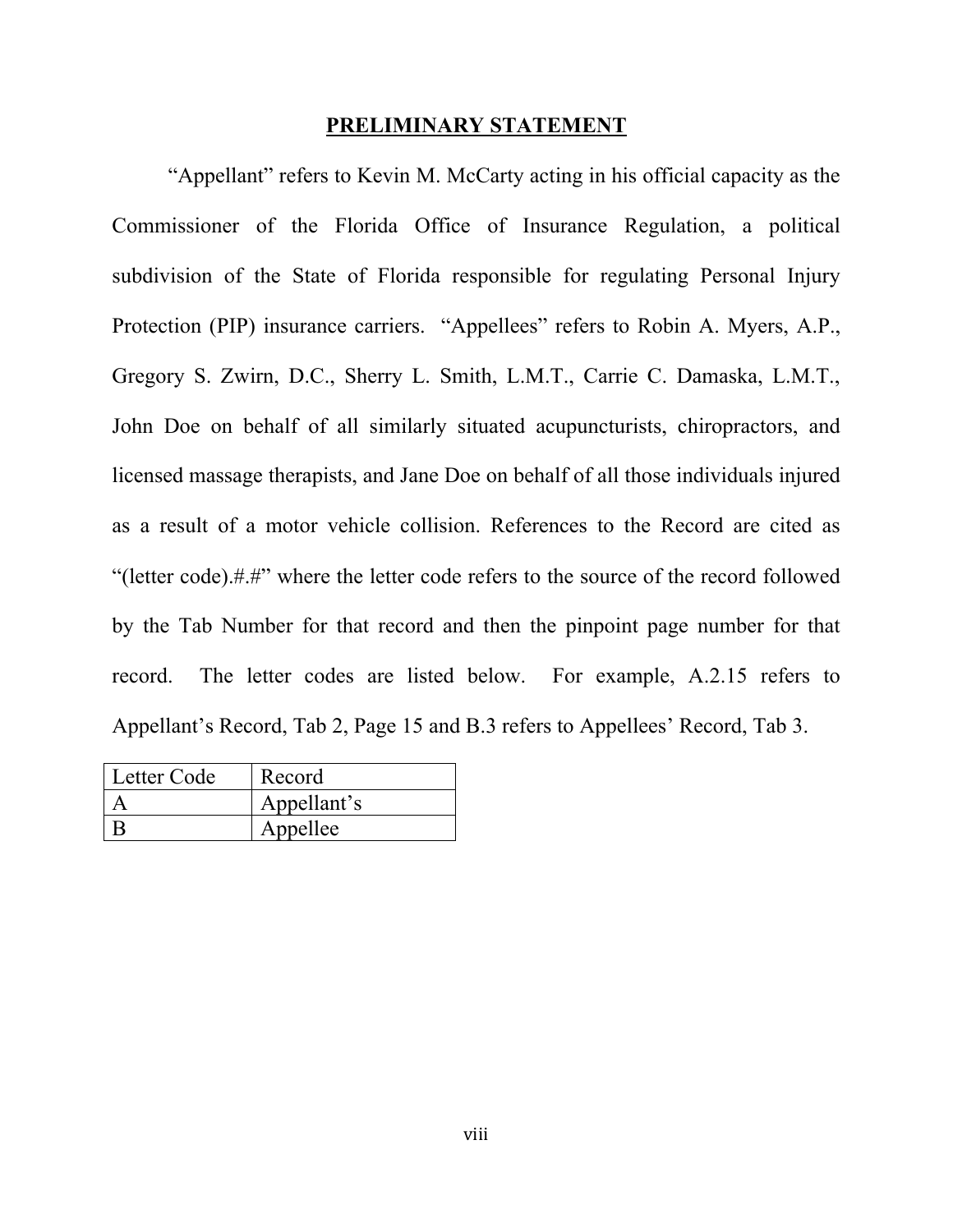#### **STATEMENT OF THE CASE AND THE FACTS**

Personal Injury Protection (PIP) insurance represents one facet of the Florida No-Fault Law and was designed to provide: 1) rapid, efficient, unfettered access to medical benefits for injured victims of motor vehicle accidents; 2) limited compensation for lost work; and 3) a death benefit. See §627.730 Fla. Stat. (2012), §627.736(1) Fla. Stat. (2012), *Lasky* v. *State Farm Insurance Co.,* 296 So. 2d 9 (Fla. 1974), and *Allstate Ins. Co.* v. *Holy Cross Hosp., Inc.*, 961 So. 2d 328 (Fla. 2007).

In 2012, after PIP insurance carriers sought double digit rate increases from the Defendant<sup>1</sup>, ostensibly to protect insurance carrier profitability, these same PIP insurance carriers provided the Legislature with "statistics<sup>2</sup>" equating these increased rates with fraud and abuse "among those seeking PIP benefits." See Appellant's Response to Order to Show Cause page 2. Without the benefit of critically evaluating or independently verifying these industry statistics, the Legislature revised PIP in the 2012 PIP Act. Appellant's counsel referred to these revisiosn as a, "paradigm shift in PIP." A.7.37.

<sup>&</sup>lt;sup>1</sup> Appellant's witness, Sandra Starnes testified during the hearing to Vacate the Notice of Automatic Stay, "You know, when you start from 2011 forward, PIP was skyrocketing, double-digit rate increases were the norm." B.2.48-49.

<sup>&</sup>lt;sup>2</sup> See Appellant's witness Sandra Starnes testimony related to these statistics where Actuarial results vary greatly depending on the same underlying data (10 Actuarys may give 10 different results) and that the Actuary providing the data was employed by the insurance industry itself. B.2.41-42.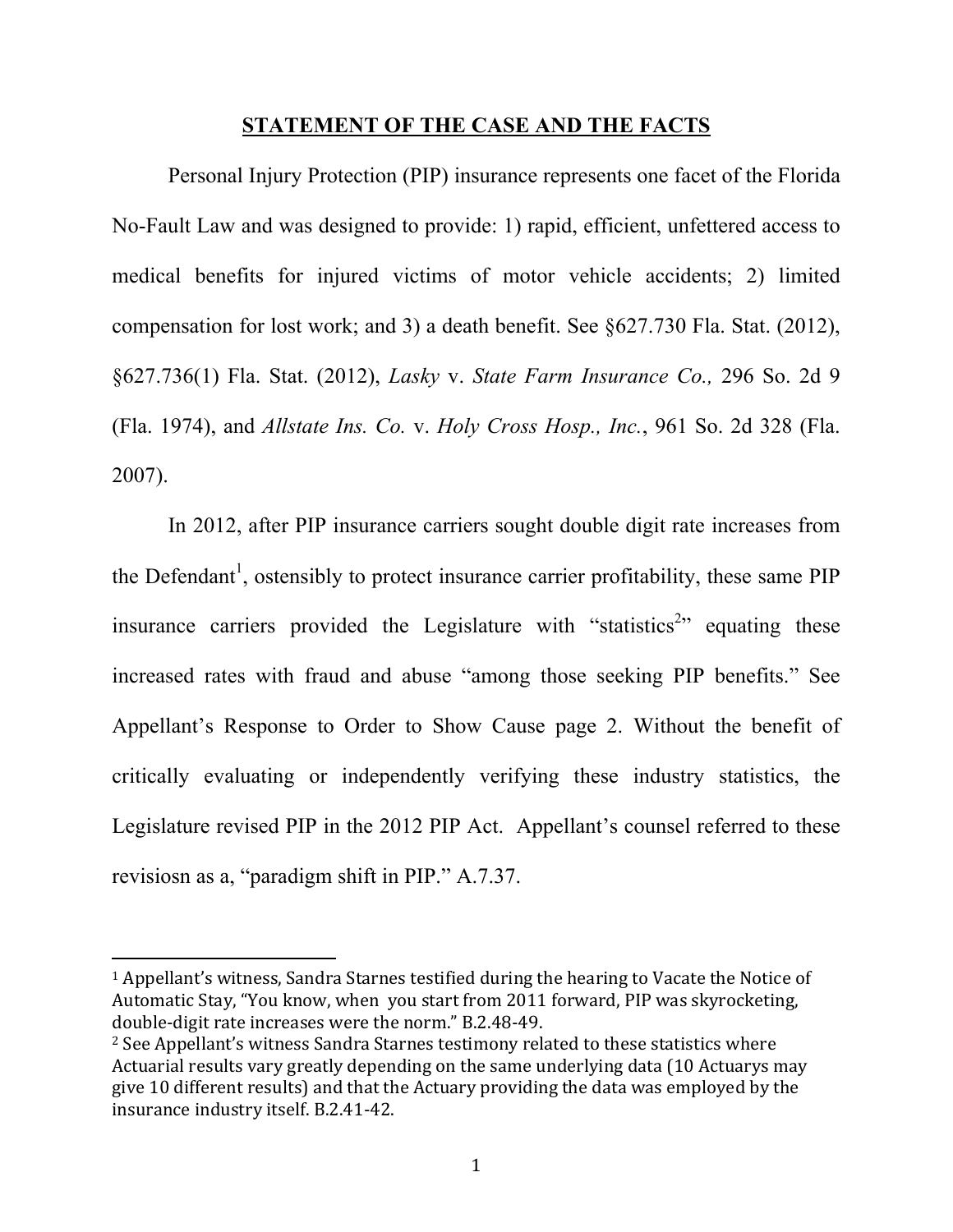Appellant's counsel explained

 

…[T]he legislature went from a very open-ended \$10,000 dollars that was available for any time for five years – which would be the statute of limitations on the written contract of insurance for PIP – from an unlimited situation to receive \$10,000 dollars worth of treatment, to a limited situation of where PIP is only going to treat those persons that have an emergency medical condition which is defined by the Act; and that the emergency medical condition[s] [must] manifest within 14 days [for any coverage to be provided at all]. There's no denying that there is a paradigm shift in the way PIP is going to operate. A.7.37-38.

 However, despite this paradigm shift, the Legislature failed to restore injured victims access to the courts because injured victims generally require some type of "permanent dysfunction," before accessing the court and acquiring the right to sue under existing Florida Statutes<sup>3</sup>. *Id.* at 40. This "paradigm shift" absolutely prohibited all massage therapy and acupuncture therapy, essentially putting both of these disciplines "out of business," and severely limited chiropractic therapy without providing any medical justification(s) for either this prohibition or limitation. A.7.13-15.

On behalf of Plaintiffs/Appellees in each discipline, a designated Acupuncture Physician (Myers), a Chiropractor (Zwirn), two Licensed Massage Therapists (Damaska and Smith), John Doe (representing all similarly situated affected Acupuncture Physicians, Chiropractors, and Licensed Massage

<sup>&</sup>lt;sup>3</sup> The right to access the courts was limited when PIP was first introduced and has not been restored during any subsequent revisions to PIP coverage.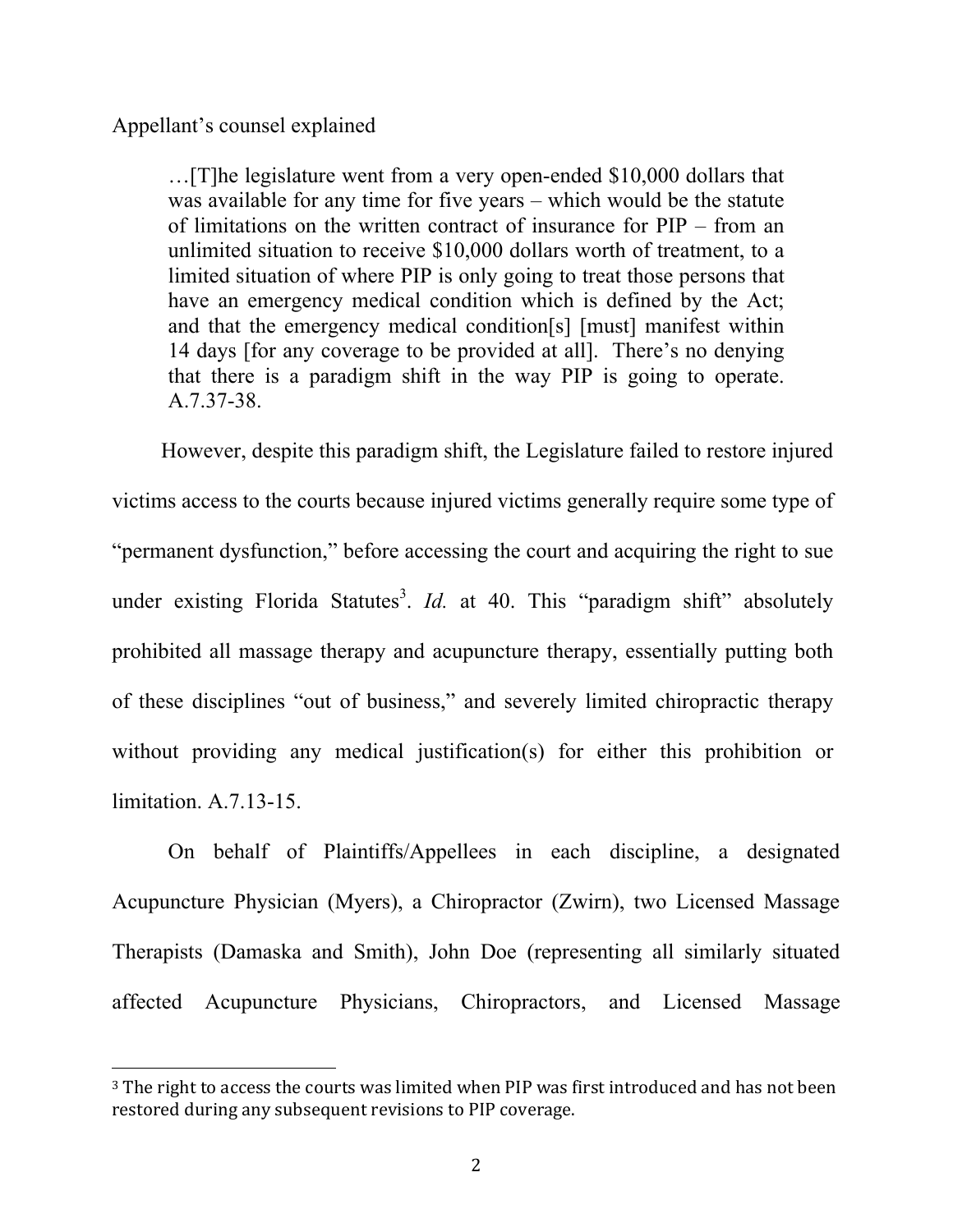Therapists), and Jane Doe (representing all motor vehicle accident victims, Appellees filed suit against the 2012 PIP  $Act<sup>4</sup>$  revisions because these revisions: 1) violated the Appellees' procedural and substantive due process rights by taking away their ability to contract and to earn a living through their chosen profession; 2) violated the Appellees' substantive due process because the 2012 PIP Act is not rationally related to a legitimate public policy or objective; 3) violated the single subject rule and the separation of powers required by the Constitution of the State of Florida; and because the revisions 4) violated the right of people to access the courts to seek redress. A.1.2.

This appeal arose from a non-final order granting a temporary injunction after a trial court, "considered the evidence, the written and oral arguments of counsel and the authorities cited," and held, "that the motion [for temporary injunction] should be granted in part because the…[2012 revisions to Florida No-Fault] violate Article I, Section 21 of the Florida Constitution (Access to Courts)." A.1.1. Pursuant to Rule 9.030(b)(1)(B) and Rule 9.130(a)(3)(B), Fla. R. App. P., this Court has jurisdiction.

#### **SUMMARY OF THE ARGUMENT**

This Court should allow the Temporary Injunction to remain intact and in force until this case may be heard on its merits. In this latest revision to Florida

<sup>&</sup>lt;sup>4</sup> The 2012 PIP Act refers to House Bill 119: Motor Vehicle Personal Injury Protection Insurance (2012), Chapter 2012-197 of the Florida Statutes.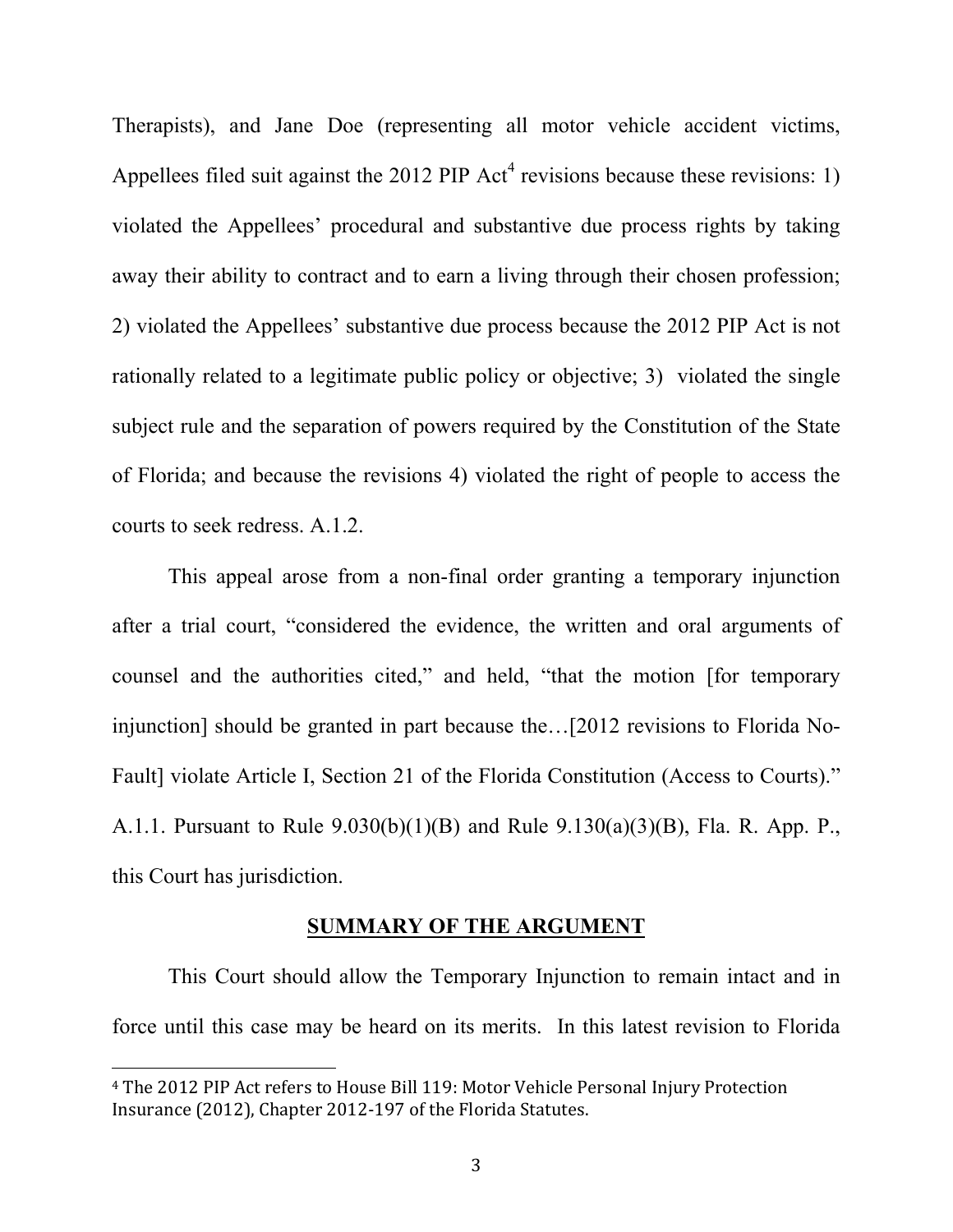No-Fault, the Legislature severely restricted all consumer/beneficiaries' rapid, efficient, unfettered access to healthcare without restoring those same consumer/beneficiaries' rights to access the courts. These severe restrictions were purportedly enacted to reduce fraud and lower insurance premiums. But the alleged evidence of fraud relied solely upon evidence provided by the for-profit private industry regulated by the Appellant. And, although Appellant sought to benefit Florida's consumers with lower insurance premium payments, the actual evidence provided to the Appellant by this for-profit private industry demonstrates that the legislatively required reduction in premiums never actually occurred<sup>5</sup>. This legislation was enacted in the complete absence of any evidence that either massage therapy or acupuncture were ineffectual, that all its practitioners were engaged in fraudulent billing, or even that these restrictions would actually reduce fraud. A.2.5.

Removing the insurance industry rhetoric from the conversation, it is abundantly clear that the challenged 2012 restrictions are so severe that they violate the Constitution of the State of Florida because they no longer constitute the "reasonable alternative" to accessing the courts contemplated under *Lasky.* See 296 So. 2d 9. In a partially concurring and partially dissenting in *Chapman,* Justice

<sup>&</sup>lt;sup>5</sup> Appellant's employee Sandra Starnes testified that only 35 of 150 PIP insurance carriers actually reduced their premiums by the October 1, 2012 deadline, a deadline before the 2012 PIP Act limitations on care were supposed to become effective. B.2.40.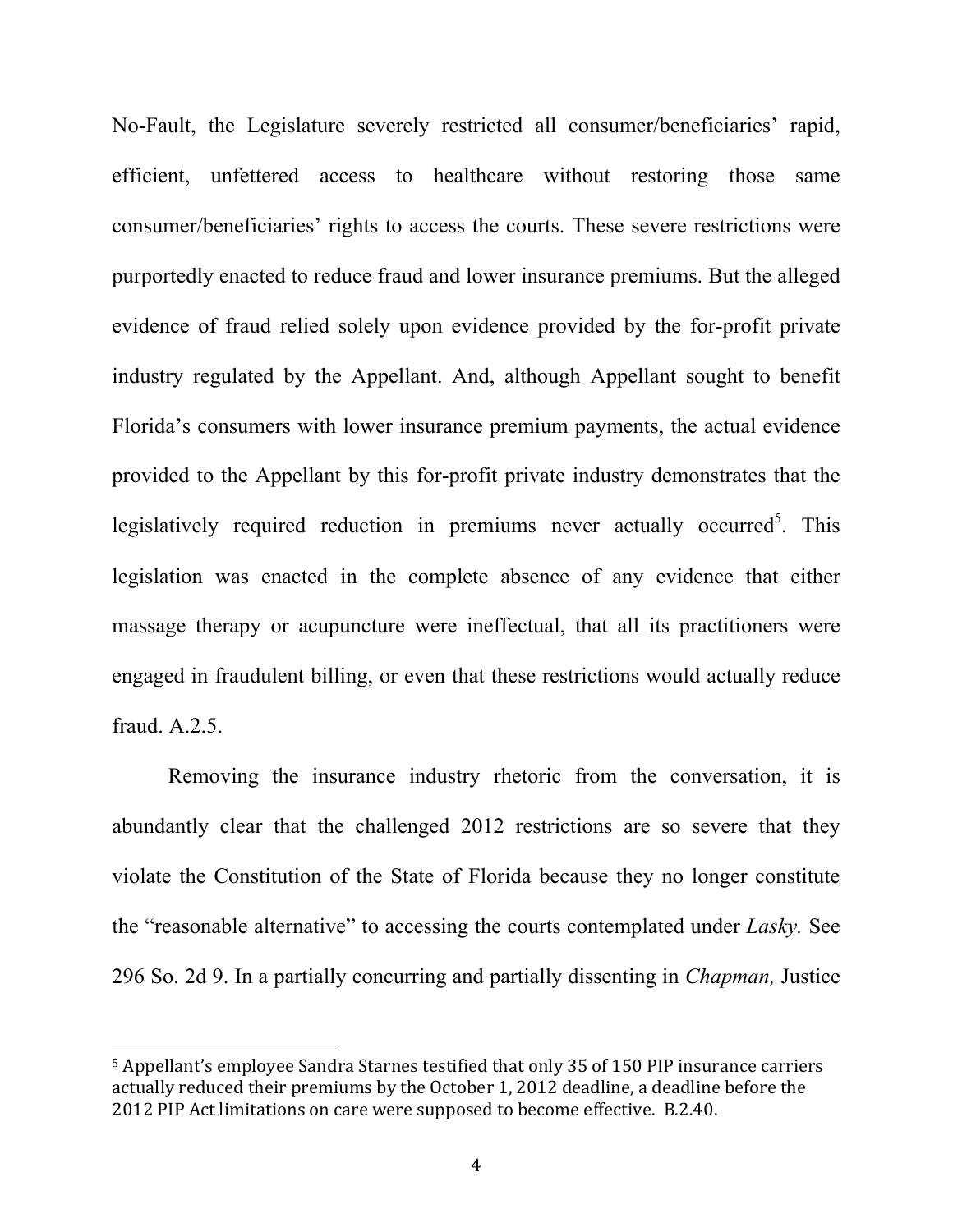Sundberg stated that earlier statutory limitations to PIP reducing medical expense benefits and lost earnings benefits in the absence of a restoration of a right of access to the courts came, "perilously close to the outer limits of constitutional tolerance." *Chapman* v. *Dillon,* 415 So. 2d 12, 19 (Fla. 1982). The 2012 PIP Act, violates article I, section 21 of our constitution by absolutely denying access to the courts to vindicate a prior existing common law right to recover intangible damages for nonpermanent injuries…without supplying any viable alternative because the 2012 revisions eviscerate the viable alternative that PIP once was.

By eliminating honest health care providers whose disciplines provide a major benefit to those injured in automobile accidents and reducing the \$10,000 coverage relied on by all Florida driving consumers (which includes all named and representative Appellees) by 75%, absent overcoming the obstacles and expense of showing the undefined "emergency medical condition," the previous "reasonable alternative" has become a one-sided, unreasonable framework, benefitting the special interests of a for-profit insurance industry at the grave expense of the Appellees and everyone similarly situated.

This Court should affirm the circuit court's temporary injunction.

#### **STANDARD OF REVIEW**

The proper standard of review for appeals involving a temporary injunction when the trial court had the opportunity to weigh the evidence is an abuse of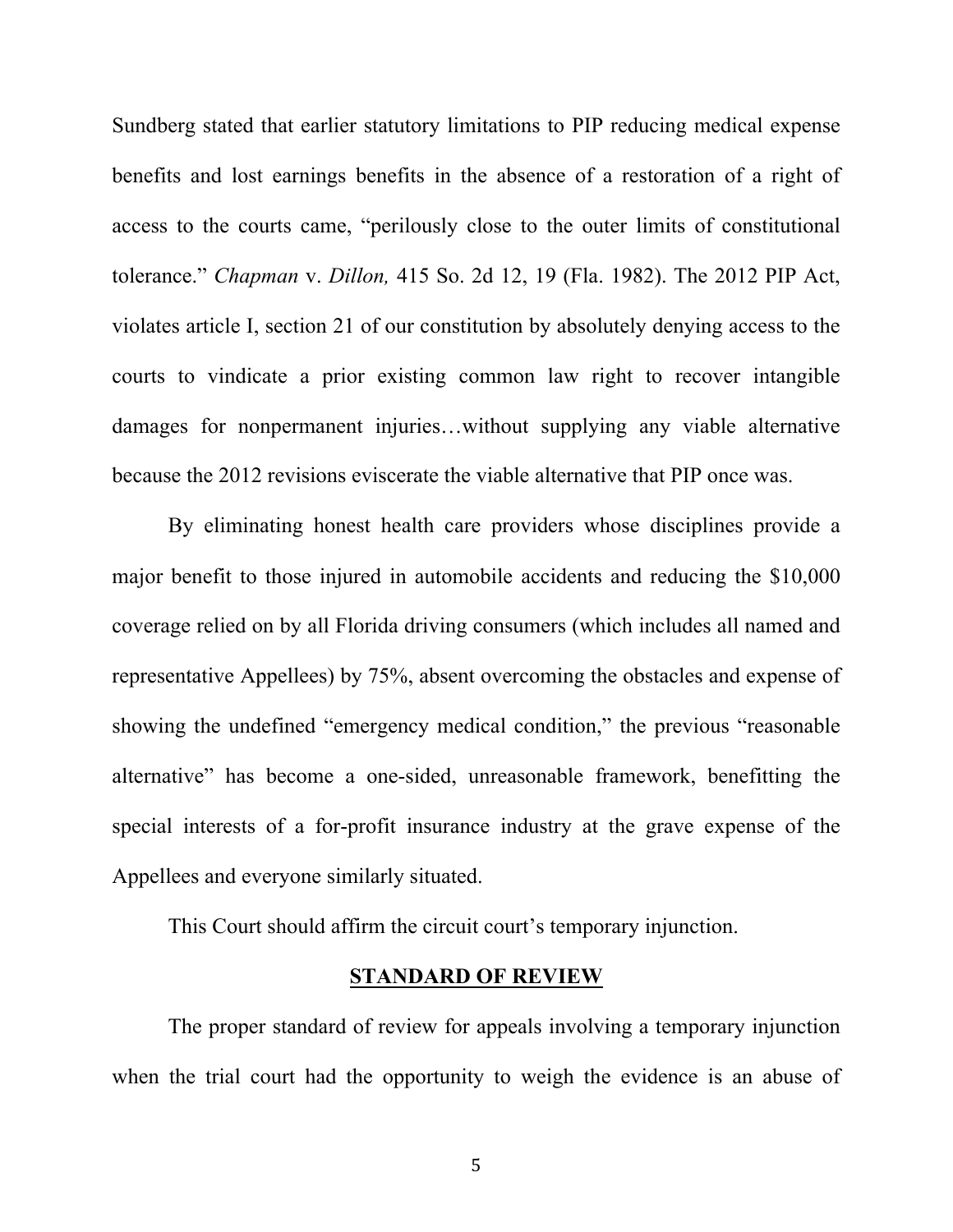discretion. See *Sancho* v. *Smith,* So. 2d 856 (Fla. 1d DCA 2002). Appellants incorrectly suggest that the trial court only ruled on a strict issue of law and, as a result, this Court should apply a *de novo* standard of review under *Sancho. Id.* at 861*.* In *Sancho,* this Court applied a *de novo* standard of review because, "The parties did not present evidence on any material point, and the trial court did not have discretion to determine whether the proposed amendment should remain on the ballot." *Id.* 

Unlike *Sancho,* in this case, the trial court considered the evidence presented, "I have considered the evidence, the written and oral arguments of counsel and the authorities cited." A.4.1. The trial court then acted within its discretion and granted the Plaintiffs/Appellees' motion for temporary injunction, after considering that evidence. *Id.* at 7. Thus, because the trial court weighed the evidence presented, this Court should review the trial court's Order for Temporary Injunction based upon the time tested "abuse of discretion" standard.

### **ARGUMENT**

In 2012 Legislature dramatically revised PIP by: 1) requiring that persons injured in a motor vehicle accident seek healthcare within 14 days or receive no benefit coverage; 2) requiring that persons injured in a motor vehicle accident be diagnosed with an emergency medical condition to qualify for the full \$10,000.00 in benefit coverage; 3) requiring that persons injured in a motor vehicle accident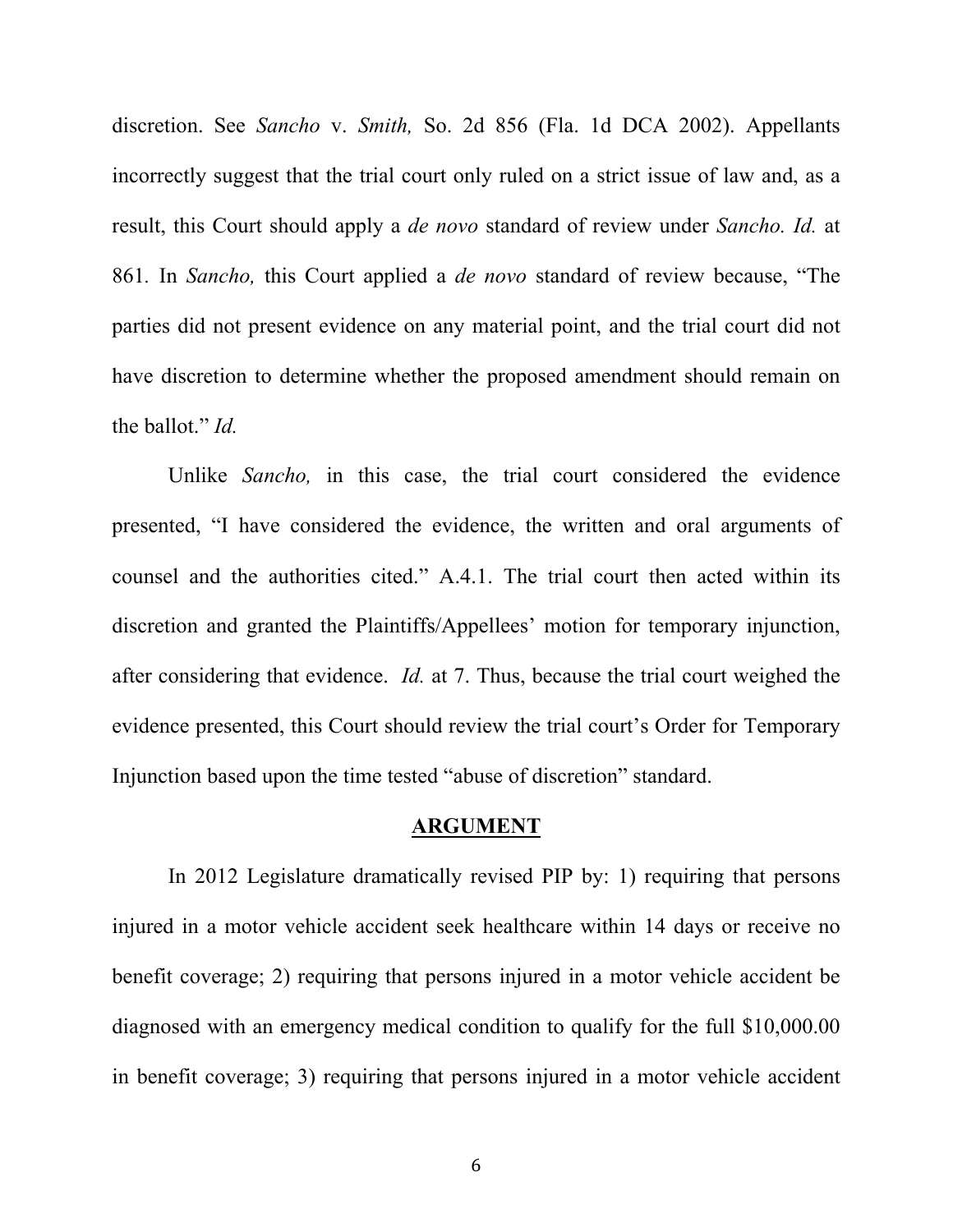not diagnosed<sup>6</sup> with an emergency medical condition only be provided with \$2,500.00 in benefit coverage; 4) prohibiting all Massage Therapy; 5) prohibiting all Acupuncture evaluation and treatment; and 6) severely limiting the type and format of Chiropractic therapy. See Chapter 2012-197.

"From a policy perspective, the [Florida] no-fault plan was offered as a viable replacement for the tort reparations system as a means to quickly and efficiently compensate injured parties in auto accidents regardless of fault. The principle underlying no-fault…is a trade off…by assuring payment of medical, disability (wage loss) and death benefits…in return for a limitation on the right to sue for non-economic damages." Florida's Motor Vehicle No-Fault Law Report 2006-102 last accessed June 3, 2013 http://archive.flsenate.gov/data/publications/ /2006/senate/reports/interim\_reports/pf/2006-102bilong.pdf.

Since enacted, the Legislature modified and restricted PIP insurance benefit coverage while allowing the statutory provisions limiting access to the courts to remain unchanged. See *Lasky, Kluger, Chapman.* The 2012 PIP Act represented, in the Appellant's words, "A paradigm shift…away from an open-ended \$10,000 dollars…to a limited situation of where PIP is only going to treat those persons that have an emergency medical condition." A.7.37-38. Plaintiffs/Appellees filed suit precisely because the PIP insurance benefit limitations criticized in the *Chapman* 

 $6$  See argument below. The 2012 PIP Act provides no default condition and an emergency medical condition must be diagnosed, or not.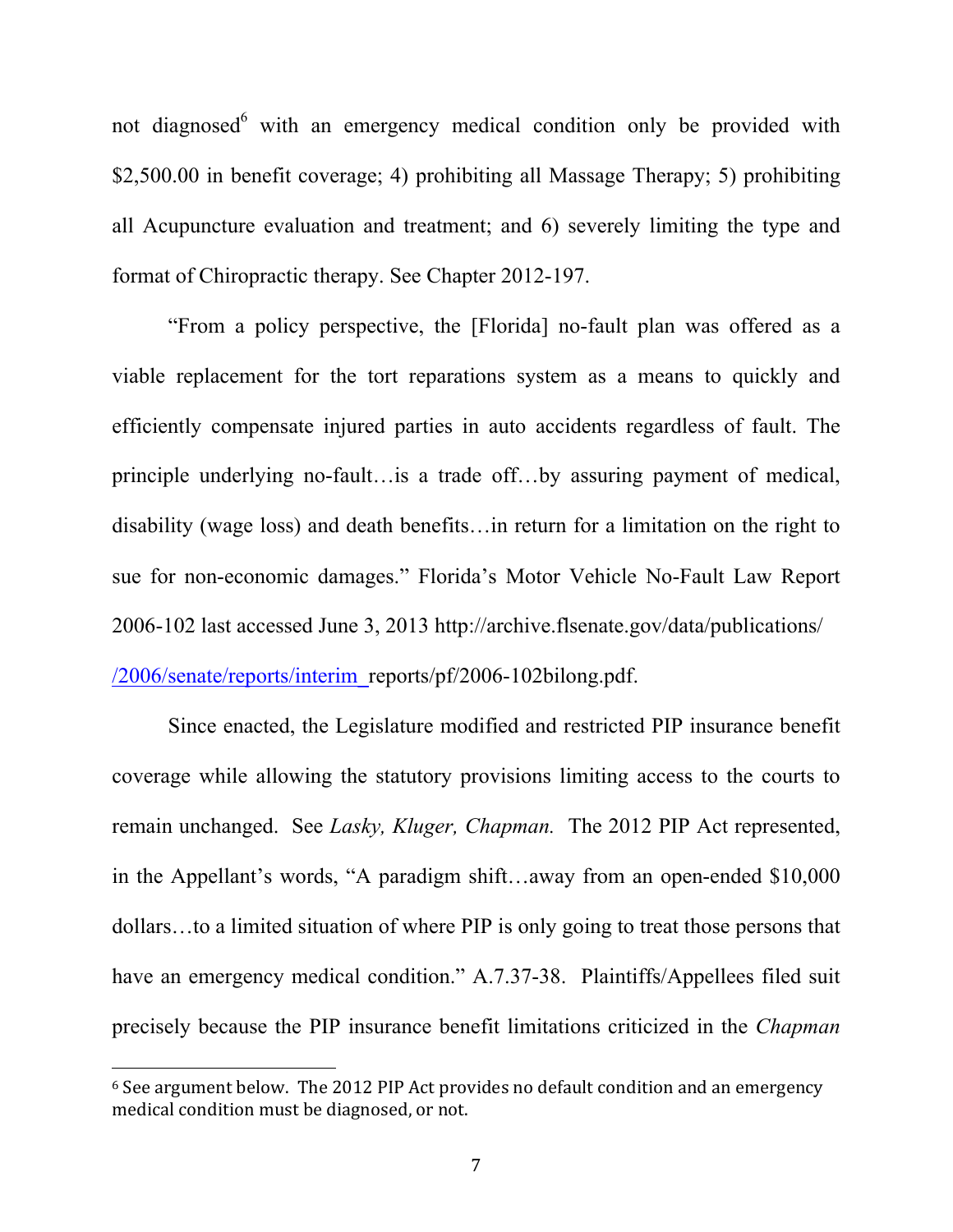came, which were, "Perilously close to the 'outer limits of constitutional tolerance," had come to life. The line has now been crossed and the challenged 2012 PIP insurance benefit limitations far exceed even those in *Chapman,* fully supporting the injunctive relief ordered by the trial court in this cause. See *Chapman* at 19.

Despite severely limiting the enjoyment of these insurance benefits, the Florida Statutes continue to require that all individuals owning or operating a motor vehicle in Florida purchase a minimum of \$10,000.00 in PIP insurance. Fla. Stat. §627.733 (2012). The Florida Statutes also require that all motor vehicle insurance carriers provide a minimum of \$10,000.00 in medical, disability, and death benefits as PIP for the named insured, relatives residing in the same household, persons operating the motor vehicle, passengers in the motor vehicle, and other persons suffering a bodily injury while not an occupant of the motor vehicle. See Fla. Stat. §627.736 (2012). Thus, although the requirements for possessing and purchasing sufficient PIP coverage remain the same, the benefits provided by purchasing such coverage have been dramatically reduced; benefiting only those for-profit organizations offering this insurance coverage.

Appellant possesses, "primary responsibility for [the] regulation, compliance, and enforcement of statutes related to the business of insurance and the monitoring of industry markets." See Florida Office of Insurance Regulation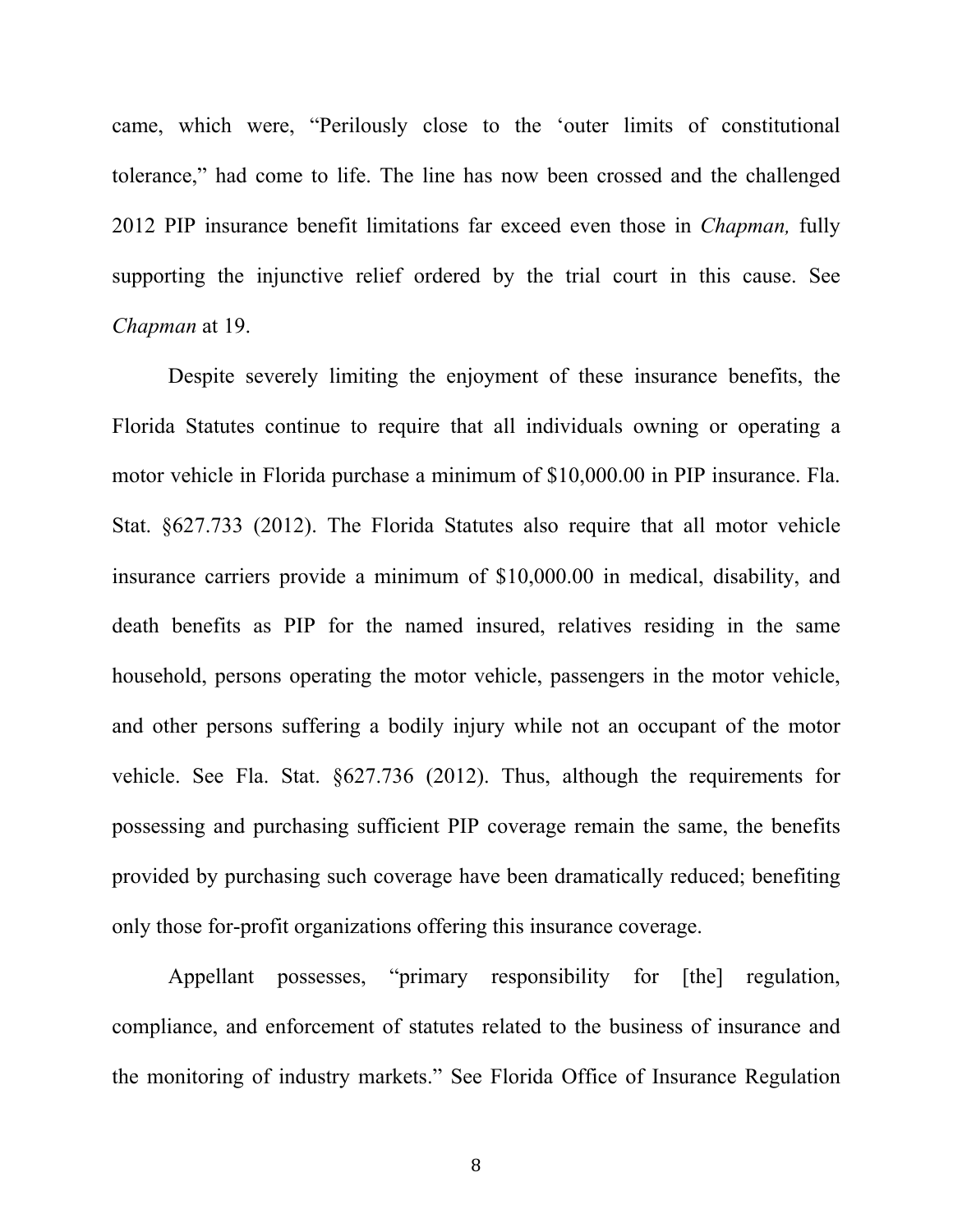website, last accessed May 27, 2013 at http://www.myflorida.com/agency/40. Appellees filed this action alleging that the 2012 PIP Act was invalid because: it violated the single subject rule; it contained a variety of restrictions and limitations violating separation of powers; without a rational basis it violated due process of law; it constituted an improper taking of a property right inherent in a healthcare license already issued by the State; in the absence of any rational basis it violated equal protection; it was based on unsupported, unpublished statistical assumptions that were not the product of a proper research methodology; it unduly limited the rights of both healthcare providers and consumers; and it voided the sufficient alternative relied upon by the courts that permitted Florida No-Fault to limit Floridian's access to the courts. See A.2.3-4.

After considering the evidence and counsels' argument, the trial court ordered a limited Temporary Injunction specifically barring the use of an emergency medical condition to limit PIP benefits and also requiring that PIP insurance carriers continue to reimburse Licensed Massage Therapists and Acupuncture Physicians. See A.1. While Appellees agree with Appellant that PIP was created by statute, Appellees contest those revisions excluding them from providing services when PIP is merely another "third party healthcare payor," especially when this exclusion was predicated on a complete absence of any peerreviewed medical literature contesting the validity and benefit of massage,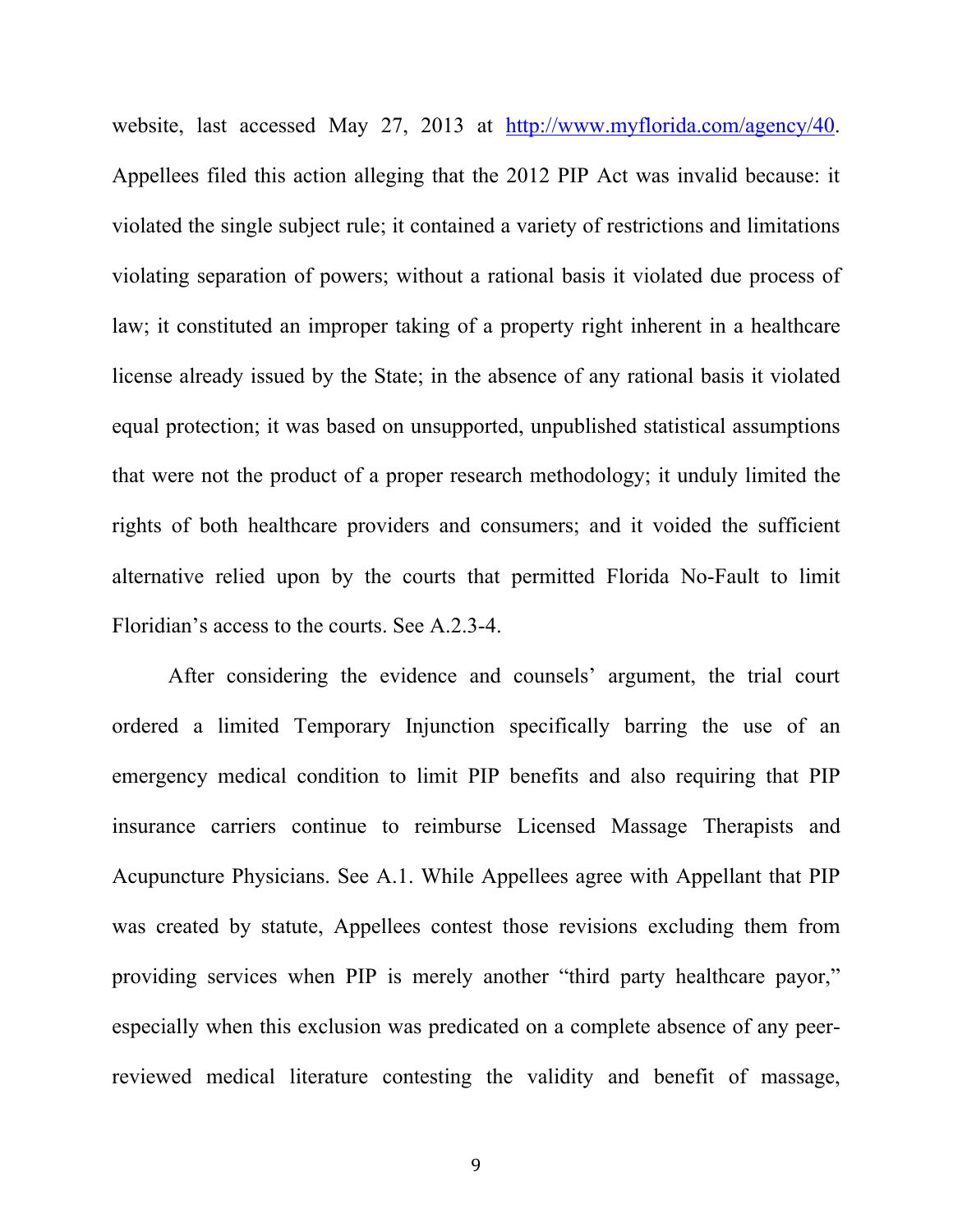acupuncture, and chiropractic therapies as effective treatment modalities. Because the purchase of PIP coverage is required by statute, because PIP is the primary third party payor for injuries arising from motor vehicle accidents, and because few, if any, health care insurers pay for injuries that are covered by PIP insurance benefits, Appellees' unilateral exclusion from being able to provide the medical evaluations and treatments that they were accredited and licensed to provide by the Florida Department of Health was unreasonable, unjust, and, and not rationally related to any governmental interest. The trial court's order should be affirmed.

#### **I. The Temporary Injunction Was Properly Granted**

Pursuant to §26.012(3) Fla. Stat. (2012), and Rule 1.610, Fla. R. Civ. Pro., (2012), the trial court possessed the authority to enter a temporary injunction. Temporary injunctions require that a trial court, "determine that the petition or pleadings demonstrate a *prima facie*, clear legal right to the relief requested. *SunTrust Banks, Inc.,* v. *Cauthon & McGuigan, PLC.*, 78 so. 3d 907, 711 (Fla. 1st DCA 2012) quoting *St. Johns Inv. Mgmt. Co.* v. *Albaneze*, 22 So. 3d 728, 731 (Fla. 1st DCA 2009). Demonstration of a *prima facie* case requires that a petitioner establish: 1) the likelihood of irreparable harm; 2) the lack of an adequate remedy at law; 3) a substantial likelihood of success on the merits; and 4) that the temporary injunction serve the public interest. *Id.* According to its Order, the trial court held that Appellees demonstrated a *prima facie*, clear legal right to relief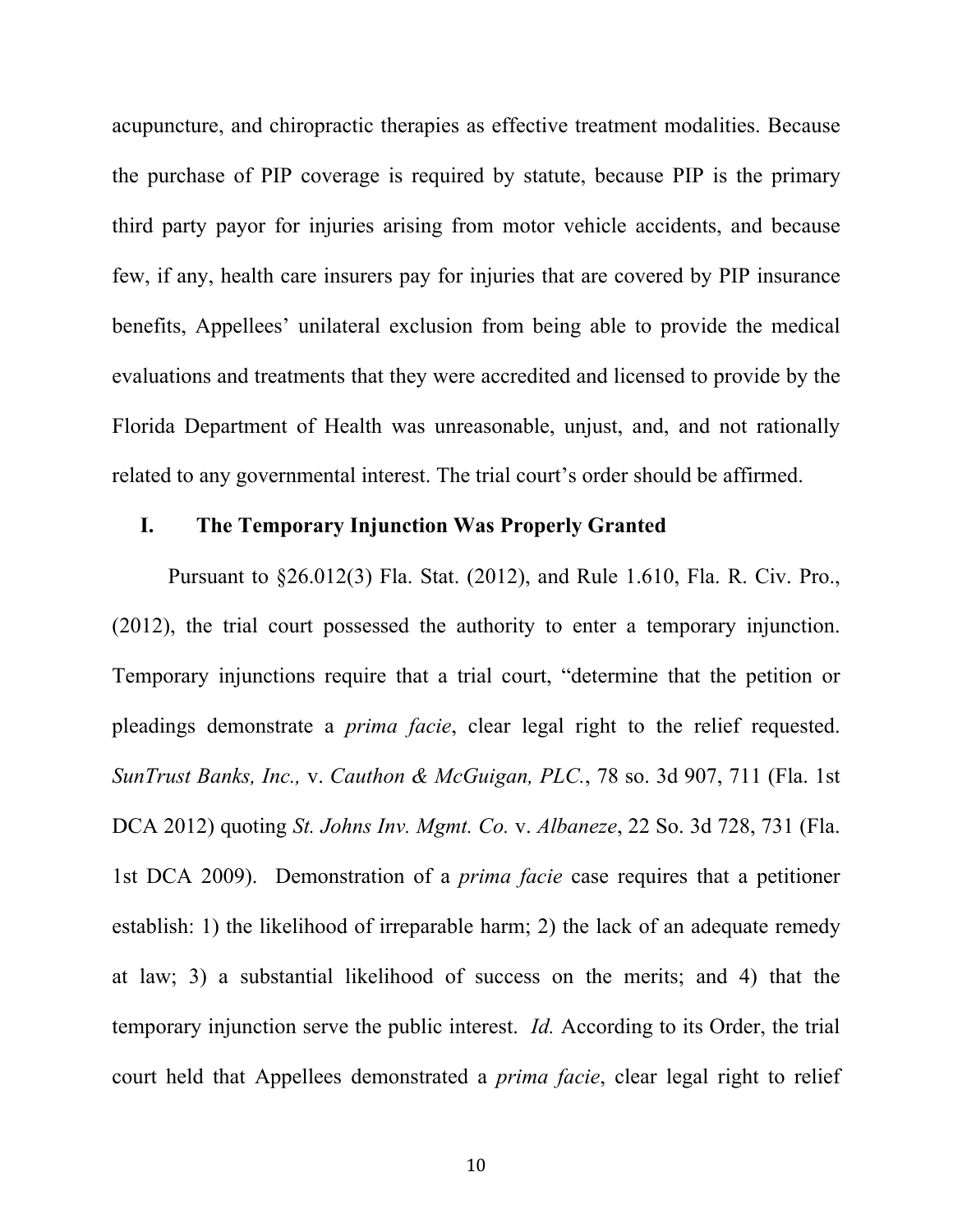based upon the severe restrictions now required for PIP coverage without any improved access to the courts. See A.1.

Originally, Florida No-Fault was created to reduce the volume of court cases, to address the volume of uninsured drivers, and, importantly, to provide for rapid, efficient, unfettered access to payment for healthcare for those injured as a result of a motor vehicle accidents. See §627.730 Fla. Stat. (2012) and *Lasky*. When it was first created, PIP was held to be a legislative enactment serving as a sufficient "reasonable alternatives" to constitutionally protected access to the courts. *Id. Lasky,* and its progeny (including *Chapman and Kluger),* clearly demonstrate that a reasonable alternative must be provided when a constitutional right is limited or abrogated in some fashion.

After carefully evaluating the 2012 PIP Act, the trial court scrutinized this trade (PIP as a reasonable alternative to access to the courts), finding that the original Florida No-Fault "…legislation took away or severely limited the right of a person injured in a motor vehicle accident to seek redress in court for injuries wrongfully caused by another, relieving the wrongdoer of responsibility for his conduct, and granting him immunity from civil liability." See A.1.4, referencing *Lasky.* 

Further, "[t]his clear impingement upon the rights set forth in Article I, Section 21…[of the Florida Constitution] was rationalized by asserting that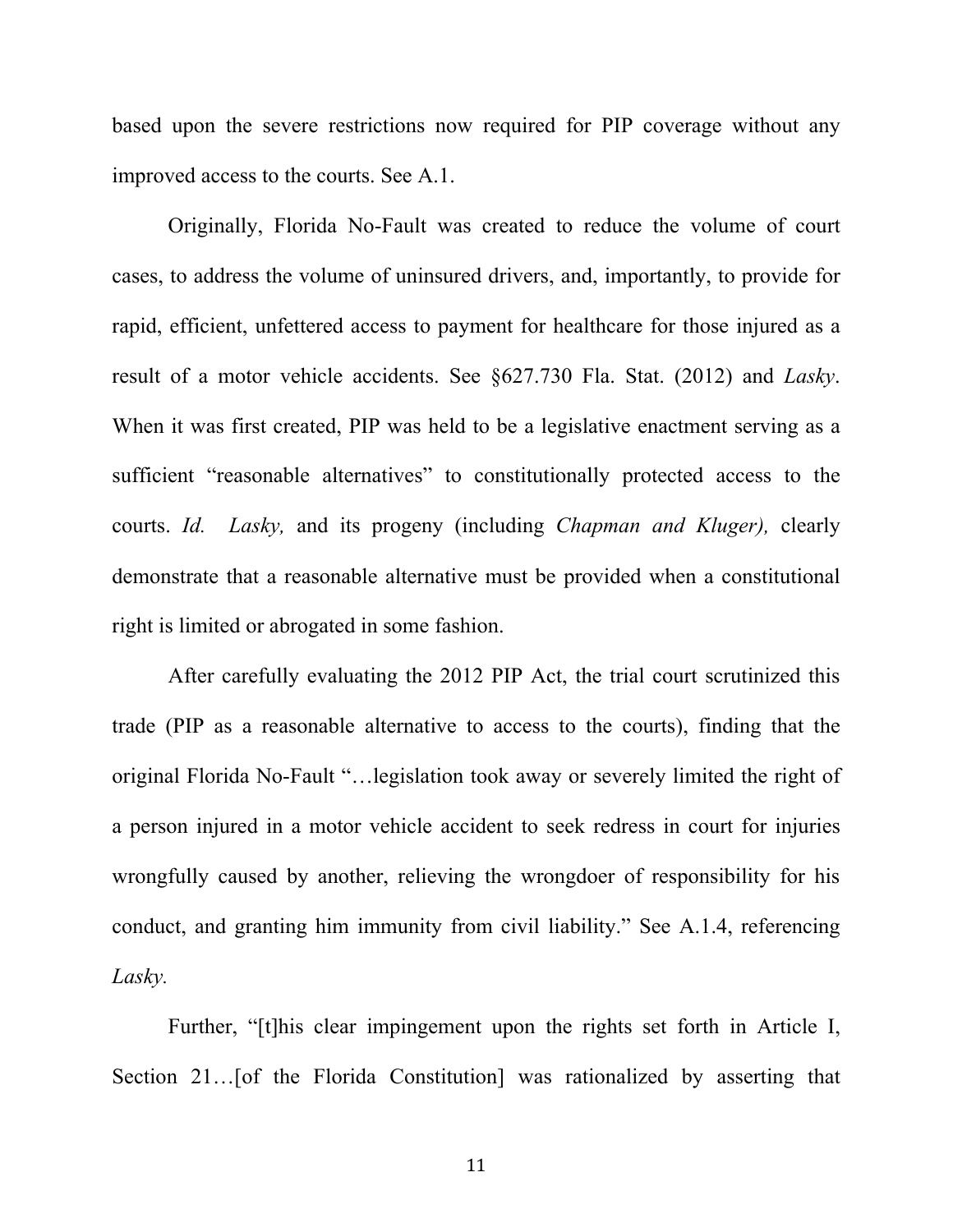the…[no-fault] legislation was providing a 'reasonable alternative' to the common law tort recovery system." *Id.* And, after reviewing legislative changes to Florida No-Fault over the past almost forty years, the trial court agreed with a "concurring and dissenting" opinion in *Chapman,* where the legislative changes were found to be "perilously close to the 'outer limits of constitutional tolerance.'" A.1.5-6, *Chapman* at 18. Because the trial court found the 2012 PIP Act revisions outside those outer limits of constitutional tolerance, the trial court Ordered the Temporary Injunction and ultimately also entered an Order, affirmed by this Court, Vacating the Notice of Automatic Stay.

The trial court held that the current revisions to Florida No-Fault related to: the 14 day time limit within which one must obtain evaluation or possess no coverage; a limit of \$2,500.00 in benefits depending on the existence of an emergency medical condition when individuals must still purchase \$10,000.00 in coverage; and the exclusion of all benefits for Massage Therapy and Acupuncture, pass beyond the "outer limits of constitutional tolerance," and were no longer a "reasonable alternative" to access to the courts. A.1.6-7.

As a result of the trial court's weighing of the evidence, the trial court held that, with regard to Appellees' arguments related to access to the courts, Appellees would likely succeed on the merits, possessed no adequate remedy at law, were indeed suffering irreparable harm as a result of the challenged legislation, found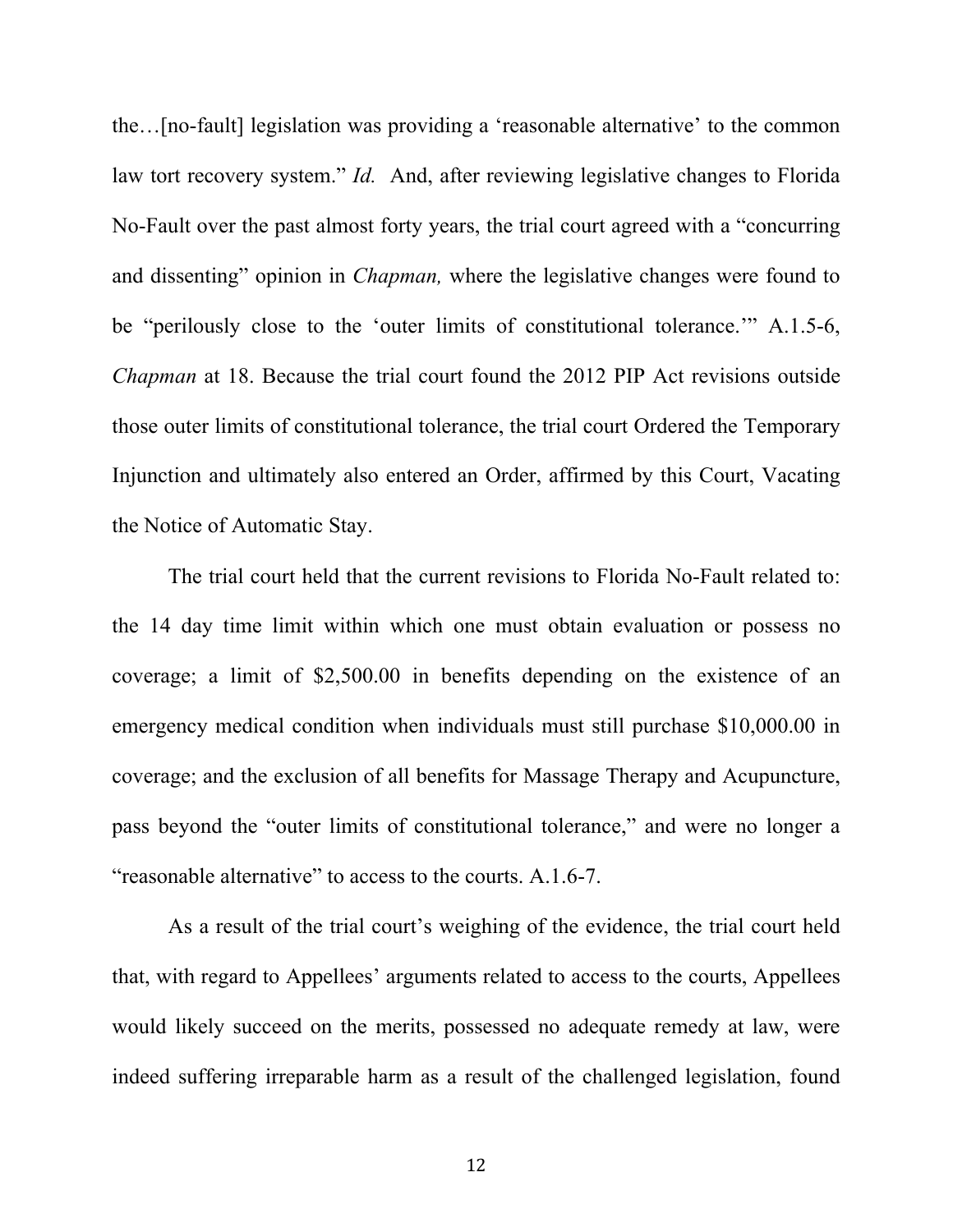that the balance of equities favored the Appellees, and also found that a temporary injunction would benefit the public interest. See A.1. As demonstrated below, the trial court properly evaluated the evidence and articulated a well reasoned and valid exercise of the trial court's power to issue injunctive relief.

## **a. Appellees Will Likely Succeed On The Merits Because The 2012 PIP Act Violates The Florida Constitution By Impermissibly Limiting Floridians' Access To The Courts**

The 2012 PIP Act voids its use as a "reasonable alternative" to access to the courts because the legislative paradigm shift (described at A.4.41) enacted draconian changes to PIP, dramatically limiting coverage and preventing the rapid, efficient and unfettered access to healthcare contemplated by the Florida Supreme Court in *Lasky* and its progeny. See *Lasky.* Florida No-Fault requires that an individual injured as a result of a motor vehicle accident sustain a permanent physical injury as a condition precedent to accessing the court and filing suit. The necessity of a full and fair remedy, that was manifest in the PIP regulations prior to the adoption of the 2012 PIP Act, is clear. The instant challenged legislation creates a vacuum that does violence to the rights of the healthcare providers and the consumers that it adversely affects, and the trial court properly recognized these facts.

In *Lasky,* the Florida Supreme Court held that with regard to Florida No-Fault and PIP, the Legislature may restrict citizens' access to the courts when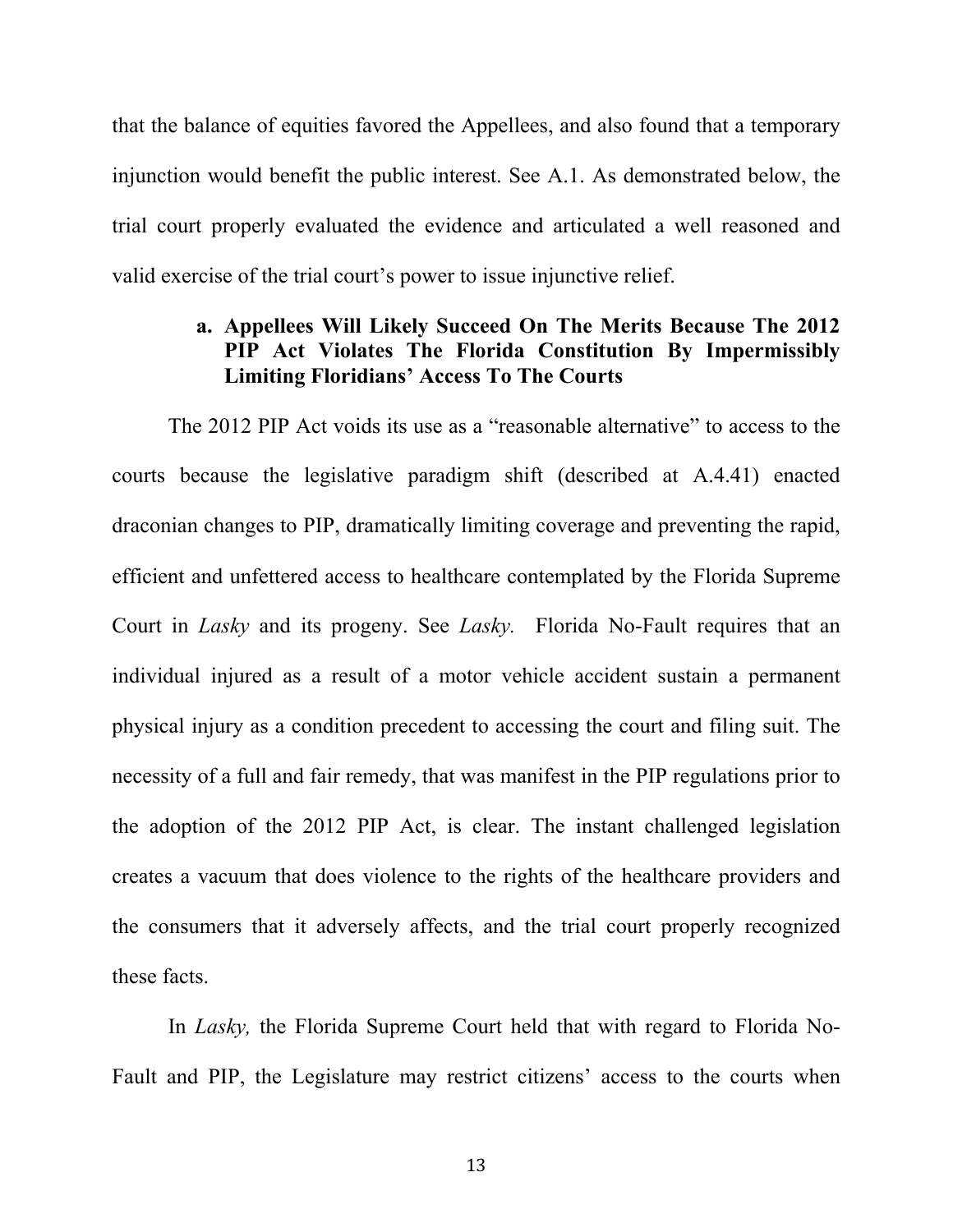citizens are provided with a reasonable alternative to such restriction. After *Lasky,*  the Legislature further revised PIP, and was challenged in *Chapman*, so that payment for medical care was reduced from one hundred percent (100%) of reasonable and customary to eighty percent (80%) of reasonable and customary along with a required twenty percent (20%) deductible. See *Chapman*. The Court held that these revisions continued to constitute a "reasonable alternative" to accessing the courts. *Id.*

Unlike the changes challenged in *Chapman*, the 2012 PIP Act completely prohibits any coverage benefits if care is sought after fourteen (14) days; completely prohibits coverage for all massage and all acupuncture care; severely limits chiropractic care; and limits benefits to two thousand five hundred dollars (\$2,500.00), despite still requiring that ten thousand dollars (\$10,000.00) in coverage be purchased. A.6.3. These changes constitute a dramatic departure from the No-Fault program initially established, destroying what was previously a "reasonable alternative" to the rights exchanged for swift and effective opportunity to heal from injuries, especially those injuries that might be chronic and agonizing, yet still (presumably) not comprising the undefined "emergency medical condition."

Appellant argued that the 2012 PIP Act represented "A paradigm shift in PIP," where instead of receiving the full ten thousand dollars (\$10,000.00) in PIP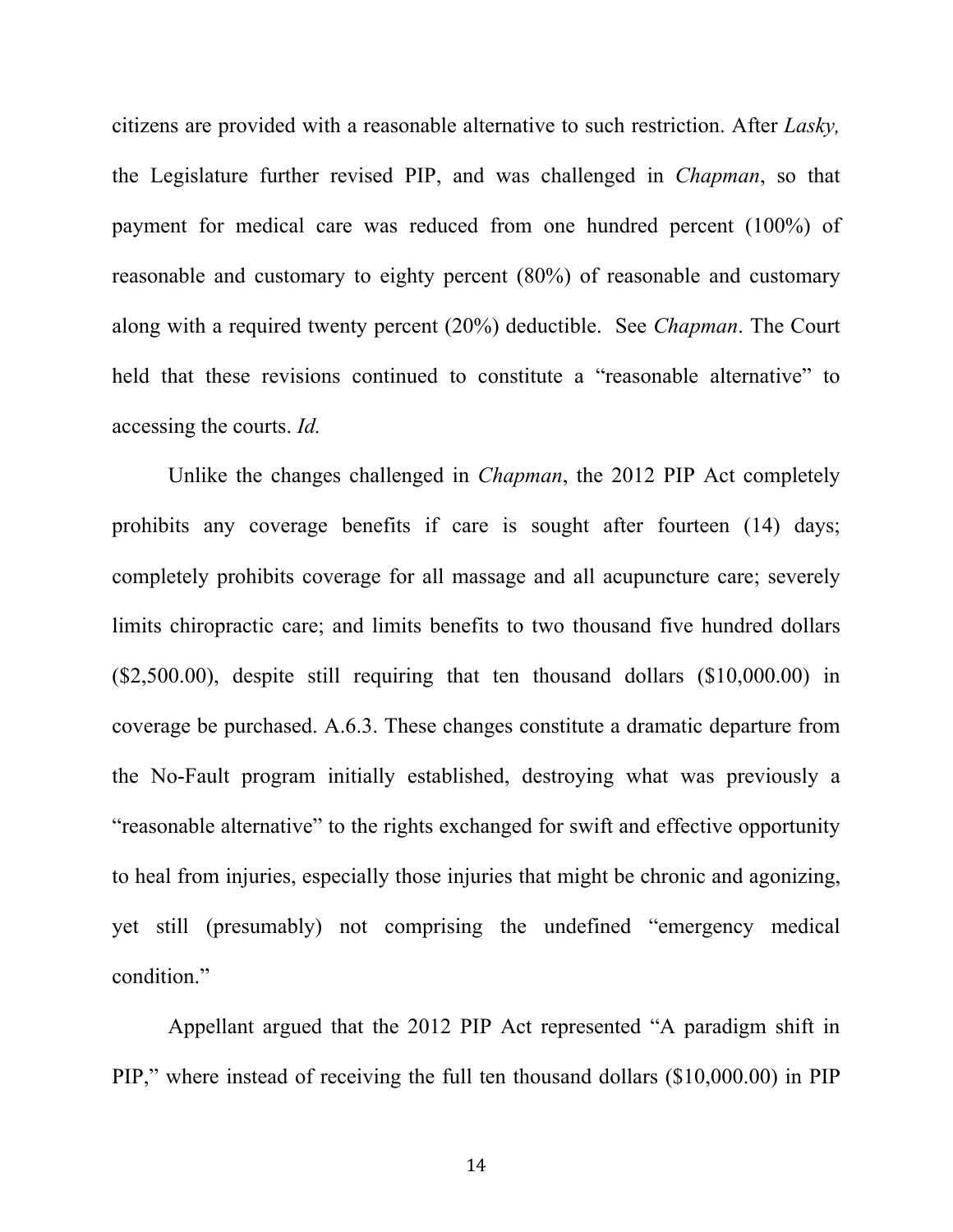coverage, "PIP [was] only going to treat those persons that have an emergency medical condition." A.4.41-42. The trial court inquired: "So from now on, if I have an injury in an automobile accident, if it's not an emergency medical condition, I can't get any money at all"? *Id.* at 42. And the Appellant responded, "That's correct." *Id.* 

Appellant thus argues that PIP, as a "reasonable alternative," is not available to all those injured by motor vehicle accidents because the 2012 No-Fault revisions limit PIP only to those diagnosed with emergency medical conditions. Unlike *Chapman* (415 So. 2d 12), where the restrictions were economic and applicable to everyone, the new resultant "alternative" is only available to *some*, while *all others* are prohibited from accessing the courts and being deprived of needed benefits that would be exhausted quickly, leaving the injured without the nebulous "emergency medical condition" to languish in agony, while their PIP insurance companies still enjoy the premiums paid by these same consumers to receive \$10,000 in benefits.

After confirming that the 2012 PIP Act limited access to healthcare following a motor vehicle accident without restoring access to the courts, the trial court inquired, "How do you address the access to the court issue? In other words, not only can I not…[receive the \$10,000.00 in PIP benefits that I already paid for if I do not seek care within 14 days], but I can't sue anybody either"? *Id.* After an extended discussion, Appellant stated, "Well, you have – you still have the same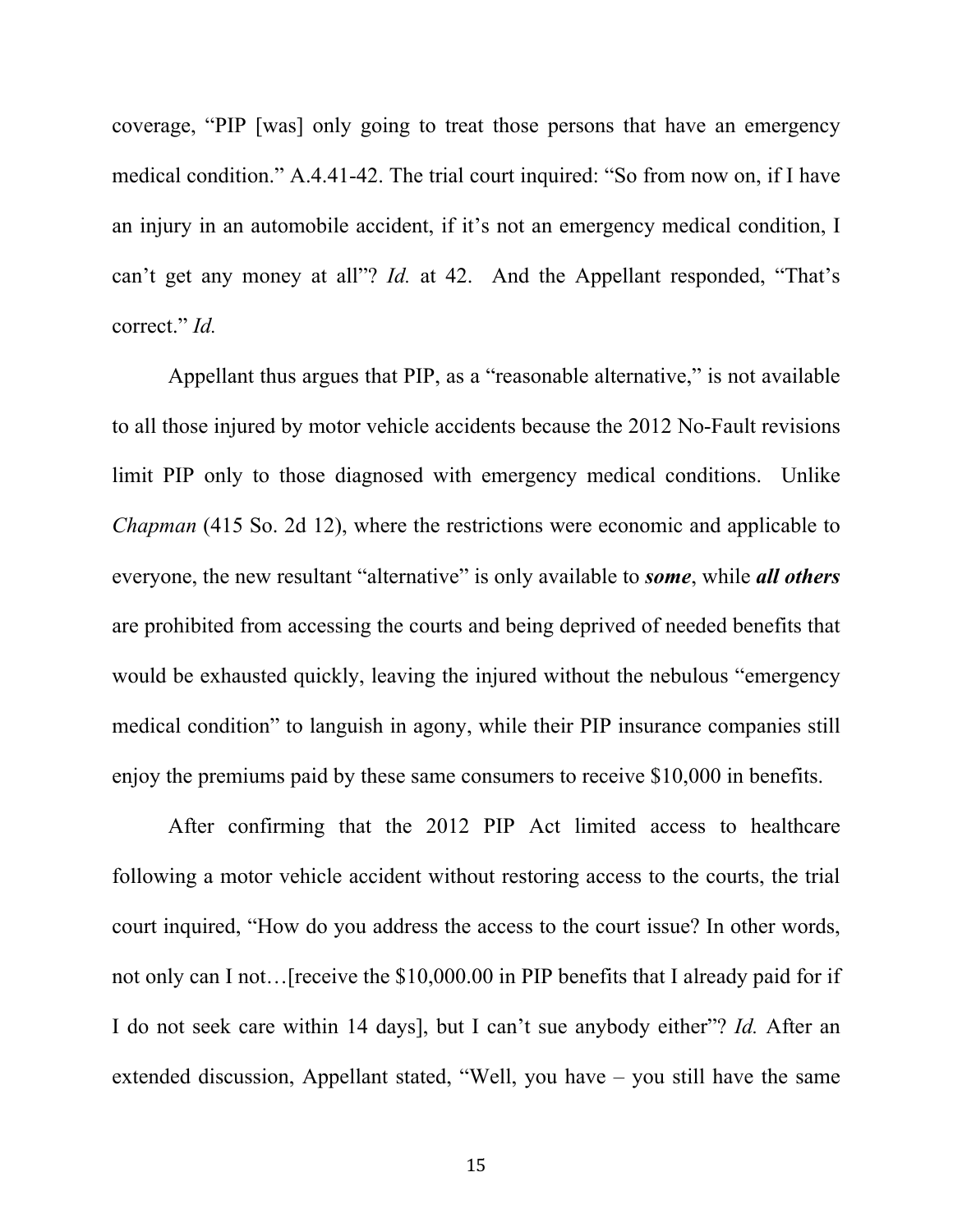right to go into court if there are certain conditions met…I believe permanent dysfunction—it's in the –currently in the statute." *Id* at 44. The "gap" in the socalled "reasonable alternative" was becoming crystal clear to the trial court.

Appellant fails to grasp that one cannot be diagnosed with a permanent dysfunction in the absence of appropriate and reasonable medical care. As Eric Frank, D.C., testified, "A lot of times health insurance will not cover [injuries related to motor vehicle accidents]." B.2.27. Dr Frank also testified that patients injured as a result of motor vehicle accidents dropped out of care before completing treatment because his patients did not possess the financial resources to pay for their care, his patient's health insurance did not cover their care, and because PIP insurers denied necessary and appropriate coverage beyond \$2,500.00. B.2.27-28. So, even in the absence of an emergency medical condition determination, without completing their evaluation or treatment, these patients can *never* be diagnosed with a permanent injury and would thus be forever barred from having access to the courts. *Id*.

During the temporary injunction hearing, the trial court continued to discuss limitations of access to the courts with the Appellant and, after discussing PIP as constituting a reasonable alternative to accessing the courts, further inquired of the Appellant, "How do you address that in your argument that this is not a reasonable alternative? It was perhaps before, but now you have no access to any remedy at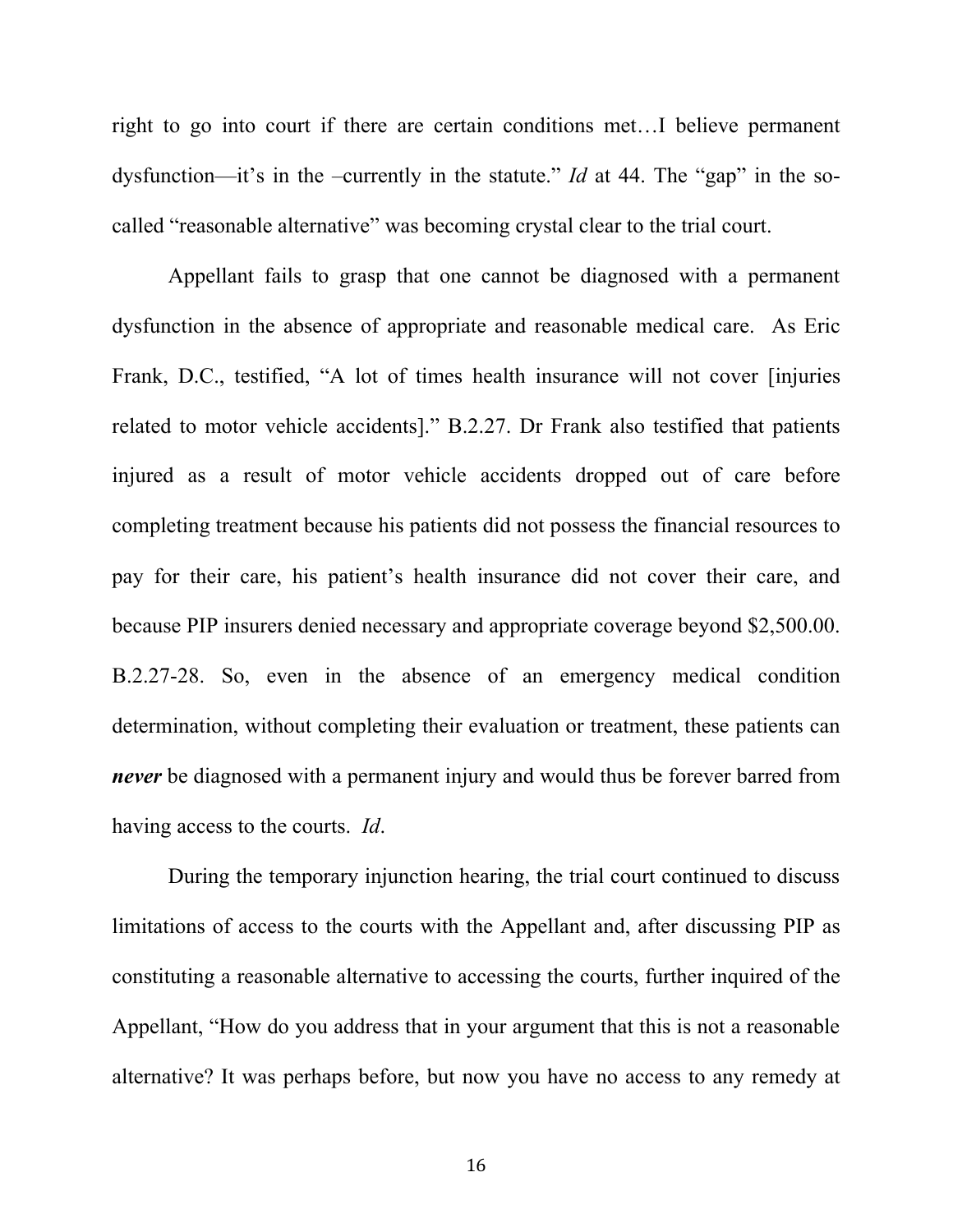all, if you were injured in an automobile accident, and it's not an emergency medical condition." A.4.44-46. Appellant responded, "That's a question to be decided in the future…and that it could be up to…[the insured's medical insurance carrier]." A.4.47.

The trial court inquired as to whether the legislative intent was to cost-shift PIP to regular health insurance and whether this met the rational basis test. *Id* at 46-49. In response to whether Appellee Myers could be paid by health insurance after his exclusion from PIP, Appellee Myers testified that in nine (9) years, "I've never heard of a general insurance company paying for injures that were related to an auto accident." A.4.68. and §627.736 Fla. Stat. (2012).

Although Appellant appears to want to cost-shift the first \$10,000.00 of injuries related to motor vehicle accidents from motor vehicle insurance carriers to health insurance carriers, Appellant absolutely fails to provide any information related to forms, rates or coverage for health insurance carriers. Clearly, prior to the adoption of the 2012 PIP Act, health insurance carriers have accepted and even come to expect that the first \$10,000.00 spent for injuries arising from motor vehicle accidents would be covered by an injured party's PIP coverage, not health insurance. Given the current sea change evident in health insurance coverage related to the Patient Protection and Affordable Care Act (Public Law 111-148 (2010)), health insurance rates are already likely to rise without the added burden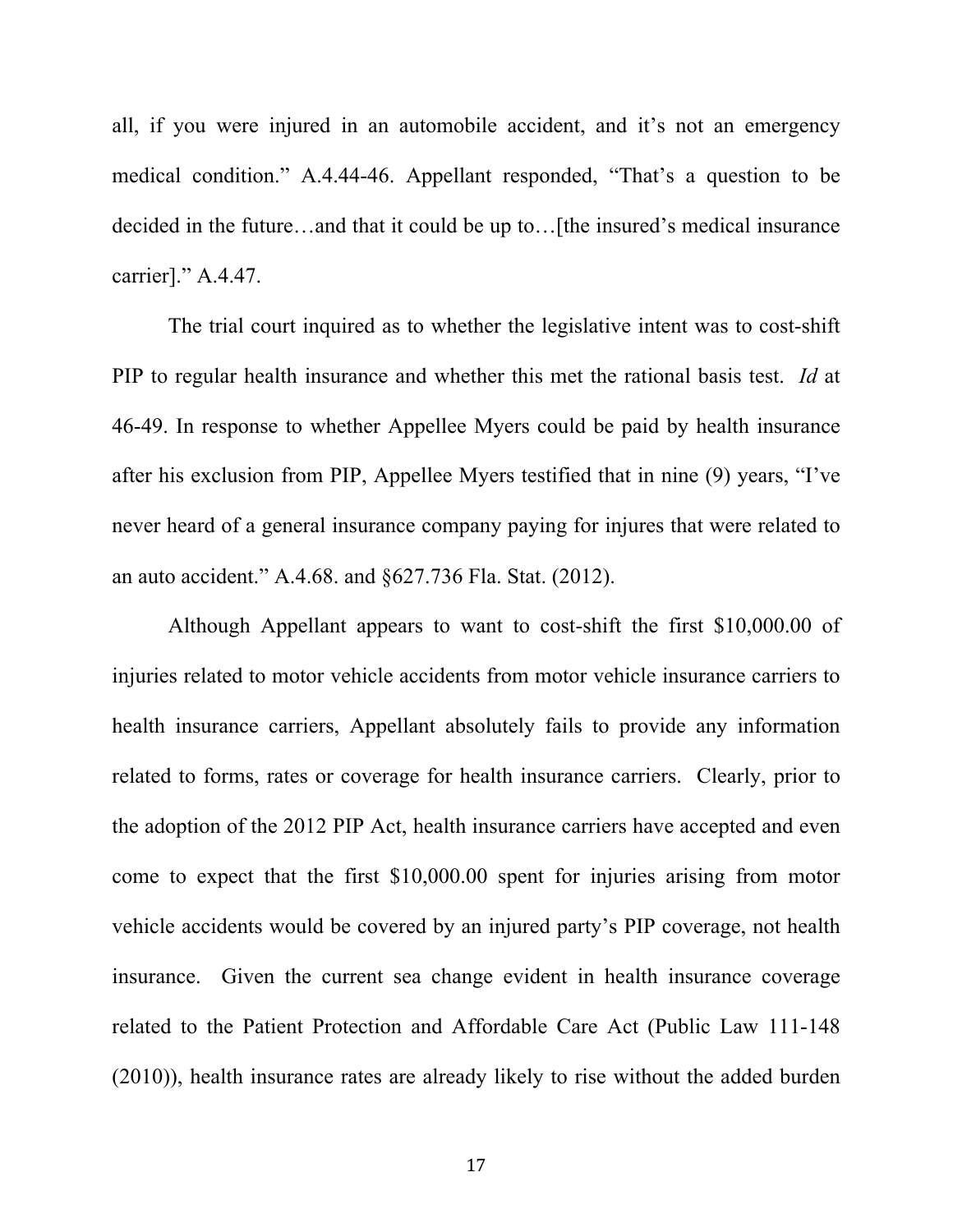of having to provide \$10,000.00 in injury protection coverage for an indeterminate number of Floridians injured in motor vehicle accidents outside of PIP coverage. The bottom line is that PIP coverage is designed for a specific purpose, as is general health insurance, but it is unfair for insurance companies to take advantage of consumers paying for \$10,000 in PIP, but if they can only receive 25% of that, consumers would suffer the additional burden of paying independently for general health insurance to make up that shortfall for those subjectively not deemed to be suffering from an "emergency medical condition."

Despite the legislative intent behind the 2012 PIP Act to purportedly limit fraud, the trial court inquired of the Appellant, "What's the rational basis to say that, unless you have an emergency medical condition, you cannot get insurance coverage for it under PIP; and not only that, but you can't sue anybody for it either? What's the rational basis that connects that to fraud"? *Id.* at 50. Appellant responded, "Well, I'm not sure that it has to be – that it necessarily has to be connected to fraud." *Id.*

So, even though the Legislature enacted the 2012 PIP Act to combat fraud and abuse reported by PIP insurance carriers, here Appellant claims that the 2012 Revisions require no rational basis connecting them to combating fraud. The "fraud" label was both speculative and unsupported, and, most importantly, any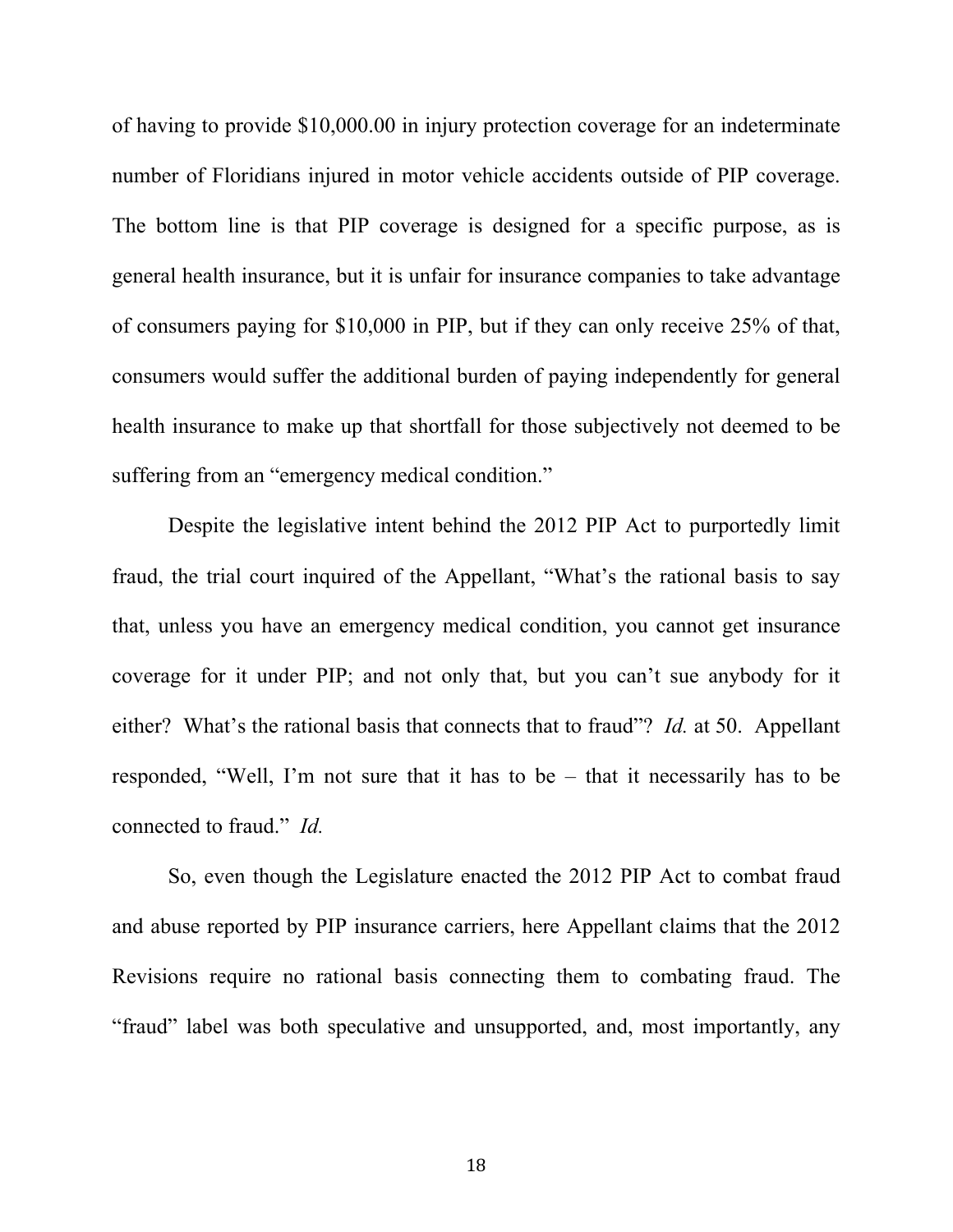actual fraud would be subject to prosecution under the panoply of criminal statutes applicable to such unlawful conduct.

In their argument, Appellants also confound a ruling in Federal Court with the ruling in the trial court. See A.4.39-40. The Judge in Federal Court held that the Appellees were not likely to succeed based on their challenge related to due process and equal protection related to Federal theories and the Constitution of the United States. This same Judge recommended taking Appellees' challenges back to State Court. The trial court previously heard that Appellees could not initially obtain hearing time in State Court before proceeding to Federal Court and that it was only after returning to State Court that hearing time was ultimately granted. See A.4., B.2.

Thus, after considering Appellees' challenge to the 2012 PIP Act based upon the 2012 PIP Acts violation of the Appellees' procedural and substantive due process rights by removing their ability to contract and to earn a living in their chosen profession; violation of the Appellees' substantive due process rights because it was not rationally related to a legitimate public policy or objective; violation of the single subject rule and the separation of powers; the Trial court held that the Appellees met the requirements for entry of a temporary injunction because the 2012 PIP Act, "violates the right of people to have access to the courts to seek redress for their injuries." A.1.2.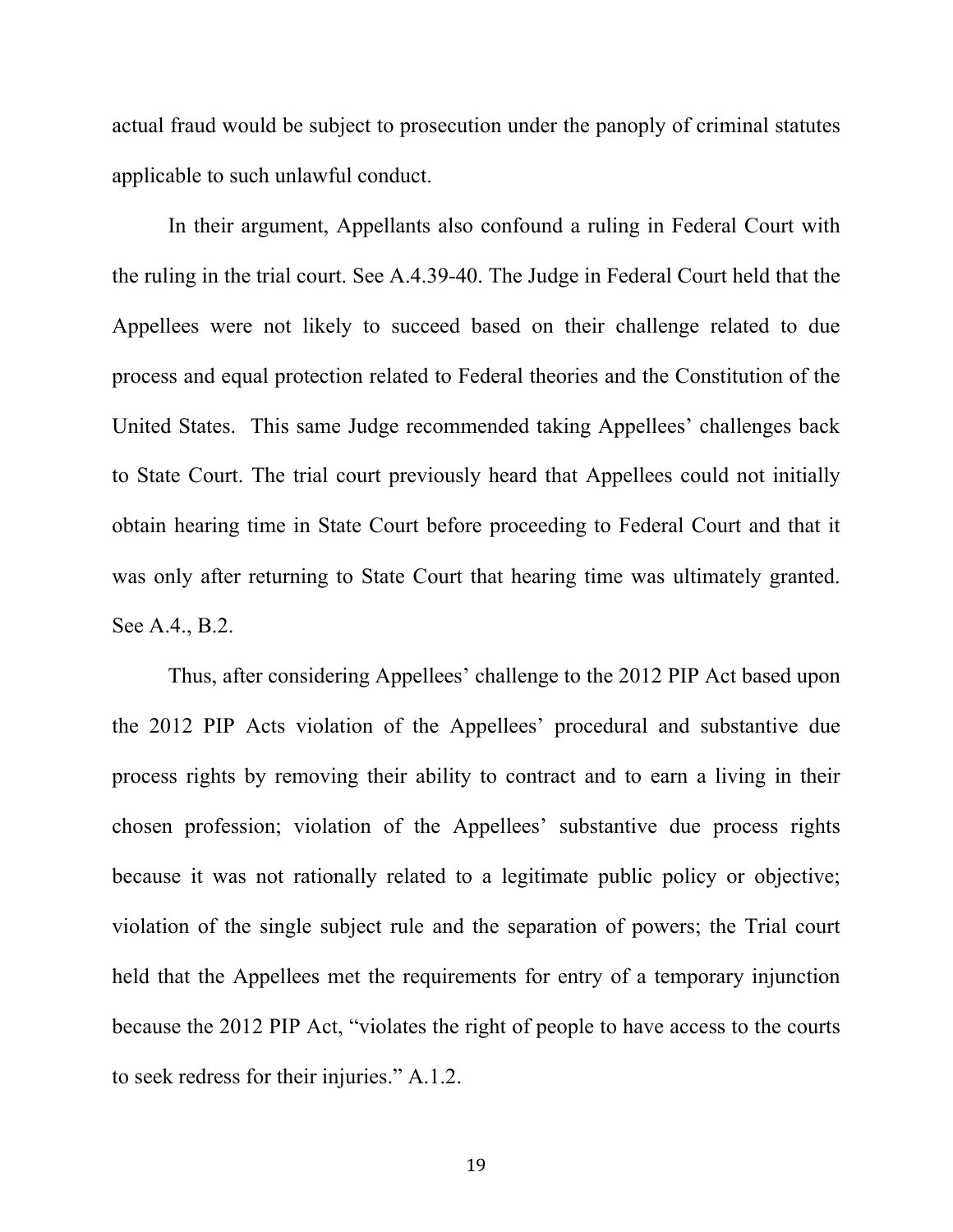## **b. Appellees Possess No Adequate Remedy And Will Suffer Irreparable Harm Without A Temporary Injunction**

The trial court held that the Appellees met their burden of establishing irreparable harm and that the Appellees demonstrated that they possessed an inadequate legal remedy. A.1.2. It is important to note that in addition to being medical providers, Appellees are also motor vehicle owners and operators that are subject to the same coverage limitations as Appellee John Doe and the loss of any constitutional right or freedom, in and of itself, constitutes irreparable harm. *Tampa Sports Authority* v. *Johnston*, 914 So. 2d 1076 (Fla. 2nd DCA 2005). In addition to pure economic losses in the form of lost business, Appellees suffer the loss of customers, the loss of business good will, and the loss of their ability to practice the profession that they were trained for. A.3.7.

Appellee Myers testified that even with nine (9) years experience treating patients injured by motor vehicle accidents as a Florida Licensed Acupuncture Physician, neither he, nor any practitioner Dr. Myers knew, would be able to diagnose an emergency medical condition as defined by the 2012 PIP Act. A.4.57- 59. Further Appellee Myers testified that some injuries resulting from motor vehicle accidents only appear after fourteen (14) days. *Id.* at 60-61. Finally, Appellee Myers testified that despite never having been accused of fraud, in addition to pure economic losses, he was suffering lost referrals as a result of the 2012 PIP Act. *Id.* at 62-64.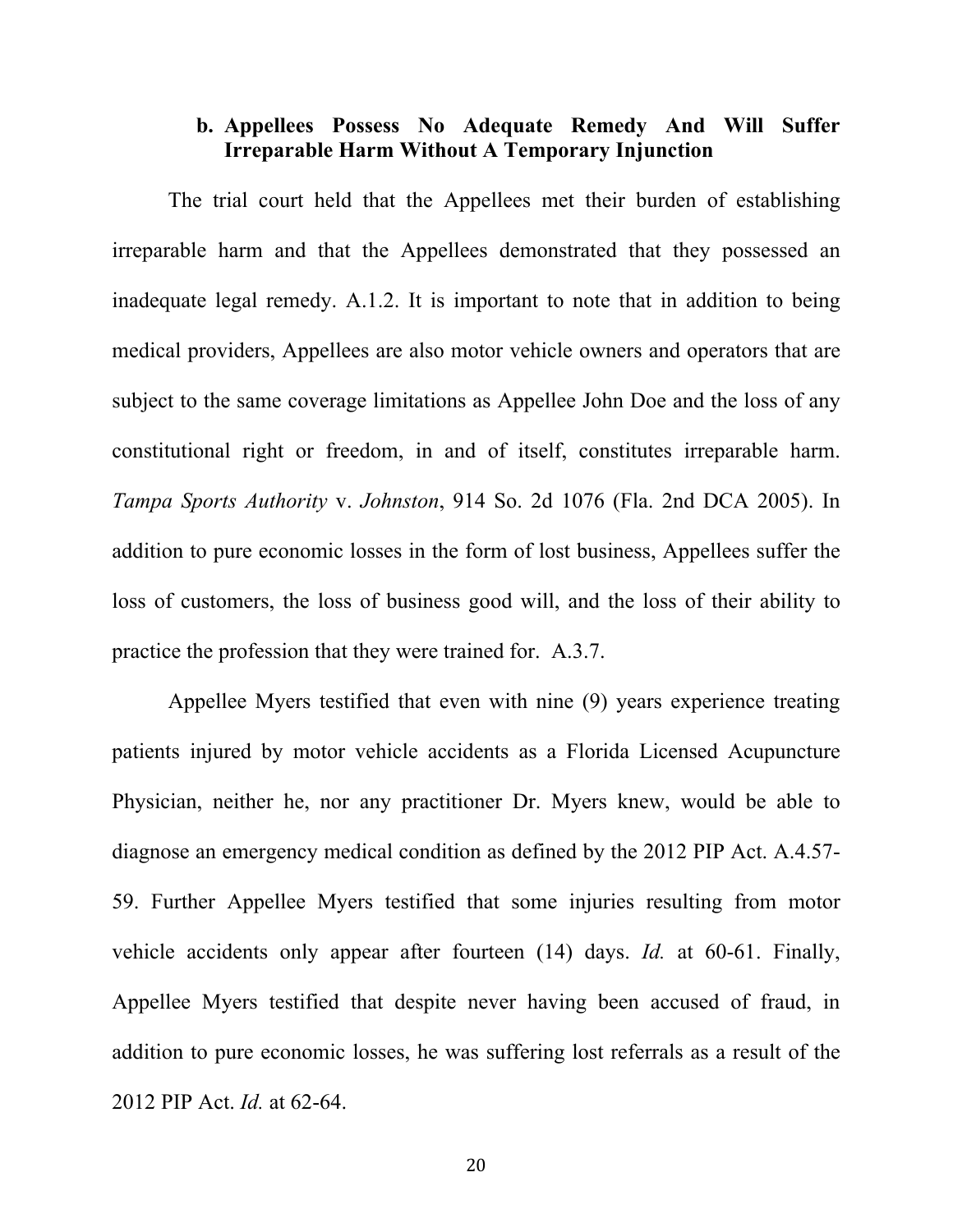Thus, according to Dr. Myers' testimony, a cardinal requirement of the 2012 PIP Act was impossible becuase the diagnosis of an emergency medical condition, was too poorly defined by statute and not supported by currently available medical practice. Further, although the 2012 PIP Act required evaluation within a strict 14 day time period or no benefits would be provided, Dr. Myers testified that some injuries occur after the 14 day period – so those insureds that paid for coverage would be left without coverage. Finally, Dr. Myers testified about the irreparable harm he was suffering.

During the hearing on Appellees' Motion to Vacate the Appellant's Notice of Automatic Stay, the Trial court reviewed a number of John Doe affidavits filed on behalf of many similarly situated healthcare providers. See B.3. Specifically, in addition to documenting these Affiant's economic losses, these affidavits clearly documented the Affiant's irreparable harm including lost referrals, lost goodwill, and lost their patient-provider relationship. See B.3. Notably, many of the Affiants documented such severe economic and non-economic losses that they were not able to repay either their student loans or their business loans. B.2.15.

Also during the hearing on Appellees' Motion to Vacate the Appellant's Notice of Automatic Stay, Erik Frank, D.C., testified that, "The 2012 [PIP Act]…severely restricted…my patients' access to proper medical care…[and] also limited my ability to deliver proper medical care…[Because patients drop out of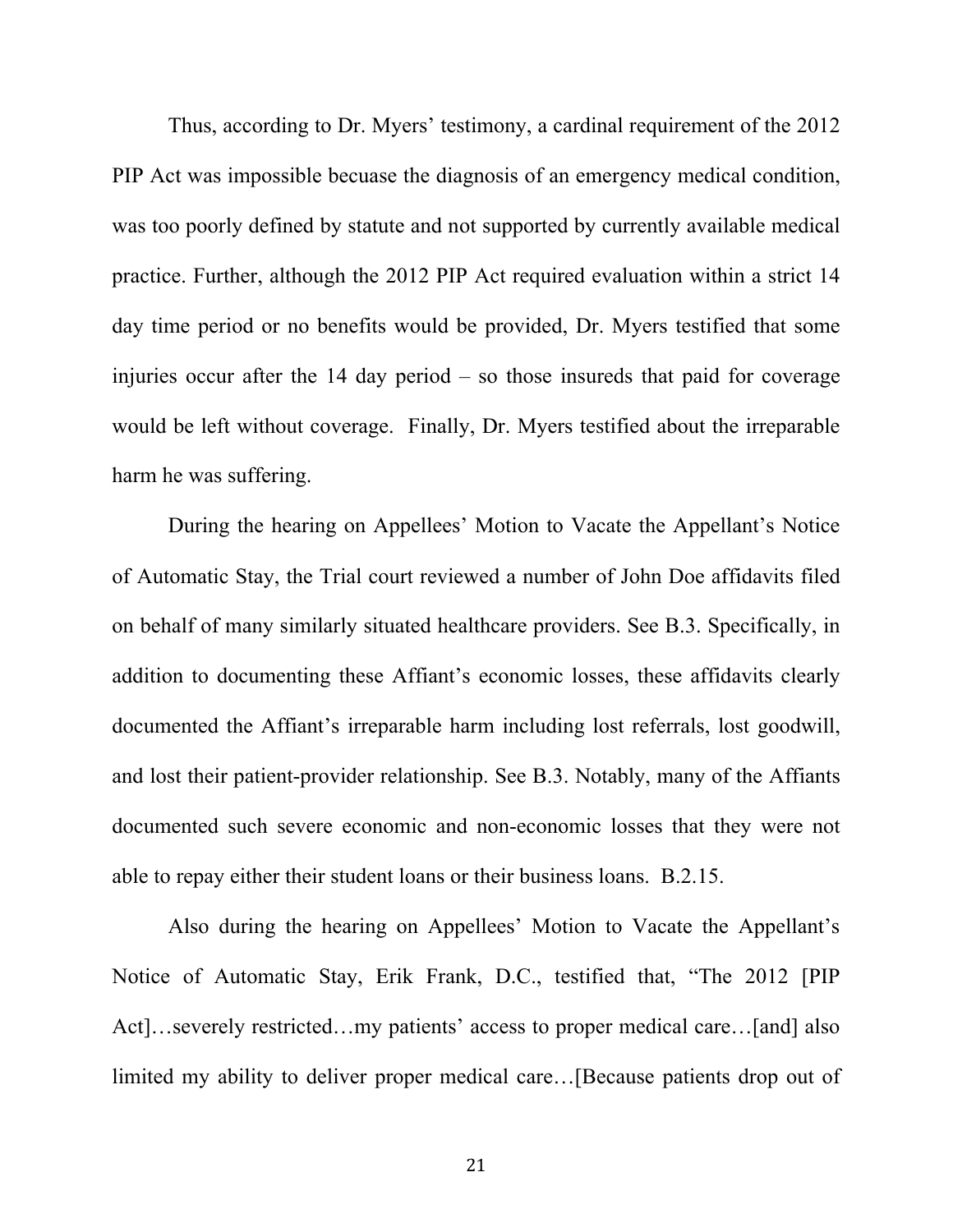care as a result of the limitation to \$2,500.00]…I can't bring a patient to maximum medical improvement…[and without this they cannot pursue a claim in court]. B.2.18. This funding limitation also prevents appropriate evaluation and treatment such as with diagnostic imaging. *Id.*

During this hearing, Appellant's withess, Ms. Sandra Starnes testified that she was, "The director of the Property and Casualty Product Review Unit [for the Appellant Office of Insurance Regulation]," specifically in charge of PIP insurance carrier rate filings. B.2.29*.* Ms. Starnes testified that enforcement of the Temporary Injunction would cause a "nightmare" for the Appellant and for the PIP insurance carriers. B.2.37. This "nightmare" was later clearly defined as only "time and money," economic expenses, but not irreparable harm. B.2.38. After weighing the economic losses between Appellant and Appellees and considering the irreparable harm suffered by the Appellees, the trial court determined that the Appellees possessed no adequate remedy at law and suffered sufficiently great irreparable harm to justify ordering a Temporary Injunction. A.1.

### **c. The Balance Of Equities Favors the Appellees Because Appellees' Injuries Outweigh Appellant's Injuries**

Florida's obligation to preserve and protect the public health relies upon its inherent police power. See Fla. Jur. 2d, Health and Sanitation §1. In furtherance of this obligation, Florida regulates the licensure of its healthcare practitioners and the practice of healthcare by statute. *Fischwenger* v. *York*, 18 So. 2d 8 (Fla. 1944).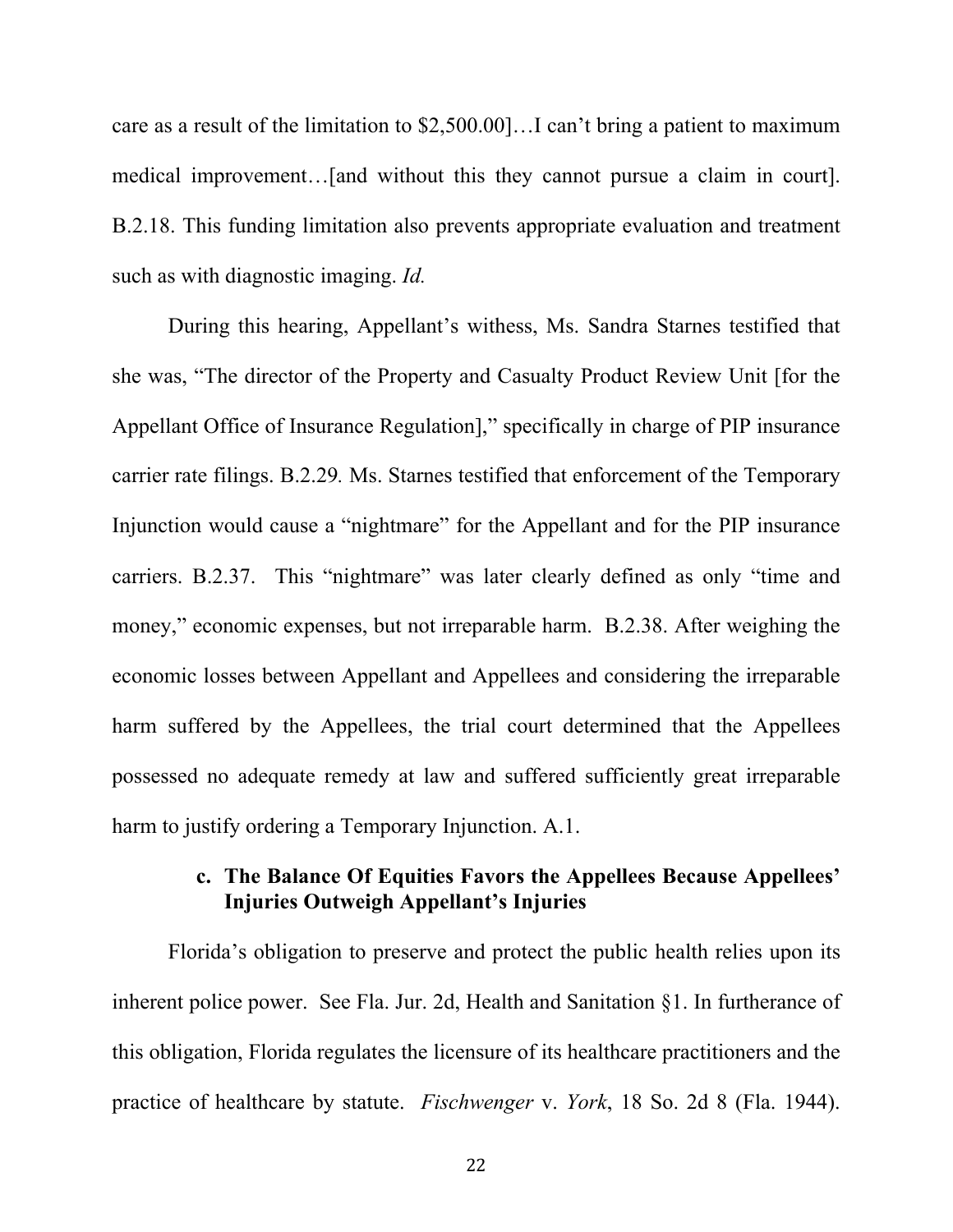The right of a properly qualified and licensed healthcare provider to practice the healing arts is a valuable property right for which the healthcare provider is entitled to be secure and protected. *State ex. Re. Estep* v. *Richardson*, 3 So. 2d 512 (Fla. 1941). Injunctive remedies may prevent infringement upon property rights. *Louisville & N.R. Co.* v. *Railroad Com'rs.*, 58 So. 543 (Fla. 1912). Further, injunctive remedies may also remedy infringement upon the right to earn a living and continue practicing one's employment. *Watson* v. *Centro Espanol De Tampa,*  30 So. 2d 288 (Fla. 1947).

It is the legislature's intent that no profession be regulated by the state in a manner that unnecessarily affects the availability of those professional services to the public. Fla. Jur. 2d., Business and Occupations §1. Unfortunately, in the absence of any evidence, Appellant argued that the 2012 PIP Act was necessary because, "The legislature could have believed that the healing arts of acupuncture and massage therapy would not be effective treatments for people that have emergency medical conditions." A.4.49. To the contrary, John Doe Affiant Crespo, "Is a medical doctor, [that] said that massage is the most beneficial treatment available for people in an auto accident." B.2.15, and B.3.A. Further, Affiant Crespo stated that the 2012 PIP Act, "Severely limits medically necessary and scientifically proven medical treatment." *Id.*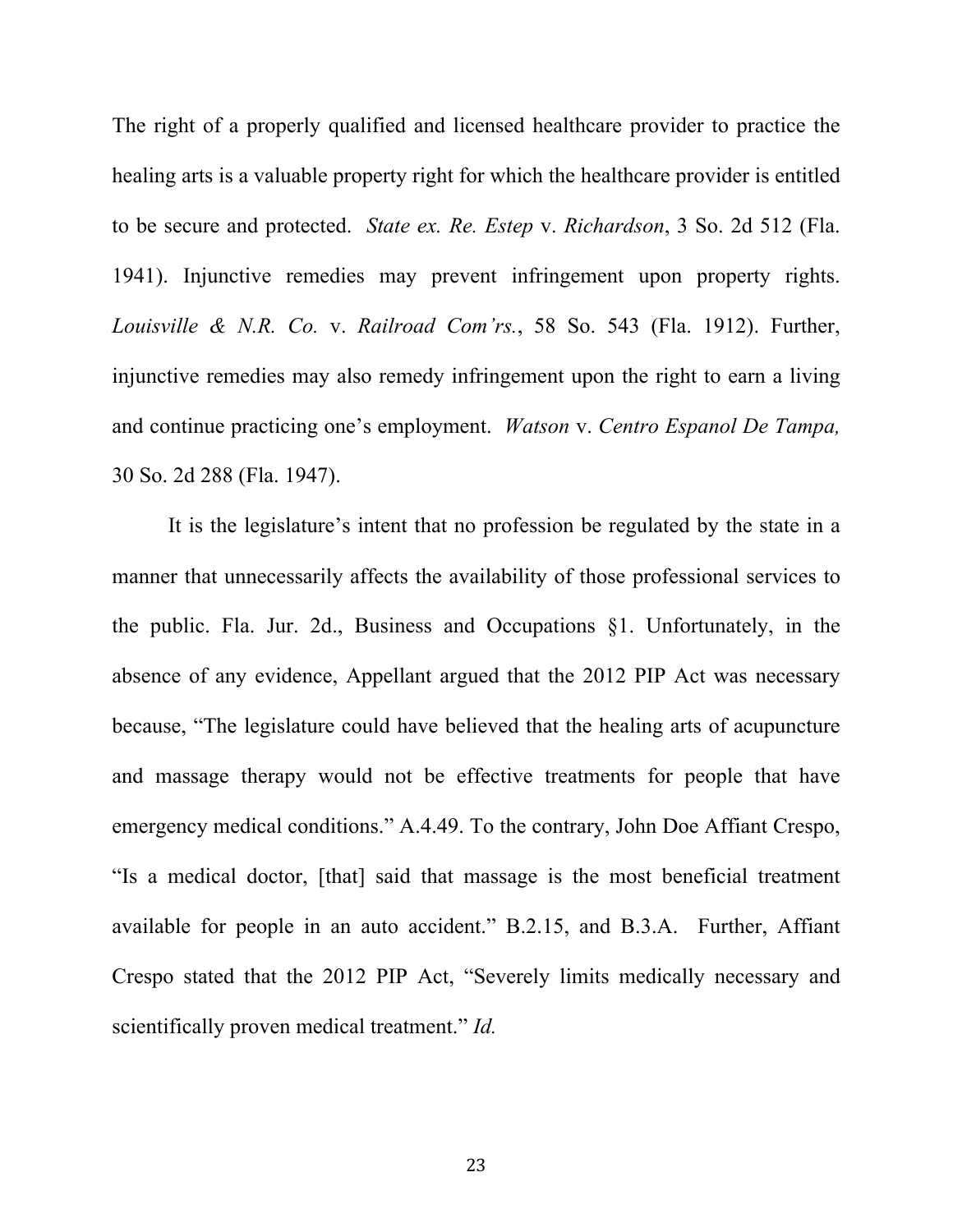Both the trial court and this Court balanced the equities and harm applicable to both Appellant and Appellees while considering the Appellant's Notice of Automatic Stay and related filings. After extensive briefing, this Court affirmed the trial court's vacation of the Automatic Stay. A.6., and Order Affirming Trial Court's Vacation of Automatic Stay. Circuit Courts possess discretionary authority to vacate automatic stays "under compelling circumstances." *Gervais* v. *Melbourne,* 890 So. 2d 412, 414 (5d DCA 2004) referencing *State of Fla., Dept. of Envtl. Prot.* v*. Pringle*, 707 So. 2d 387 (Fla. 1d DCA 1998); *St. Lucie County* v. *North Palm Dev. Corp.,* 444 So. 2d 1133, 1135 (Fla. 4d DCA 1984) rev denied. 453 So. 2d 45 (Fla. 1984). The application of the points and authorities relevant to this concept unequivocally support the Appellees in continuing the ability to both give and receive critical healthcare, and preventing the unparalleled harm caused by any "stay" of the temporary injunction.

A determination of compelling circumstances essentially requires a balancing of harms. *Tampa Sports Authority* at 1082. Quoting the Fourth District Court of Appeals in *St. Lucie County*, the First District "explain[ed] that [an] automatic stay is based upon a policy rationale and…that planning-level decisions are made in the public interest and should be accorded a commensurate degree of deference." *State Department of Environmental Protection* at 390.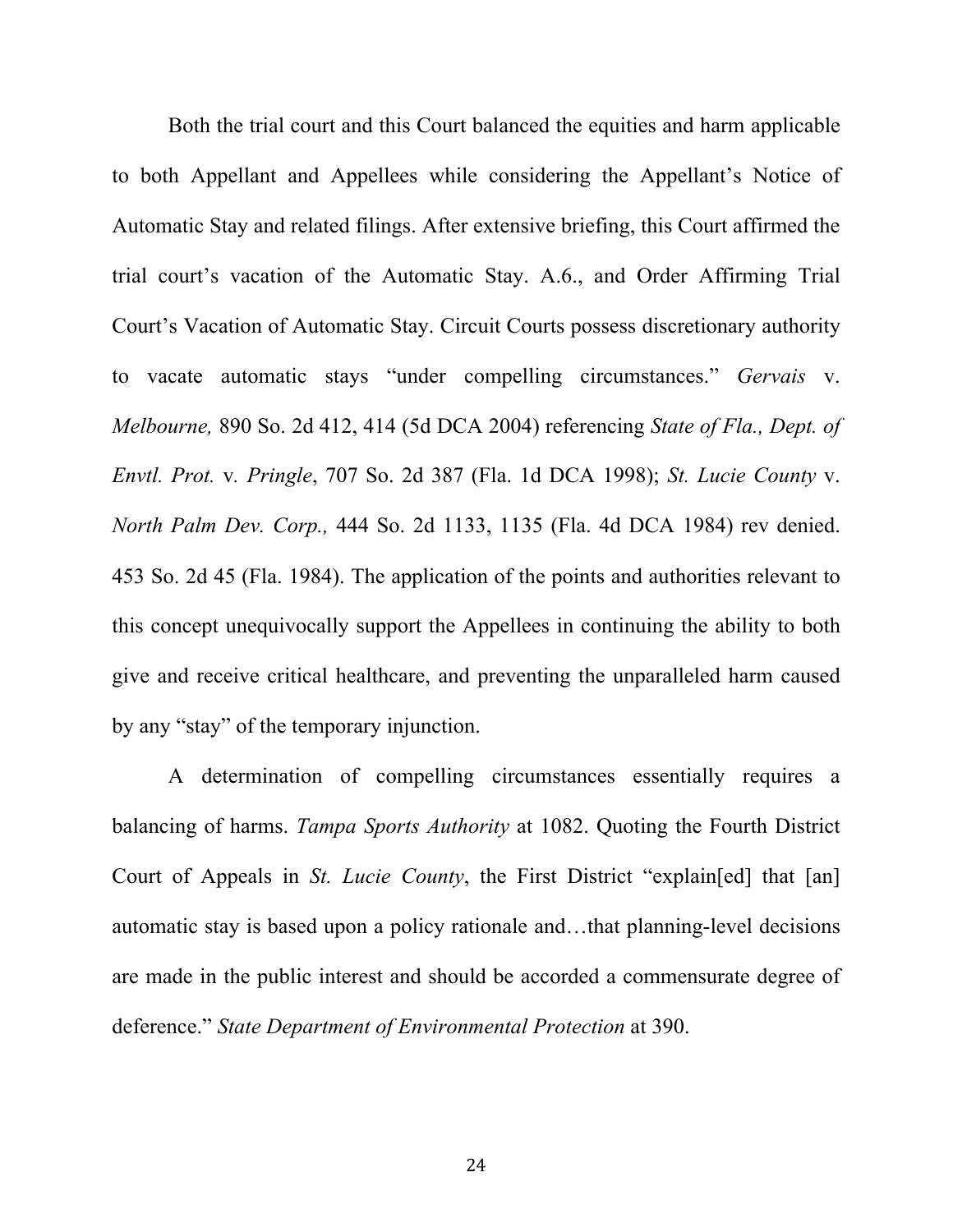When the harms balance, there exist no compelling circumstances and a stay should not be vacated. See *St. Lucie County*. However, in the absence of evenly balanced harms, the party suffering greater harms is entitled to protection. In *Tampa Sports Authority*, the Second District agreed with *St. Lucie County* that a Stay should not be vacated when the harms balanced, but it also concluded that an Automatic Stay should be vacated, and a temporary injunction allowed to remain in place, when the harms leading to the need for injunctive relief were, "overwhelmingly tilted against maintaining the stay," despite any, "judicial deference to planning-level governmental decisions." *Id.* at 1083. Because unbalanced harms should be resolved in favor of the party subject to the greater harm, the trial court appropriately held that the Appellees' harm outweighed any harm to the Appellant and that the Automatic Stay should be Vacated. A.6. These actions even more clearly show that the trial court did not "abuse its discretion" in granting the temporary injunction. Here, the trial court considered and weighed the evidence for the Temporary Injunction twice, including two hearings and two competing sets of motions. Each time, after deliberately and carefully weighing the evidence, the trial court essentially held that the Temporary Injunction was nececessary.

Automatic stays ought to act as a shield to protect one party when the harms to either party are balanced and the court's injunctive remedy causes an imbalance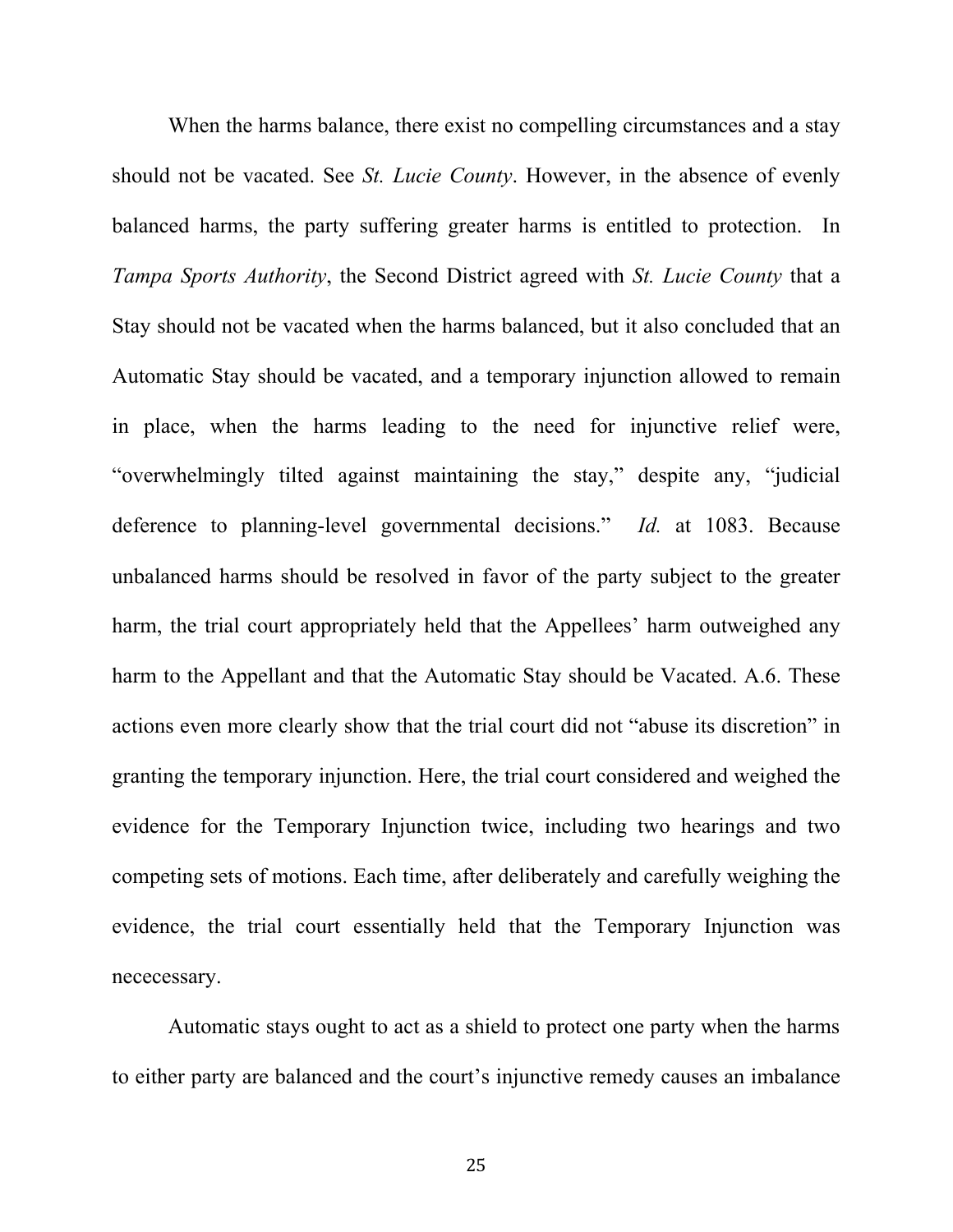resulting in harm to the non-moving party. However, as the Second District held in *Tampa Sports Authority* and the Fourth District held in *St. Lucie County*, when the harms to one party significantly outweigh the harms to the other – even after the injunctive relief, the party bearing the grater harm should be entitled to protection. Logically, compelling circumstances and a determination of harm must be similar to those same allegations, proofs, and circumstances necessary to fulfill the requisite elements of a temporary injunction - circumstances such as irreparable harms, the absence of an adequate remedy, the substantial likelihood of the petitioner's success, and that the temporary injunction or vacation of an automatic stay not disserve the public interest.

Appellees filed a Declaratory Action seeking temporary injunctive relief to protect themselves from Appellant's actions. Actions that the trial court itself also determined to be violative of the explicit provisions of Article I, Section 21 of the Florida Constitution. The trial court made the following findings of fact: "[Appellees] have alleged and proven irreparable harm and inadequate legal remedy"; "There appears to be no adverse consequence to the public interest in maintaining the status quo"; "I find that the [Appellees] have met their burden…[in proving that the 2012 PIP] Act violates the right of people to have access to the courts to seek redress for their injuries." A.1.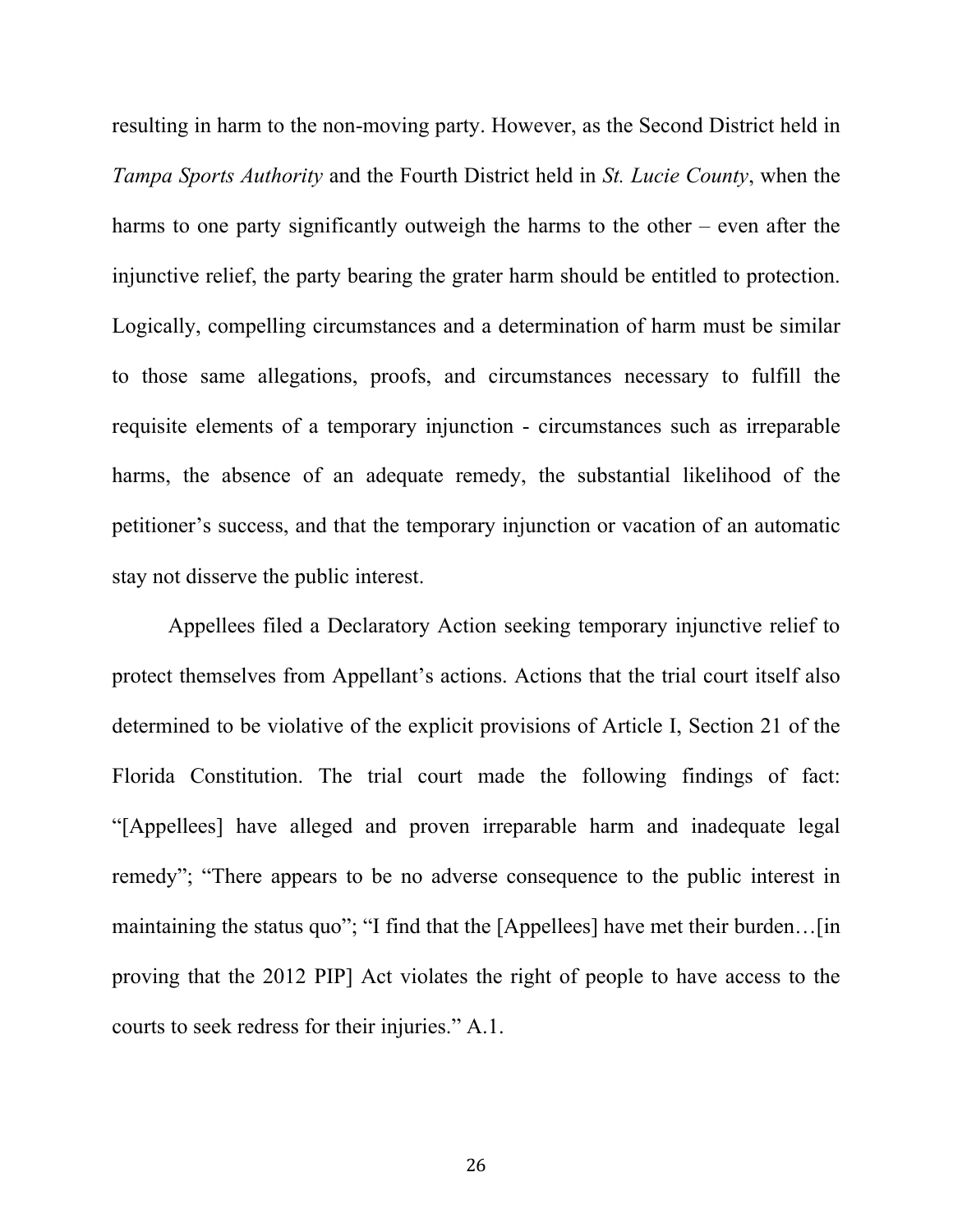Appellant actually argued that the Legislature enacted the 2012 PIP Act to protect Appellees by reducing the cost of PIP insurance. Aside from the fact that PIP insurance rates actually *increased* since enactment, Appellant failed to consider the harm created by requiring that Floridians purchase commercial insurance product worth \$10,000.00 on paper but only requiring that it actually provide \$2,500.00, absent unique and subjective circumstances.

When considered in conjunction with the fact that an injunction would not disserve the public interest, that the Plaintiffs are likely to prevail, that the Appellees' irreparable harm and absence of an adequate legal remedy significantly outweigh any potential harm to the Appellant (especially when Appellant is only due some "planning-level deference"), and that the Appellant never complained of any irreparable harm, the trial court appropriately Ordered a Temporary Injunction and ultimately Vacated the Automatic Stay. And, appropriately, this Court affirmed the trial court's Order Vacating the Automatic Stay. Based on the totality of the record and circumstances, no reasonable person could argue that the trial court "abused its discretion" in Ordering a Temporary Injunction in this case.

# **d. The Temporary Injunction Benefits the Public Interest and Maintains the Status Quo**

The trial court held that, "there appears to be no adverse consequence to the public interest in maintaining the status quo if the injunction is issued. A.1.2. The public interest is best served by protecting the rights and privileges afforded by the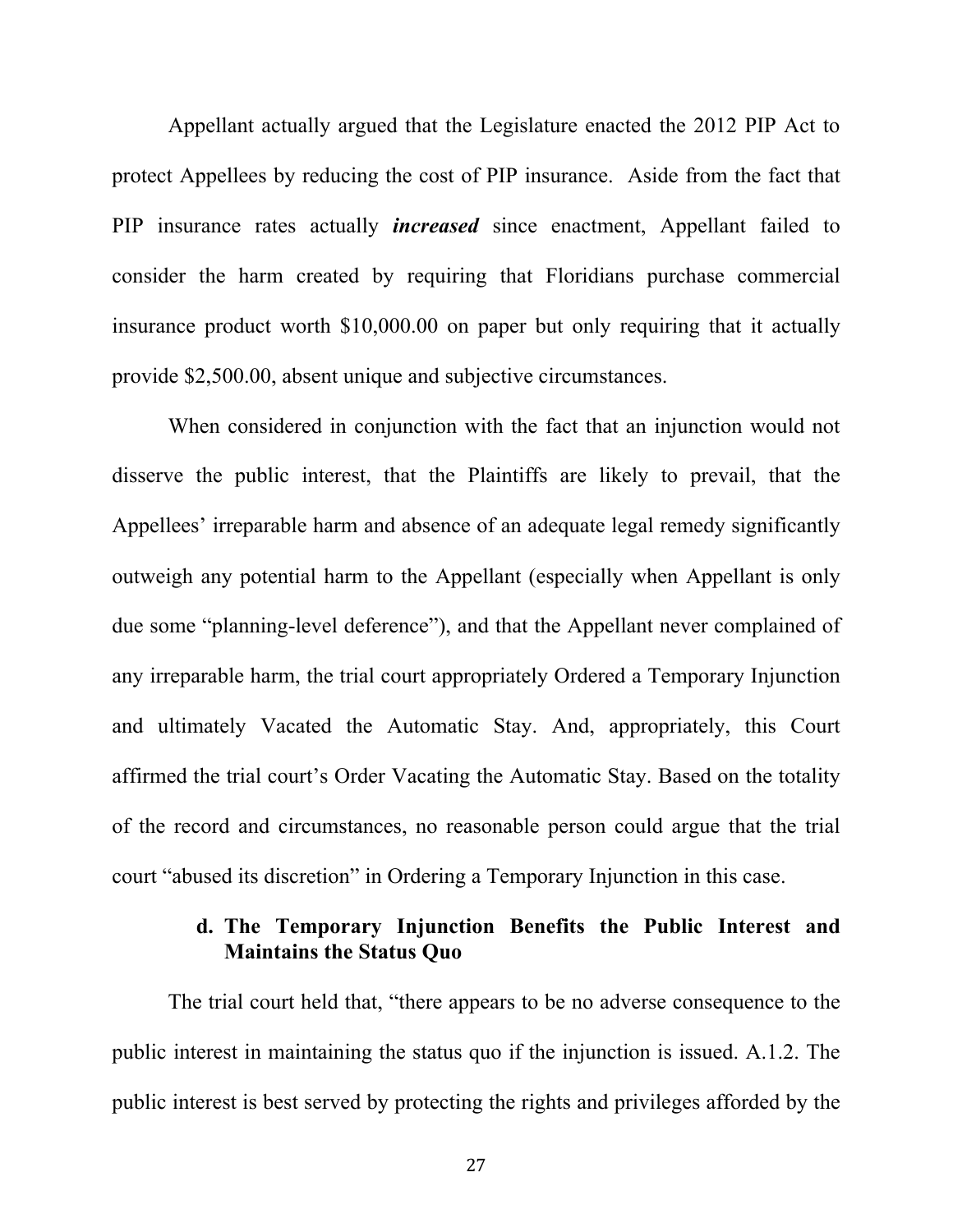Florida Constitution and equally by protecting the health, safety, and wellbeing of Florida's citizens. In addition to the testimony provided by Appellee Myers about his inability to determine precisely what an emergency medical condition was (A.4.59-62), Dr. Erik Frank, D.C., also testified that, "I don't understand emergency medical condition. It's very –extremely vague." B.2.23.

Unfortunately, the 2012 PIP Act contains no default provision and requires either that an emergency medical condition is diagnosed or not: 627.736(1)(a)

3. Reimbursement for services and care provided in subparagraph 1. or subparagraph 2. up to \$10,000 if a physician licensed under chapter 458 or chapter 459, a dentist licensed under chapter 466, a physician assistant licensed under chapter 458 or chapter 459, or an advanced registered nurse practitioner licensed under chapter 464 has determined that the injured person had an emergency medical condition.

4. Reimbursement for services and care provided in subparagraph 1. or subparagraph 2. is limited to \$2,500 if any provider listed in subparagraph 1. or subparagraph 2. determines that the injured person did not have an emergency medical condition. See A.5.

These two sections create far more uncertainty than the Temporary Injunction that serves to restore Florida No-Fault to its well established provisions, supported by a large, established, and well documented judicial history. This revision constitutes a critical problem that is effectively corrected by the Temporary Injunction because the diagnosis of an emergency medical condition is a key element of the 2012 PIP Act and because the diagnosis of an emergency medical condition is a novel concept previously unrelated to motor vehicle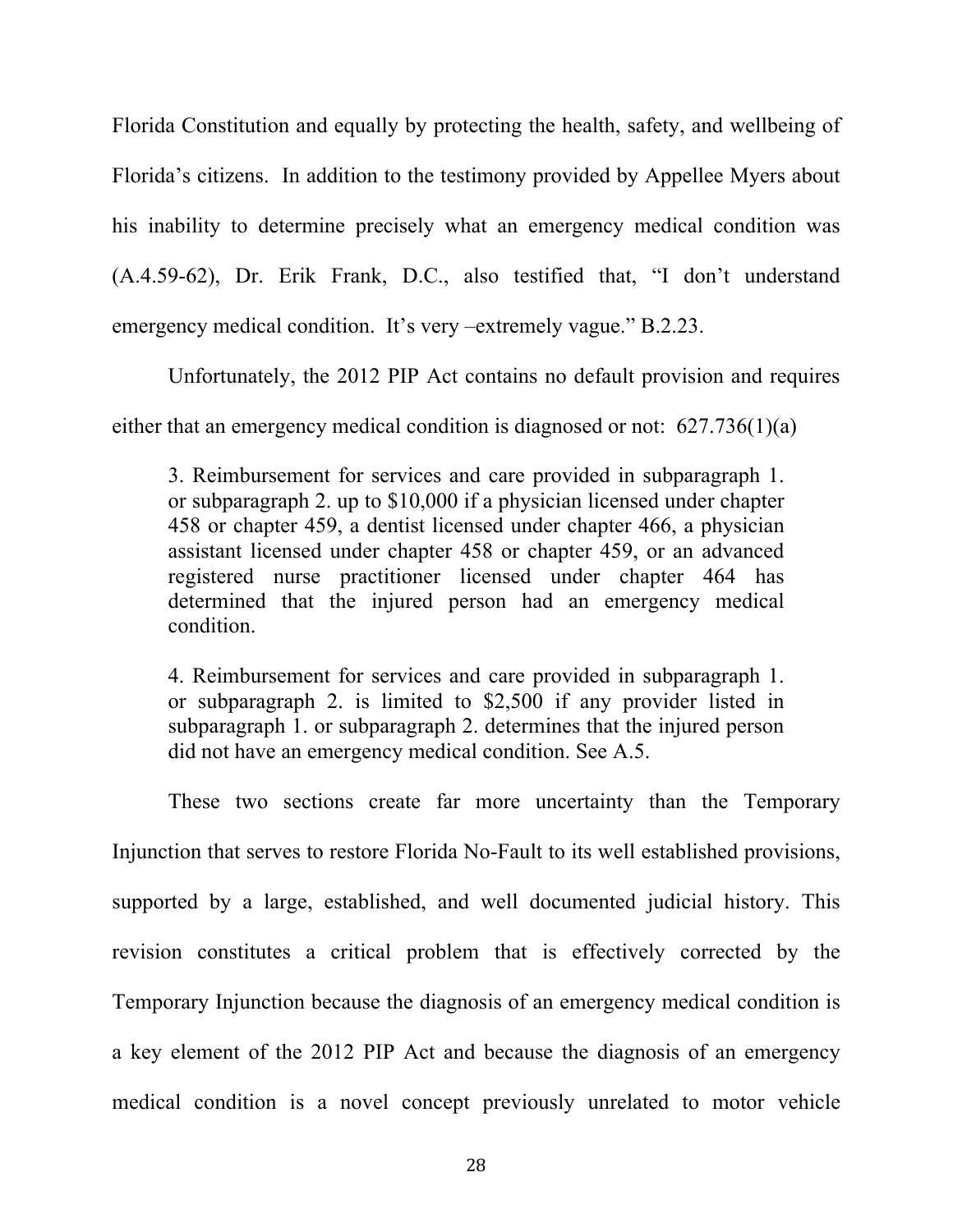accident victims. As noted above, neither Dr. Frank nor Dr. Myers could determine what actually constituted an emergency medical condition according to the statute. Without the injunction, and despite Affiant Starne's testimony to the contrary, PIP insurers too were not able to determine what an emergency medical condition was and as a result what, if any benefit coverage, was available – these insurance carriers denied coverage as a result. B.2.21-22. This represents a critical problem because the entire basis for PIP insurance was its utilization as a "reasonable alternative" to accessing the courts by providing rapid, efficient, unfettered access to compensation for the evaluation and treatment of healthcare related to injuries resulting from motor vehicle accidents. See *Lasky*.

Finally, one benefit to the 2012 PIP Act was supposed to be a ten percent (10%) decrease in PIP insurance premiums by October 1, 2012. B.2.39-40. Ms. Starnes testified that one hundred and fifty (150) rate filings were received but only thirty five (35) contained at least a ten percent (10%) rate decrease while the remaining one hundred and fifteen (115) provided an "explanation" for the absence of the required rate decrease. B.2.40. It appears then that only a dismal minority of PIP insurance carriers actually reduced their rates. And, as noted above, and contrary to the "nightmare" results argued by the Appellant, State Farm, the largest PIP insurance carrier in Florida, *is* complying with the Temporary Injunction even while it raised its rates in response to the 2012 PIP Act. B.4.7. Obviously, as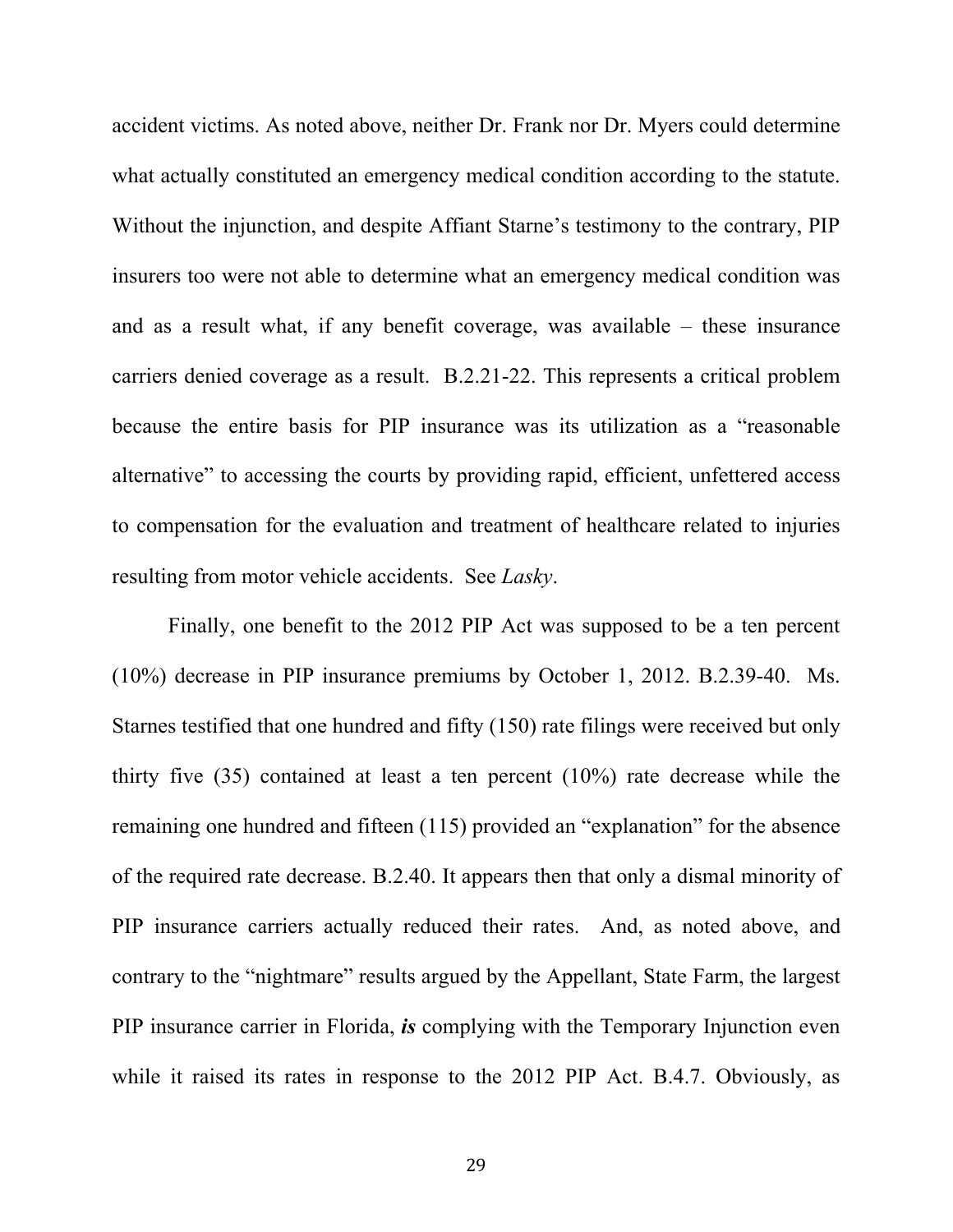discussed below, the terms of the temporary injunction were clear and could be complied with by the mere issuance of a simple memorandum.

Accordingly, maintenance of the *status quo* is necessary in order to minimize the public harm arising from flawed legislation that continues to limit access to the courts while still preventing rapid, efficient, unfettered access to compensation for injuries arising from motor vehicle accidents. And, maintenance of the *status quo* is necessary because the beneficiaries of the 2012 PIP Act failed to comply with their requirement to reduce insurance premiums.

#### **II. The Temporary Injunction Is Not Defective**

Appellant incorrectly argues that the Temporary Injunction Order, "disregards several indispensible requirements [of Rule 1.610 Fla. R. Civ. P. because]: It does not specify the acts restrained, it does not articulate any factual findings supporting it, and it does not require a bond." See Initial Brief at 10. However, despite Appellant's claim to the contrary, the largest PIP insurance carrier in Florida is complying with the Temporary Injunction. B.1.3. These arguments are specious and unsupported.

# **a. The Temporary Injunction Is Valid and Provides Specific Direction**

The trial court entered a temporary injunction related to, "those sections of the law which require a finding of emergency medical condition as a prerequisite for payment of PIP benefits or that prohibit payment of benefits for services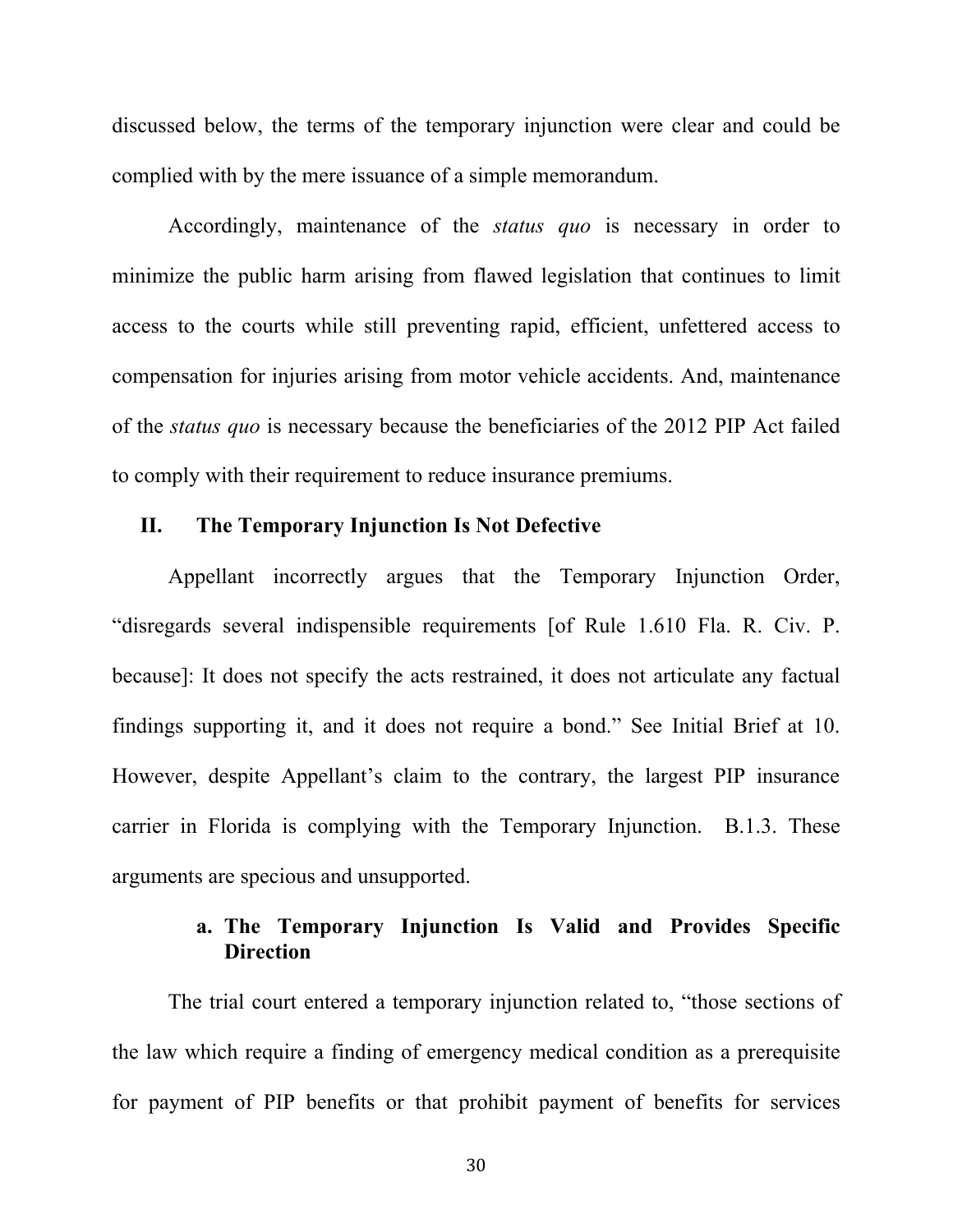provided by acupuncturists, chiropractors, and massage therapists." A.1.7. Before the Temporary Injunction was granted, an injured person represented in this cause as Jane Doe, "Received written notification from State Farm that my PIP coverage was being limited to \$2,500.00 in my medical payments being limited to \$1,250.00 because…[State Farm] did not have a diagnosis of emergency medical condition for me." See Affidavit of Patrick Joseph Tighe B.1.2.

After the Temporary Injunction was entered, and during the period that the Appellant requested an automatic stay, Affiant Tighe received written notification from State Farm indicating compliance with the Temporary Injunction:

This notice is to advise you due to ongoing litigation in Myers v. McCarty (Case No. 2013-CA-0073)(Fla. 2d Jud'l Cir.), at this time, the limit for medical expenses under No-Fault coverage and Medical Payments Coverage will be applied without regard to Emergency Medical Condition. We will also consider reasonable, related and necessary massage therapy and acupuncture provided other uncontested aspects of the statute do not prohibit coverage for these services. If the court's ruling on this litigation alter the way we administer your benefits you will be notified in writing. See Affidavit of Patrick Joseph Tighe B.1.3.

Notably, according to Appellant's own data, State Farm possesses the largest market share of any PIP insurance carrier in Florida. B.4.7. Pursuant to Ms. Starnes' own presentation to the Florida Senate Banking and Insurance Committee on April 9, 2013 the top five (5) personal auto insurer filings include: (B.4.7.)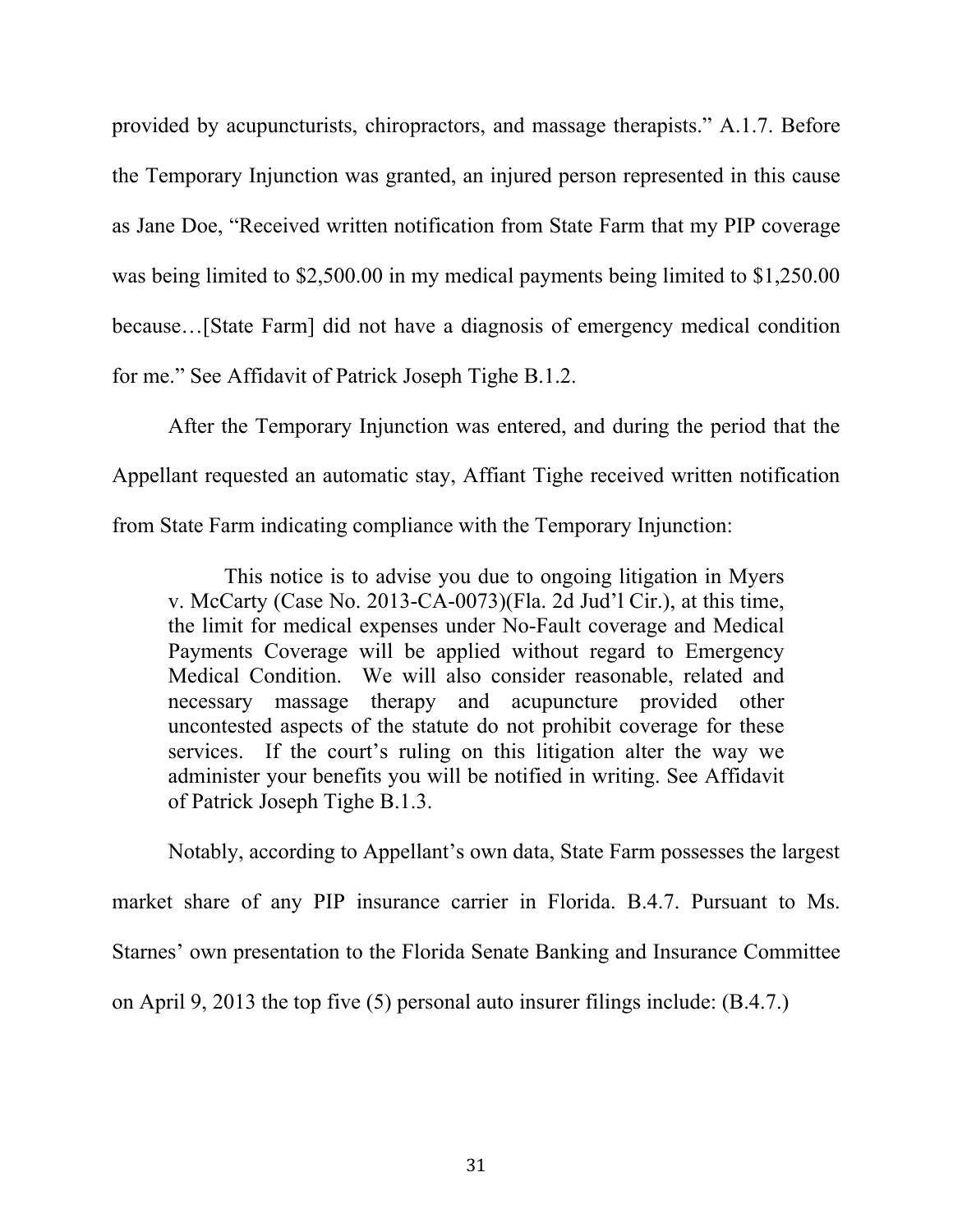| Company Name         | <b>Market Share</b> | % PIP Premium Change |
|----------------------|---------------------|----------------------|
|                      |                     | After 2012 PIP Act   |
| <b>State Farm</b>    | 17.5%               | 7.9% increase        |
| Geico General        | 10.3%               | 10% decrease         |
| Progressive American | $6.3\%$             | 10% decrease         |
| Progressive Select   | 5.3%                | 10% decrease         |
| Geico Indemnity      | 4.8%                | 10% decrease         |

Since Ms. Starnes testified that the Appellant received one hundred and fifty (150) filings, it appears from her own data that State Farm's market share far exceeds that of any other company. Incidentally, it is equally apparent that State Farm was not one of the thirty five (35) insurers that reduced their PIP rates in response to the 2012 PIP Act. As a matter for the trial court however, it does appear that some of the data presented to the Banking and Insurance Committee of the Florida Senate may conflict with some of the testimony that Ms. Starnes earlier provided to the trial court.

Valid injunctions require identification of enjoined acts with reasonable definiteness and certainty such that those enjoined know what they must refrain from doing without speculation and conjecture. *F.V. Inves., N.V.* v. *Sicma Corp.,* 415 So. 2d 755 (Fla. 3d DCA 1982). Appellant specifically inquired about the effect of the Temporary Injunction of its own witness, Ms. Sandra Starnes, who testified that the impact of the PIP coverage rates would be for the old standard and that PIP insurance carriers would revert back the forms and rates in effect before January 1, 2013 when the 2012 PIP Act took effect. B.2.34.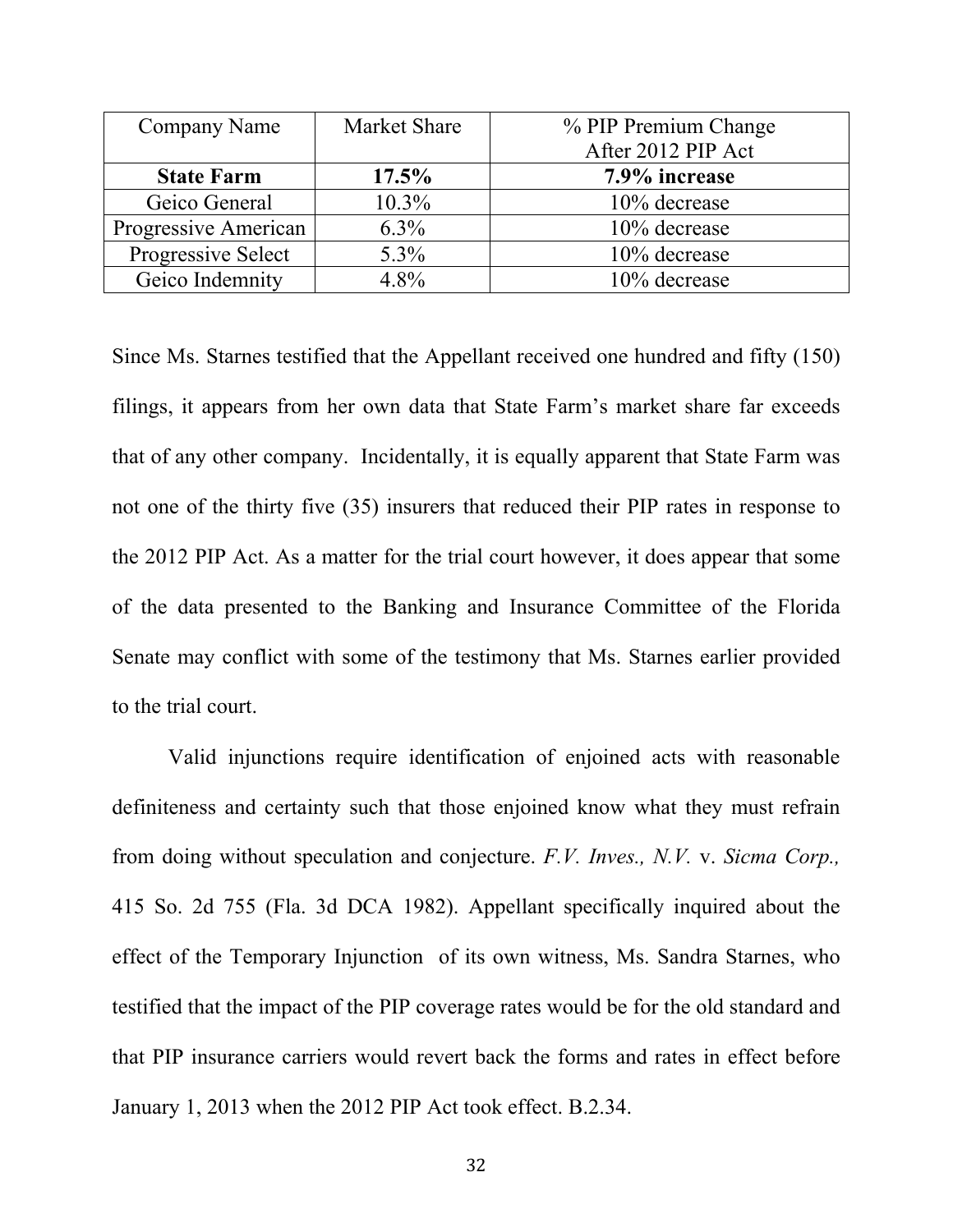Although Appellant's witness, Ms. Sandra Starnes, stated that there was no way that the insurance industry could revert back to the pre-2012 PIP Act by memo (B.2. 35.), at least one PIP insurance carrier is abiding by the terms of the Temporary Injunction. Despite this testimony, the Temporary Injunction Order was certainly clear enough and reasonably definite enough that at least one large PIP insurer, State Farm, was able to comply as noted above.

The Order Granting Temporary Injunction does not refer to any pleading, it referred specifically to the Statute that it declared, in part, invalid. Specifically, the Order enjoined, "those sections of the law which require a finding of emergency medical condition as a prerequisite for payment of PIP benefits or that prohibit payment of benefits for services provided by acupuncturists, chiropractors and massage therapists." Although Appellants argue otherwise, enjoining the sections of the law noted above merely restored the status quo prior to January 1, 2013 in Florida – something every automobile insurer was familiar with and something that at least one large insurer is complying with. B.1. Any argument that the scope if the injunction is unclear is completely disingenuous.

# **b. The Temporary Injunction is Valid and Includes Specific Findings of Fact**

The Trial court considered, "the evidence, the written and oral arguments of counsel, and the authorities cited." See Order Granting Temporary Injunction. The Trial court addressed standing and held that Appellees possessed sufficient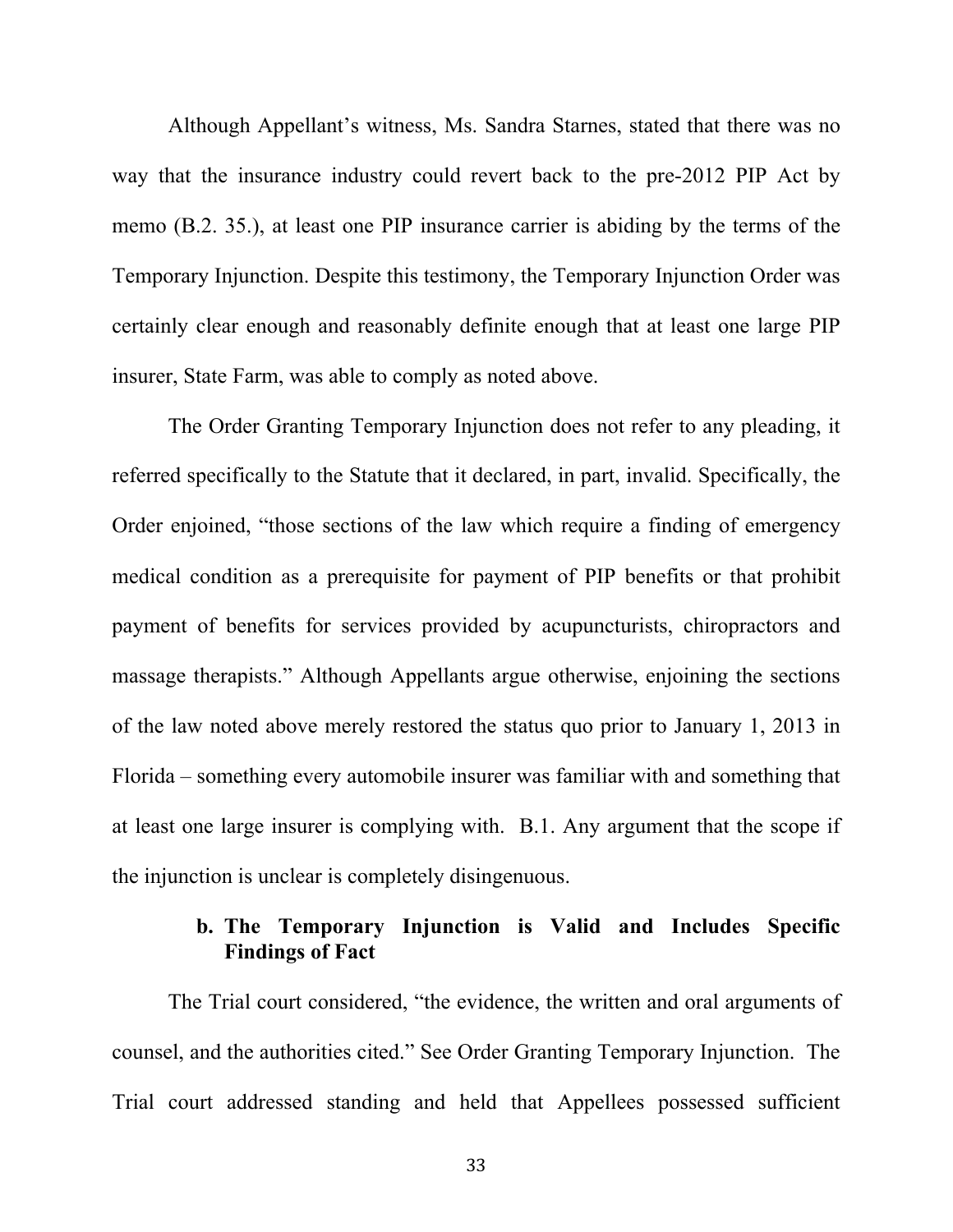standing. The Trial court held that the Appellees "have alleged and proven irreparable harm and inadequate legal remedy. Moreover, there appears to be no adverse consequence to the public interest in maintaining the status quo of the injunction is issued. The real question is whether the…[Appellees] have shown a substantial likelihood of success on the merits…I find that the…[Appellees] have met their burden only [related to the access to the courts claim]." *Id.*

The specific findings of fact that the trial court appropriately made referenced the record. The trial court found: 1) "[Appellees] are chiropractic physicians, massage therapists, and acupuncturists," A.4.1.; 2) Appellees challenged Chapter 2012-197 requesting declaratory relief, *Id.;* 3) Appellees seek to enforce a right vested in the public at large and as such have established that they suffered a specific injury, *Id*., 4) Appellees provide healthcare to those covered by PIP insurance benefits and Appellees possess a "sufficient interest in the outcome of the case," *Id.* at 2.; 5) Appellees "have alleged and proven irreparable harm and inadequate legal remedy," *Id.,* 6) Appelles have demonstrated a substantial likelihood of success on the merits, *Id.*

Because the trial court made these specific findings of fact and because the trial court evaluated the evidence over the course of two competing sets of written motions, and during two evidentiary hearings, the trial court's Order for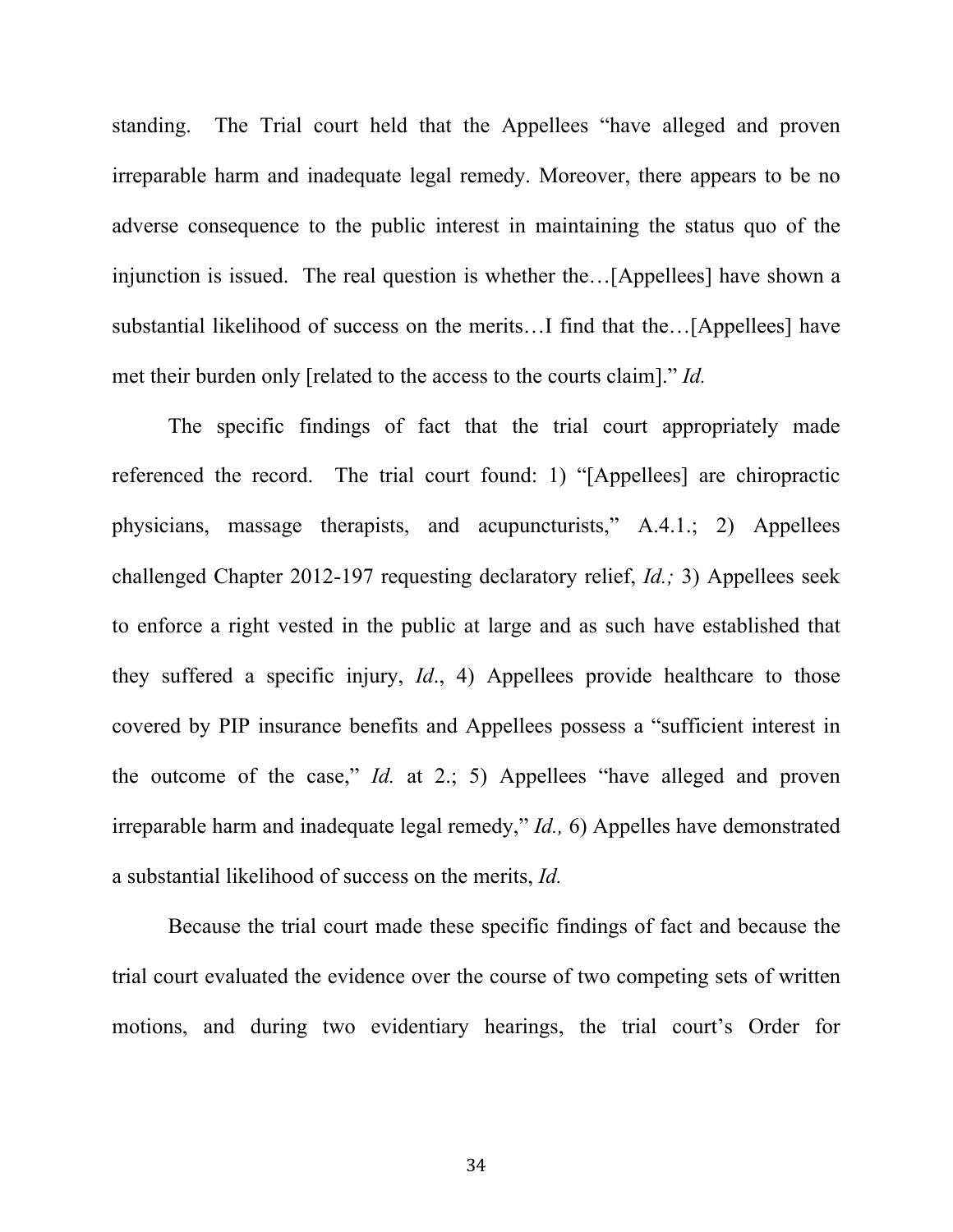Temporary Injunction should be affirmed and this cause allowed to proceed on its merits.

### **c. The Temporary Injunction is Valid and the Issue of a Bond Remains Pending in the Trial court**

The Temporary Injunction is not invalidated due to lack of a bond because the trial court reserved ruling on the amount of bond that should be required of the Appellees. A.6.2. In this case, a hearing is needed to take testimony and evaluate the need for and the amount of a bond. In *Vargas,* the Third District upheld a Temporary Injunction because, "the trial court made clear, definite, and unequivocal factual findings sufficient to support each of the elements necessary to justify the entry of the temporary injunction." *Vargas* v. *Vargas*, 771 So. 2d 594, 596 (Fla. 3d DCA 2000). However, after holding that, "the trial court did not abuse its discretion in granting the temporary injunction," the Third District remanded the case back to the trial court to hold a hearing on the sufficiency of the bond amount. *Id.*

In this case, determining any bond amount will require another hearing that was delayed, first by the Automatic Stay and now by this interlocutory appeal. Obviously, since State Farm found that the injunction could be complied with by the issuance of a simple memorandum, balanced against the abundantly clear irreparable harm befalling the Appellees as a result of the application of the challenged provisions of the 2012 PIP Act, any bond would appropriately have to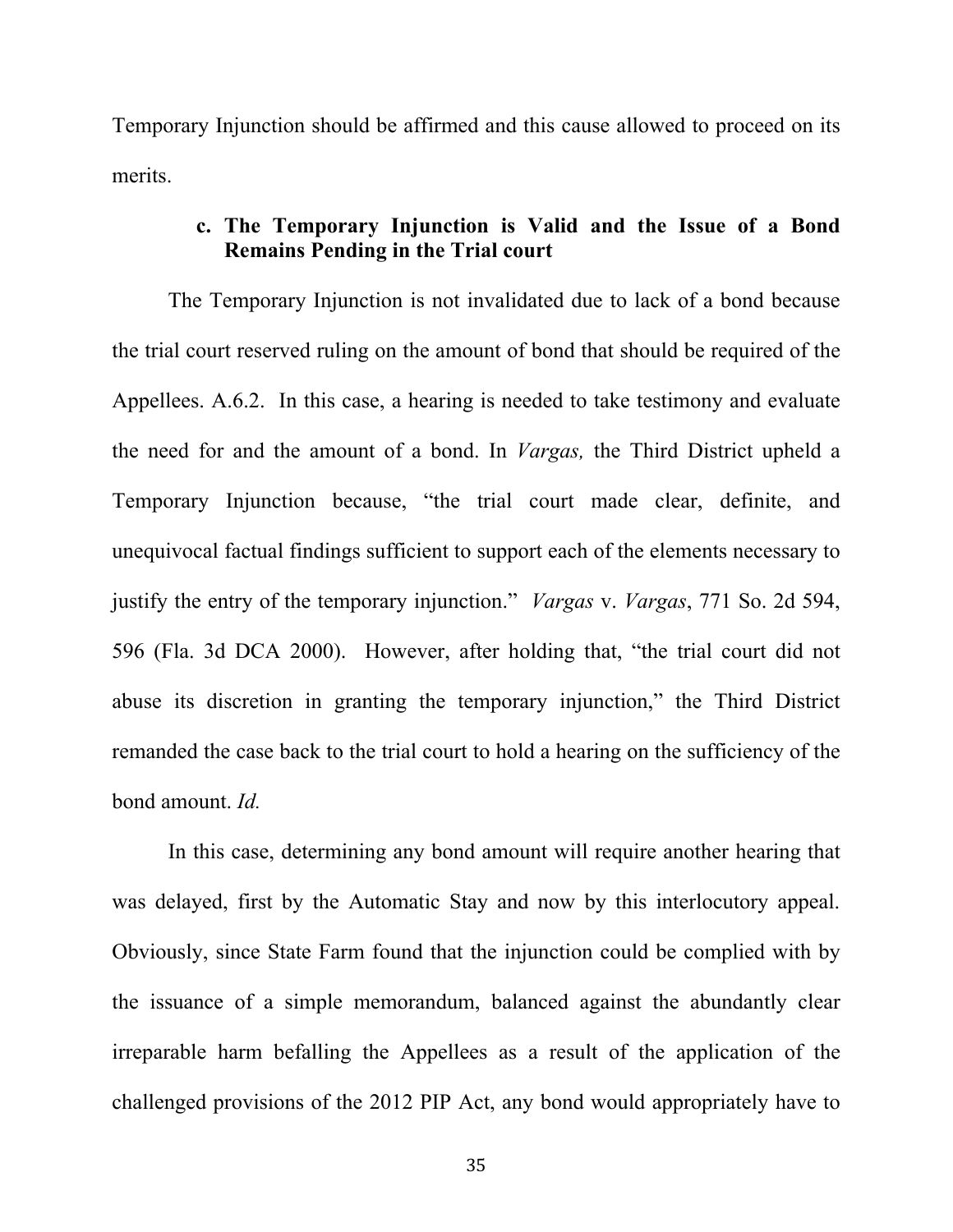be minimal, and asserting this factor as a criticism is truly an example of "form over substance," and an artifice designed to prevent the achievement and preservation of manifest justice as embodied by the Temporary Injunction. Thus, the trial court's reservation of ruling on the amount of a bond, should not invalidate the Temporary Injunction.

### **d. The Trial Court Did Not Misconstrue Appellees Standing to Maintain This Action**

The trial court did not misconstrue Appellees standing to maintain this action. The trial court specifically found that because the Appellees demonstrated that they possessed, "a sufficient interest in the outcome of this case, as well as an injury that is distinct from the public at large." A.4.2. And, the trial court held that, "[Appellees] have standing." *Id.* "The trial court appropriately held that Appellees sufficiently demonstrated special injuries, separate and apart from the general injuries suffered by the public-at-large, as related to the 2012 PIP Act. A.1.1-2. Specifically, the Trial court held that Appellees, "derive a substantial percentage of their income through PIP insurance payments," and because the 2012 PIP Act revisions prohibit or severely limit future payments, that Appellees suffer special damages apart from those suffered by the public-at-large. A.1.2.

Despite Appellant's argument that the Appellees cannot demonstrate actual harm, Appellees' Complaint, A.2., alleges harm as does Appellee Myer's testimony A.4.62-69. To proceed with injunctive relief, a party should clearly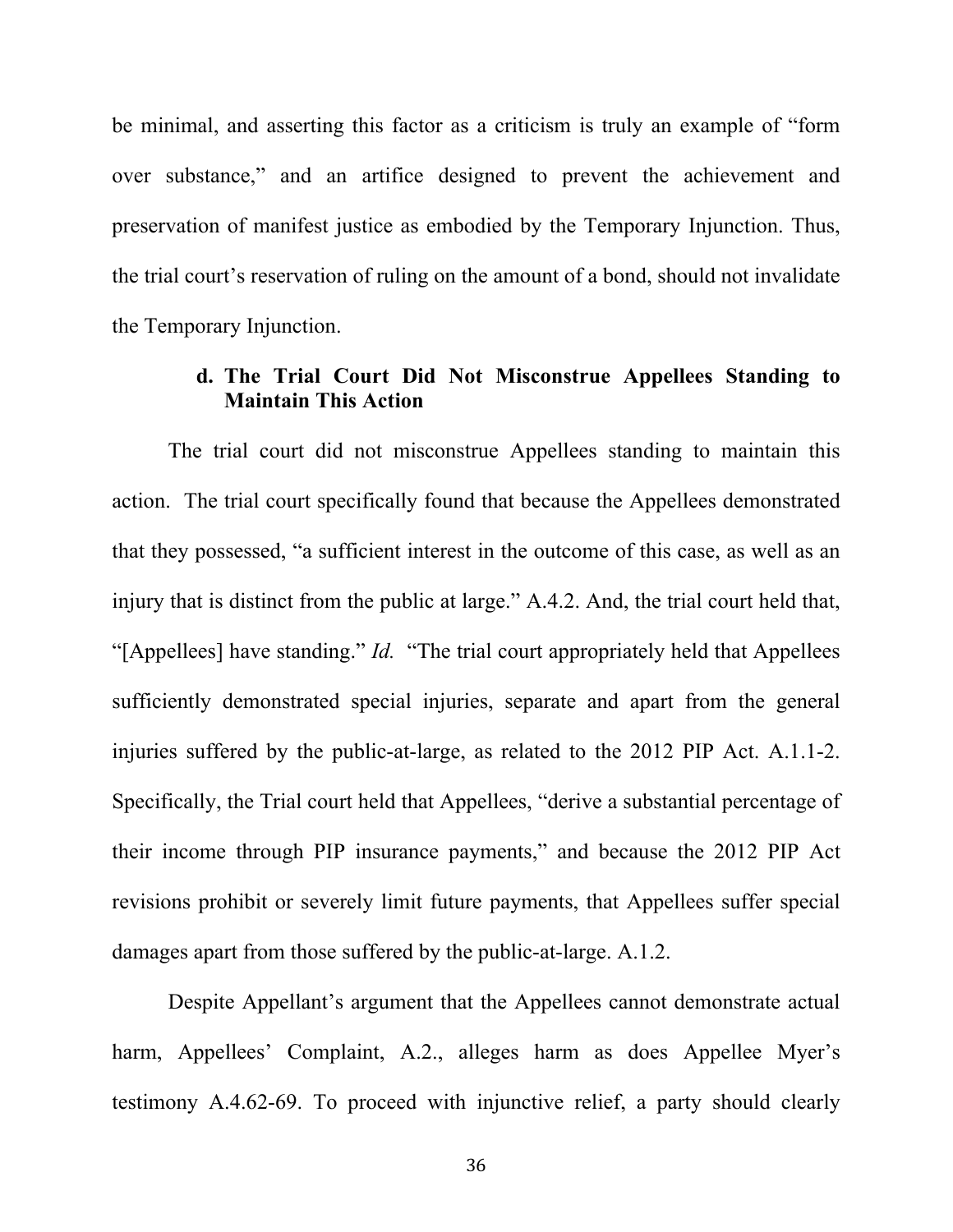demonstrate a *bona fide*, actual, present, practical need for relief, and that all necessary parties are before the court. *State* v. *Florida Consumer Action Network,*  830 So. 2d 148 (Fla. 1st DCA 2002) rev. denied, 852, So. 2d 861 (Fla. 2003). In the instant action, actual harm was clearly demonstrated, and it included significantly more than mere "money damages."

Appellant appears to misconstrue the trial court's findings by referring to "Jane Doe" and "John Doe" as hypothetical claimants, when the trial court already recognized both Jane Doe and John Doe as claimants. In addition to the named plaintiffs also being consumers and Jane Does, John Doe also testified in the form of several affidavits as well as Dr. Frank in person. The trial court specifically recognized Jane Doe explaining, "The reason for issuing the injunction was to protect [the constitutional right of citizens to seek redress in the courts if they are wrongfully injured] and prevent the potential harm to citizens injured in automobile accidents, who, under the present PIP statute, may not receive necessary medical care. A.6.

After evaluating the evidence and considering the testimony, the trial court did in fact determine on two separate occasions that Appellees possessed sufficient standing – both at the hearing for Temporary Injunction and then again during the hearing to Vacate the Automatic Stay.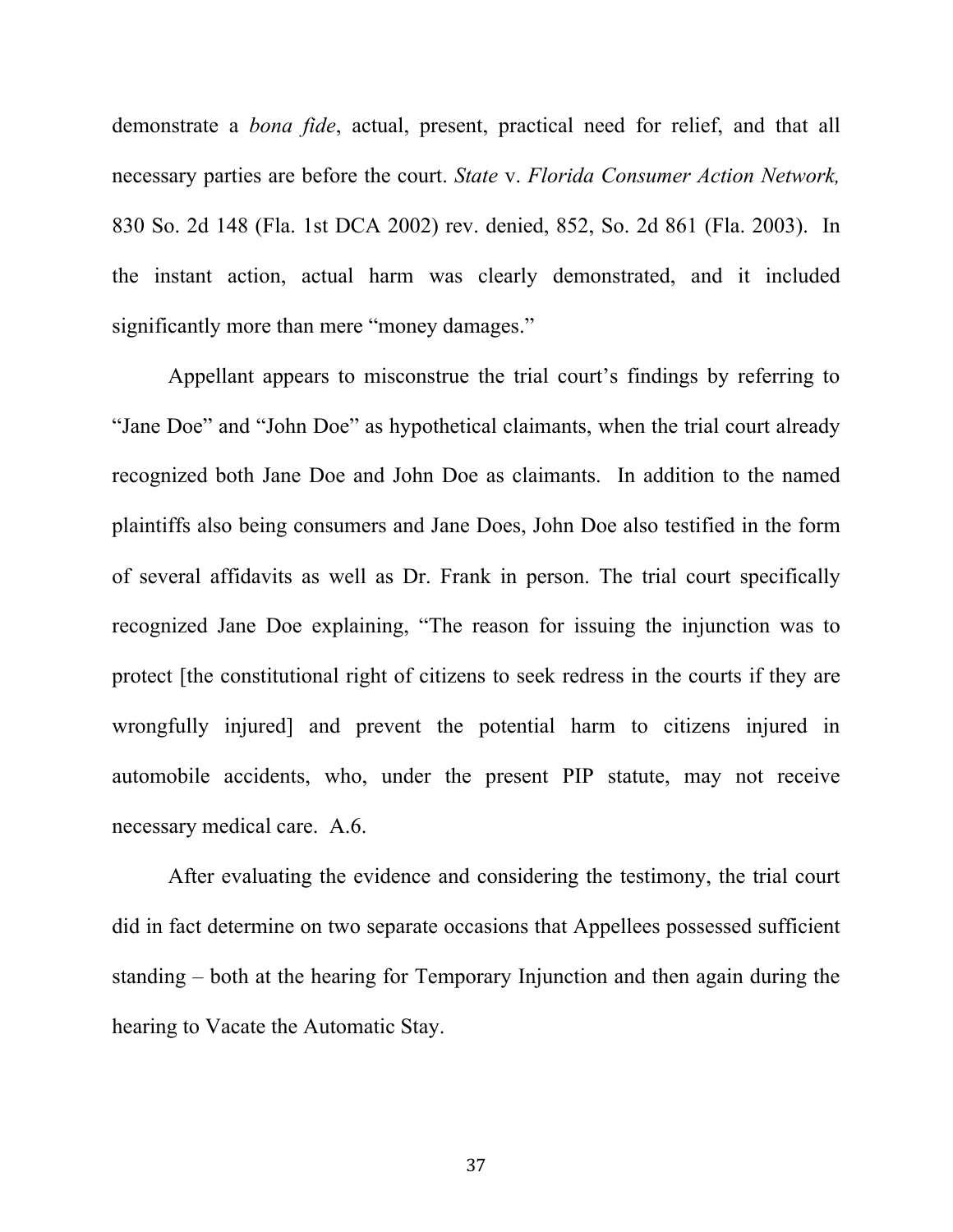## **III. This Court Should Not Reverse the Temporary Injunction and Should Allow This Cause To Proceed on Its Merits Without Imposing the Irreparable Harm that would Inescapably Destroy Appellees Rights if Injunctive Relief is Not Maintained**

Similar to this Court's affirmation of the trial court's Vacation of the Automatic Stay, this Court should affirm the trial court's Temporary Injunction and allow this case to be heard on its merits. One critical purpose of temporary injunctions is to prevent injury in advance so that a party will not be forced to seek damages after they occurred. *Bailey* v. *Christo,* 453 So. 2d 1134 (Fla. 1st DCA 1984) see also *Lewis* v. *Peters*, 66 So. 2d 489 (Fla. 1953) and *Bowling* v. *National Convoy & Trucking Co.*, 135 So. 541 (Fla. 1931)("The status quo preserved by a temporary injunction is the last peaceable non-contested condition that preceded the controversy."). Despite this, Appellant argues that the temporary injunction was improperly granted because Appellee Jane Doe had not yet sustained and injury and must wait until one accrues. Unfortunately by the time this happens, Jane Doe is already damaged beyond repair or recompense. The majority of persons injured during motor vehicle accidents utilize PIP insurance and few health insurance carriers pay for these injuries. See Affidavits of Melba Reyes and Miriam Velez A.6.

Although Appellant attempts to conveniently shift the responsibility for payment from PIP insurers to other health insurance providers, Appellant fails to address how the injured person will pay what is likely to be a much greater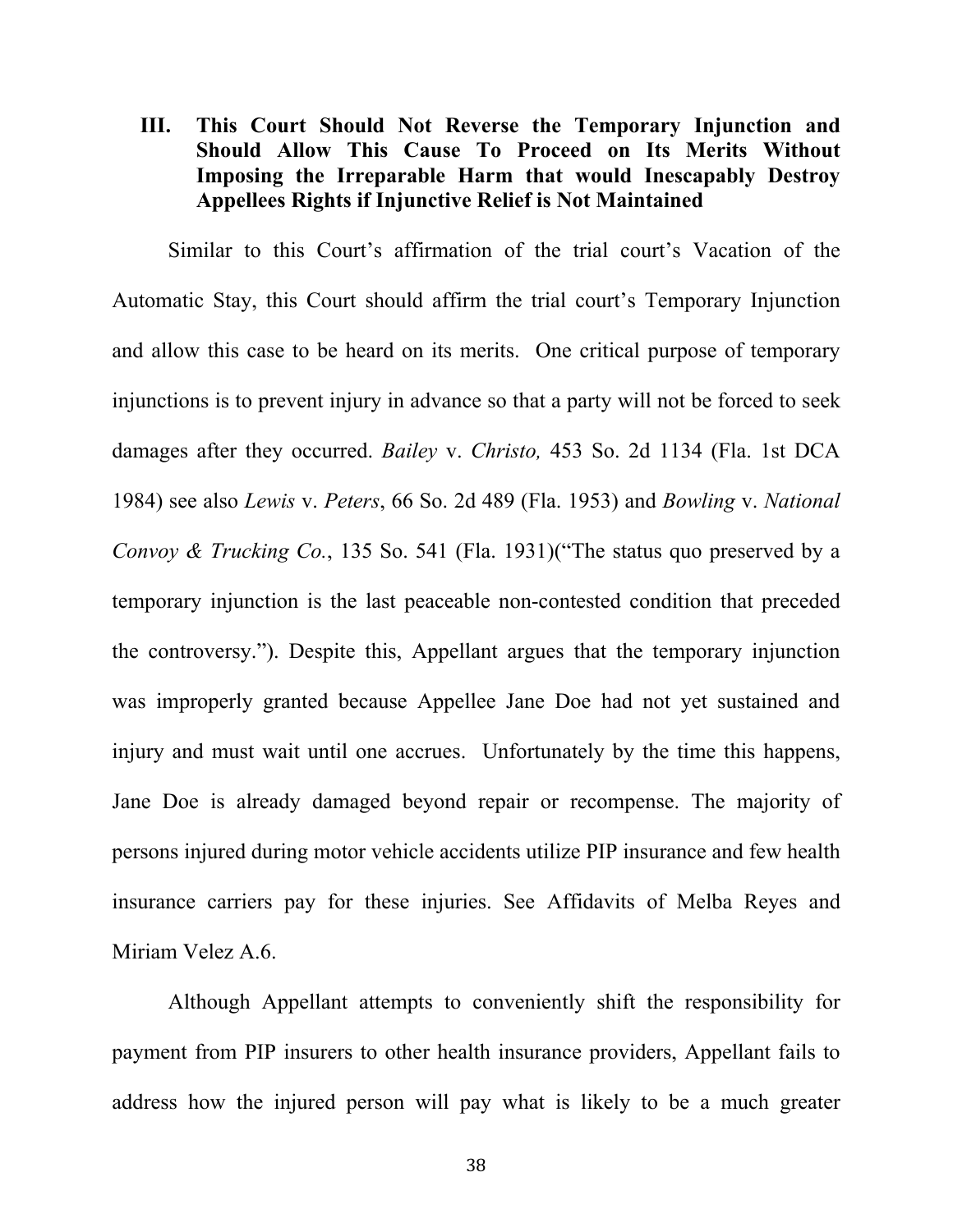premium and/or deductible. See Affidavit of Miriam Velez A.6. This increase occurs because, under PIP, the beneficiary must pay twenty percent (20%) or a maximum of two thousand dollars while health insurance deductibles are generally much greater, with some approaching five thousand dollars (\$5,000.00). *Id.*

Appellees agree with Appellant that, "The trial court's clear intent…was to effect immediate injunctive relief." See Appellant's Response to Order to Show Cause page 6. Appellees however, disagree with Appellant's contention that, "The Temporary Injunction provided no specificity as to what the…[Appellant] must do (or not do) to obey the order." See Appellant's Response to Order to Show Cause page 7. In fact, Appellant regulates PIP insurers and, as noted below, the largest PIP insurance carrier, State Farm, has already complied with the Temporary Injunction. See. B.1. Because the largest PIP insurance carrier already demonstrated that it can and will comply with the trial court's Order for Temporary Injunction, because of all the arguments already made here and in the competing Responses to the Orders to Show Cause, and because the trial court already weighed the evidence over the course of two hearings, this Court should affirm the Temporary Injunction and allow this cause to be heard on its merits.

### **a. The Trial court Appropriately Considered the Presumption of Constitutionality Afforded Legislative Enactments**

The trial court appropriately considered the presumption of constitutionality provided legislative enactments, twice, and on both occasions held that a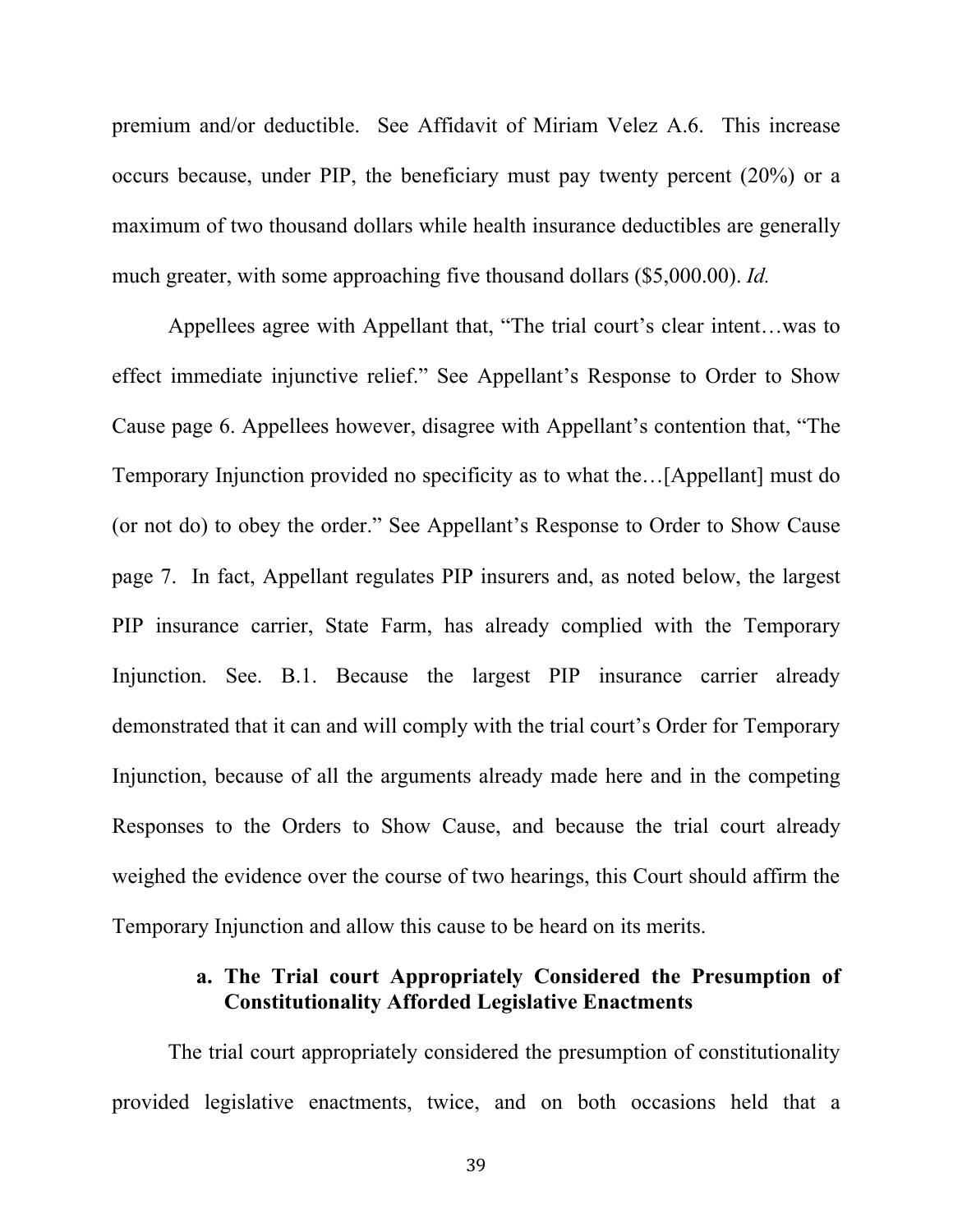temporary injunction was necessary. An injunctive remedy is appropriate to restrain enforcement of an invalid law. *Board of Com'rs of State Institutions* v. *Tallahassee Bank & Trust Co.*, 100 So. 2d 67 (Fla. 1st DCA 1958); *Daniel* v. *Williams*, 189 So. 2d 640 (Fla. 2nd DCA 1966). The 2012 PIP Act is invalid because it impermissibly abrogates Appellees' rights to treat only those injured as a result of motor vehicle accidents and limits Appellees' rights to access the courts without a reasonable alternative to such access.

Appellees challenged the 2012 PIP Act alleging that it: violated procedural and substantive due process rights by taking away Appellees ability to contract and to earn a living; violated substantive due process because it was not rationally related to a legitimate public policy or objective; violated the single subject rule and separation of powers; violated the right of the people to access the courts to seek redress for their injuries. See Order on Temporary Injunction. After considering the law and after providing appropriate legislative deference, the Trial court held that the Appellees only met their burden for a Temporary Injunction based upon their allegations related to access to the courts.

Appellant relies upon *In re Apportionment Law Senate Joint Resolution No. 1305, 1972 Regular Session,* 263, So. 2d 797 (Fla. 1972). This decision related to apportionment of legislative districts at a time of racial unrest and provided the legislature with virtually limitless power unchecked by judicial review. However,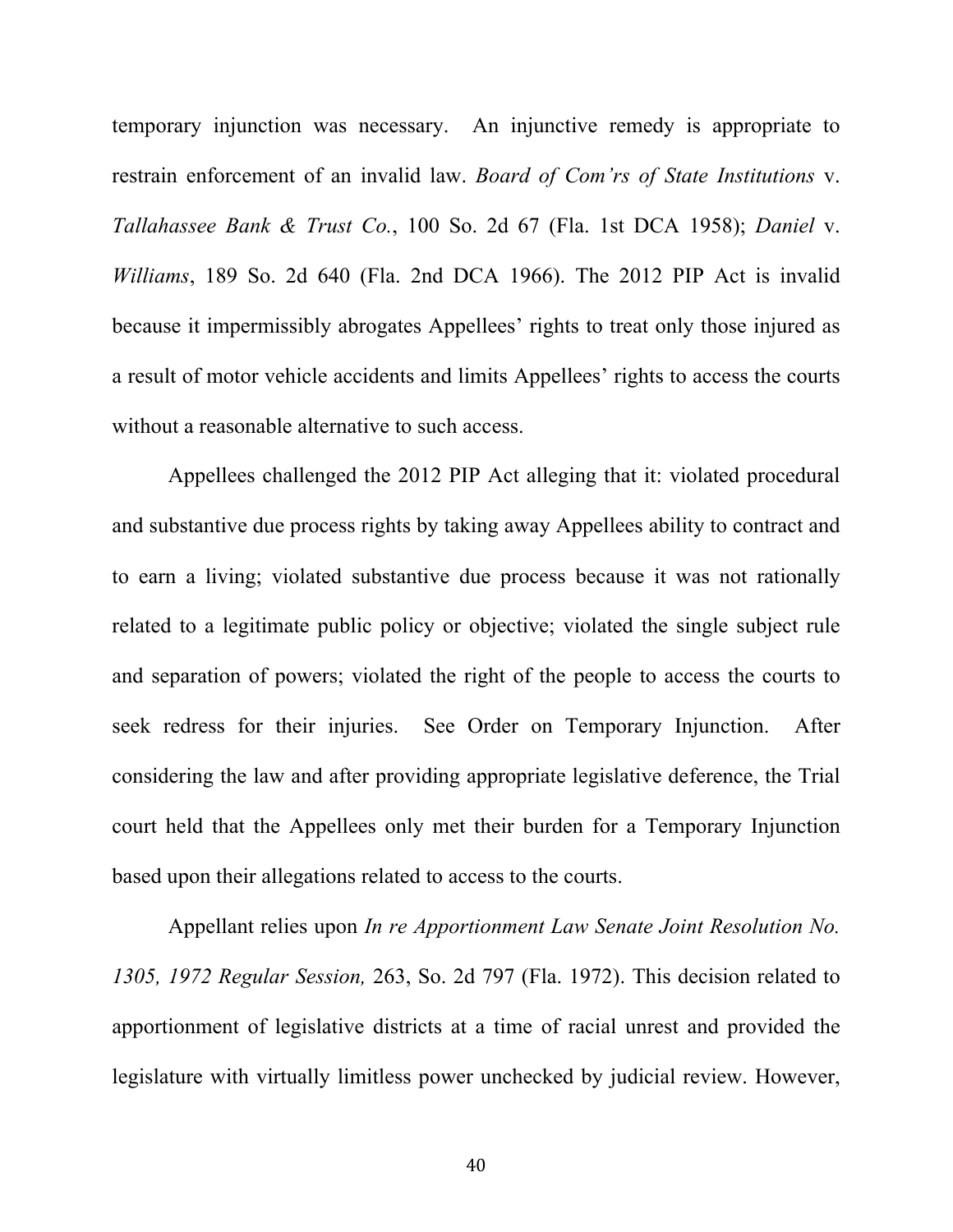that same decision explains how trial courts have the ability to invalidate state statutes when they are clear violations of protected rights. "It is well settled that the state Constitution is not a grant of power but a limitation upon power. Unless legislation duly passed be clearly contrary to some express or implied prohibition contained in the Constitution, the courts have no authority to pronounce it invalid. *Id.* at 805 citing *Harry E. Prettyman, Inc.,* v. *Florida Real Estate Commission,* 92 Fla. 515 (1926) and *State ex rel. Jones* v. *Wiseheart*, 245 So. 2d 849 (Fla. 1971). The plain language of the trial court's order debunks Appellants' argument, where the trial court opined:

The fundamental right to seek redress for injuries received at the hands of another is a cornerstone of our legal system. This principle is embedded in our state constitution in Article I, Section 21, which provides in part: The courts shall be open to every person for redress of any injury, and justice shall be administered without sale, denial or delay…The 1971 [no fault] legislation took away or severely limited the right of a person injured in a Motor vehicle accident to seek redress in court for injuries wrongfully caused by another, relieving the wrongdoing of responsibility for his conduct, and granting him immunity from civil liability…This clear impingement upon…Article I, Section 21…was rationalized by asserting that the legislation was providing a "reasonable alternative" to the common law tort recovery system…The question raised in this case by the [Appellees'] complaint is whether the [2012 PIP Act is no longer a reasonable alternative to common law tort…I conclude that it is not a reasonable alternative and that it violates Article I, Section 21 of the Florida Constitution]. See Order Granting Temporary Injunction.

Because the trial court found that the challenged provisions of the 2012 PIP

Act so severely restricted the previously defensible "intent" of no-fault insurance,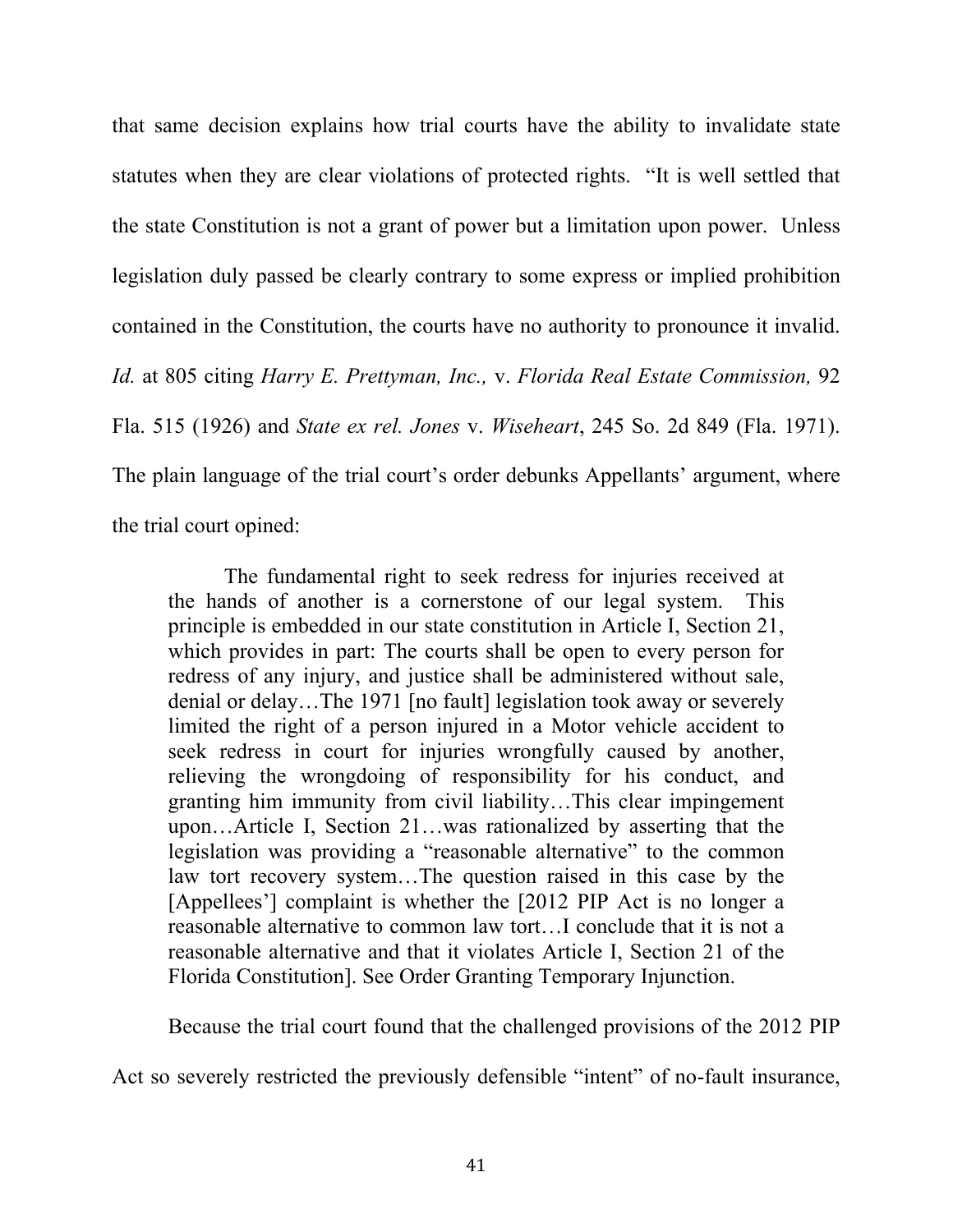it ceased to be that "reasonable alternative," and because the trial court found that the Appellants failed to restore citizens' access to the courts under Article I, Section 21 of the Florida Constitution, the trial court reasonably and correctly held that those relevant portions of the 2012 PIP act were not constitutional and were invalid.

Finally, Appellants argument fails because, after the Trial court entered the Temporary Injunction, Appellants filed a Notice of Automatic Stay, an automatic stay they were procedurally entitled to because of their capacity as a governmental entity. However, after considering the presumption of constitutionality argument, both the Trial court and this Court determined that vacation of the automatic stay was reasonable and permissible.

# **b. This Court Has Already Agreed That The Trial Court Appropriately Vacated the Automatic Stay Effected by the Appellants' Filing of the Instant Appeal**

After considering the evidence, the filings and the arguments of counsel, the Trial court vacated the Appellant's Notice of Automatic Stay. A.6. The court indicated that the focus of the injunction was, "the constitutional right of citizens to seek redress in the courts if they are wrongfully injured." A.6.1. After consideration of the Parties' Motions, this Court affirmed the Trial court's Order Vacating the Appellant's Notice of Automatic Stay. See Order Denying Appellant's Motion dated May 10, 2013.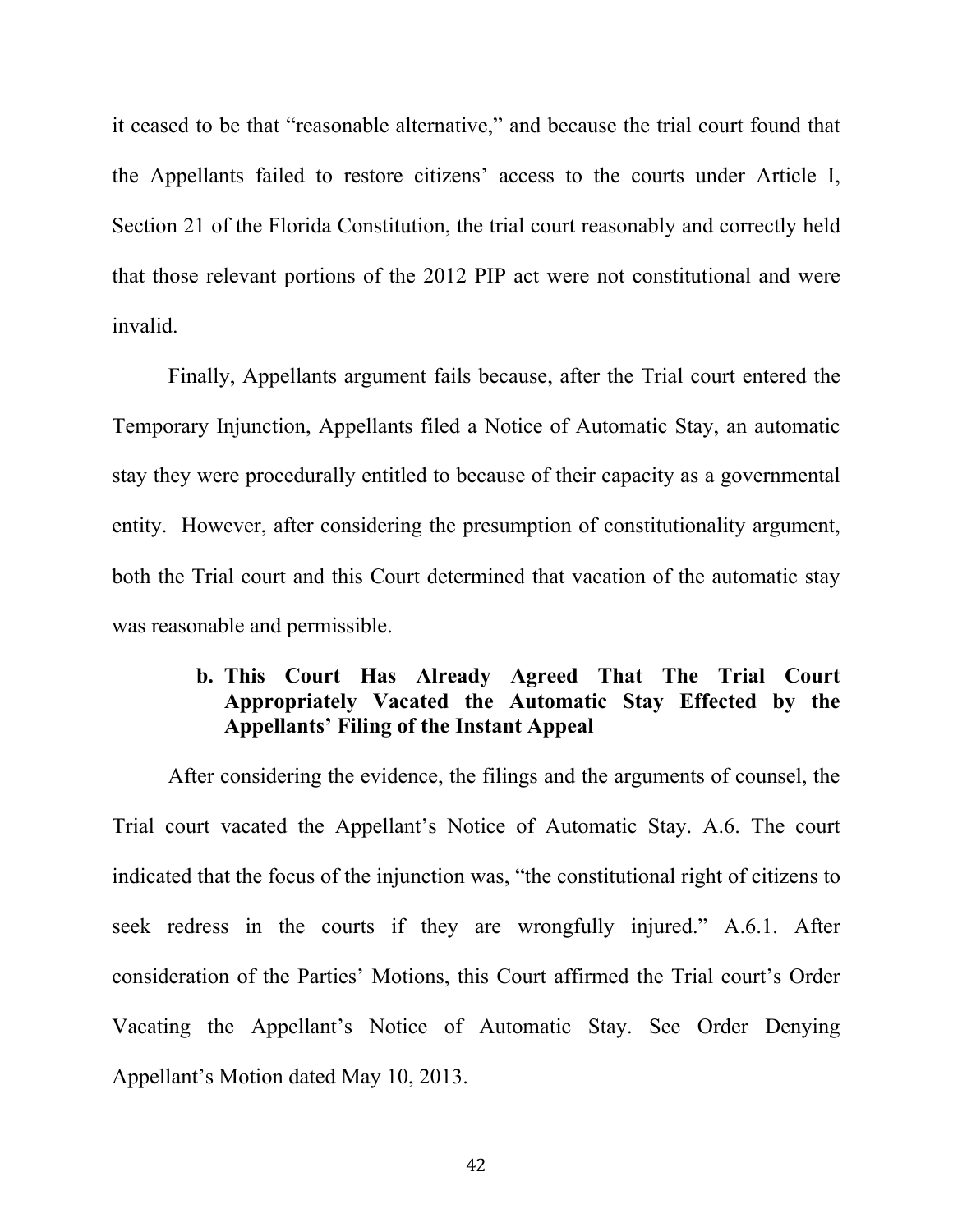Under the applicable rigorous standard, any party seeking to vacate the automatic stay must demonstrate an evidentiary basis supporting such compelling circumstances. *Dep't of Envtl. Protection v. Pringle*, 707 So. 2d 387, 390 (Fla. 1st DCA 1998), *underlying injunction subsequently quashed*, 743 So. 2d 1189 (Fla. 1st DCA 1999); *see also St. Lucie Cnty.*, 444 So. 2d at 1135. Amazingly, the same authority asserted by the Appellees to urge the trial court to lift the stay is now being urged as being in favor of reinstating the stay. Correct, the two principal considerations that govern whether to vacate an automatic stay are: (1) the government's likelihood of success on appeal, and (2) the likelihood of irreparable harm. *Tampa Bay Sports Auth. v. Johnston*, 914 So. 2d 1076, 1079 (Fla. 2d DCA 2005) (citing *Mitchell v. State*, 911 So. 2d 1211, 1219 (Fla. 2005)). Comparing the salient provisions of these cases, this Court found that they supported an affirmance of the trial court on the decision to lift the stay, and the same relevant considerations should support an affirmance of the temporary injunction order.

#### **CONCLUSION**

Appellees met every element necessary to justify the trial court's issuance of a temporary injunction. In stark contrast to the irreparable harm that would befall the Appellees if the temporary injunction is not validated, the Appellants argue only what boils down to a mere administrative burden, a burden not inconsistent with their day to day responsibilities to regulate and administer insurance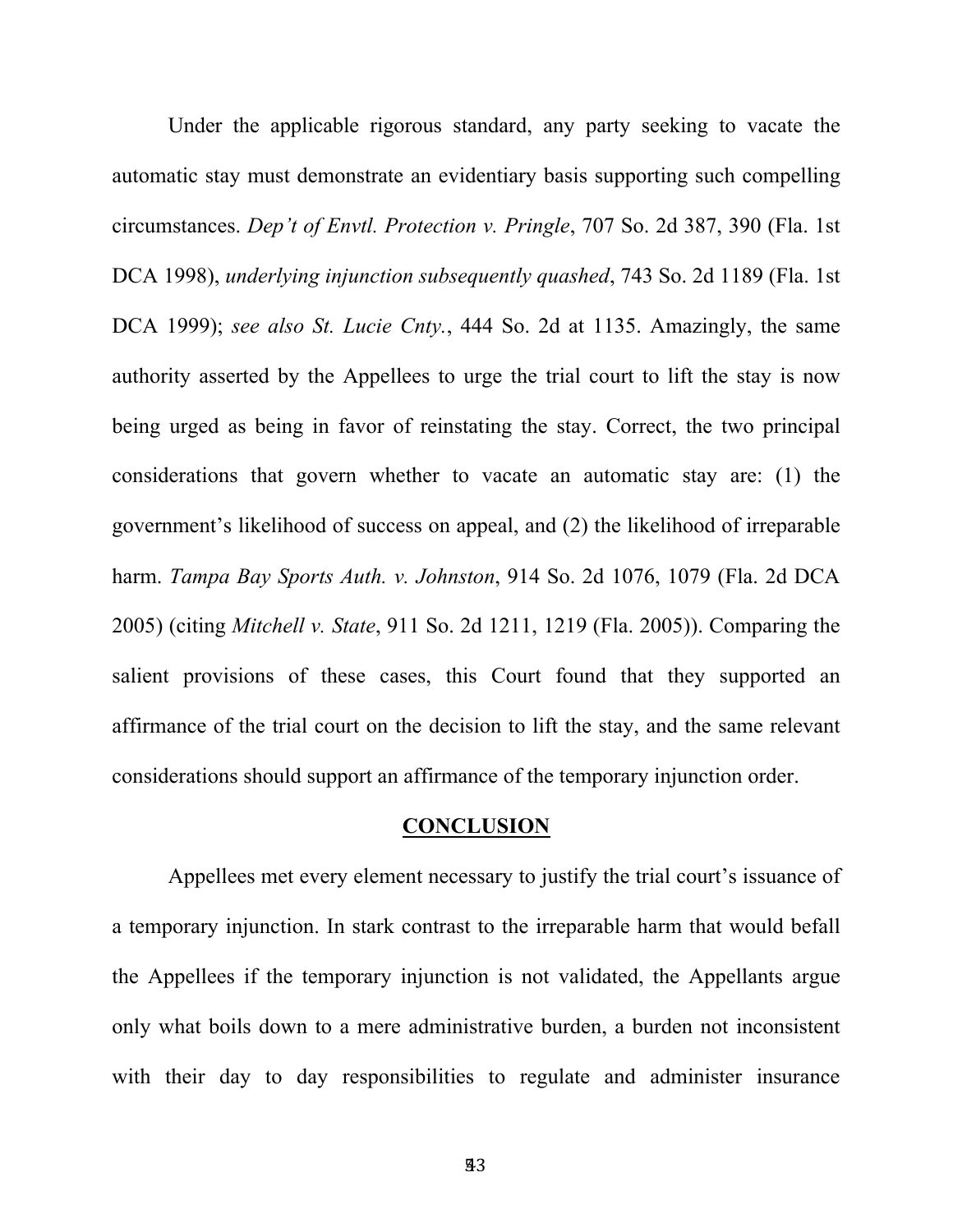companies writing policies in the State of Florida. The bottom line is that the Appellants' feigned "confusion" or failure to understand the scope of the temporary injunction has already been belied by the largest PIP carrier in the State. Therefore, for the foregoing reasons and points and authorities respectfully asserted herein, Appellees respectfully request that this Honorable Court affirm the trial court's entry of an Order for Temporary Injunction in this cause.

### **Respectfully Submitted, June 6, 2012**

| /s/ Luke C. Lirot                                     | /s/ Adam S. Levine                                 |
|-------------------------------------------------------|----------------------------------------------------|
| LUKE CHARLES LIROT, Esq.,                             | ADAM S. LEVINE, M.D., J.D.                         |
| Florida Bar No. 714836                                | Florida Bar No. 78288                              |
| Luke Charles Lirot, P.A.                              | Fl. Legal Adv. Group of Tampa Bay                  |
| 2240 Belleair Road, Suite 190                         | 1180 Gulf Boulevard, Suite 303                     |
| Clearwater, Florida 33764                             | Clearwater, Florida 33767                          |
| $(727)$ 536 – 2100 [Telephone]                        | $(727)$ 512 – 1969 [Telephone]                     |
| $(727)$ 536 – 2110 [Facsimile]                        | $(866)$ 242 – 4946 [Facsimile]                     |
| $luke2@lirotlaw.com$ [Primary E-mail]                 | $\alpha$ slevine $\omega$ msn.com [Primary E-mail] |
| $\overline{\text{jimmy}}$ @lirotlaw.com [Sec. E-mail] | <b>Co-Counsel for the Appellees</b>                |
| <b>Co-Counsel for the Appellees</b>                   |                                                    |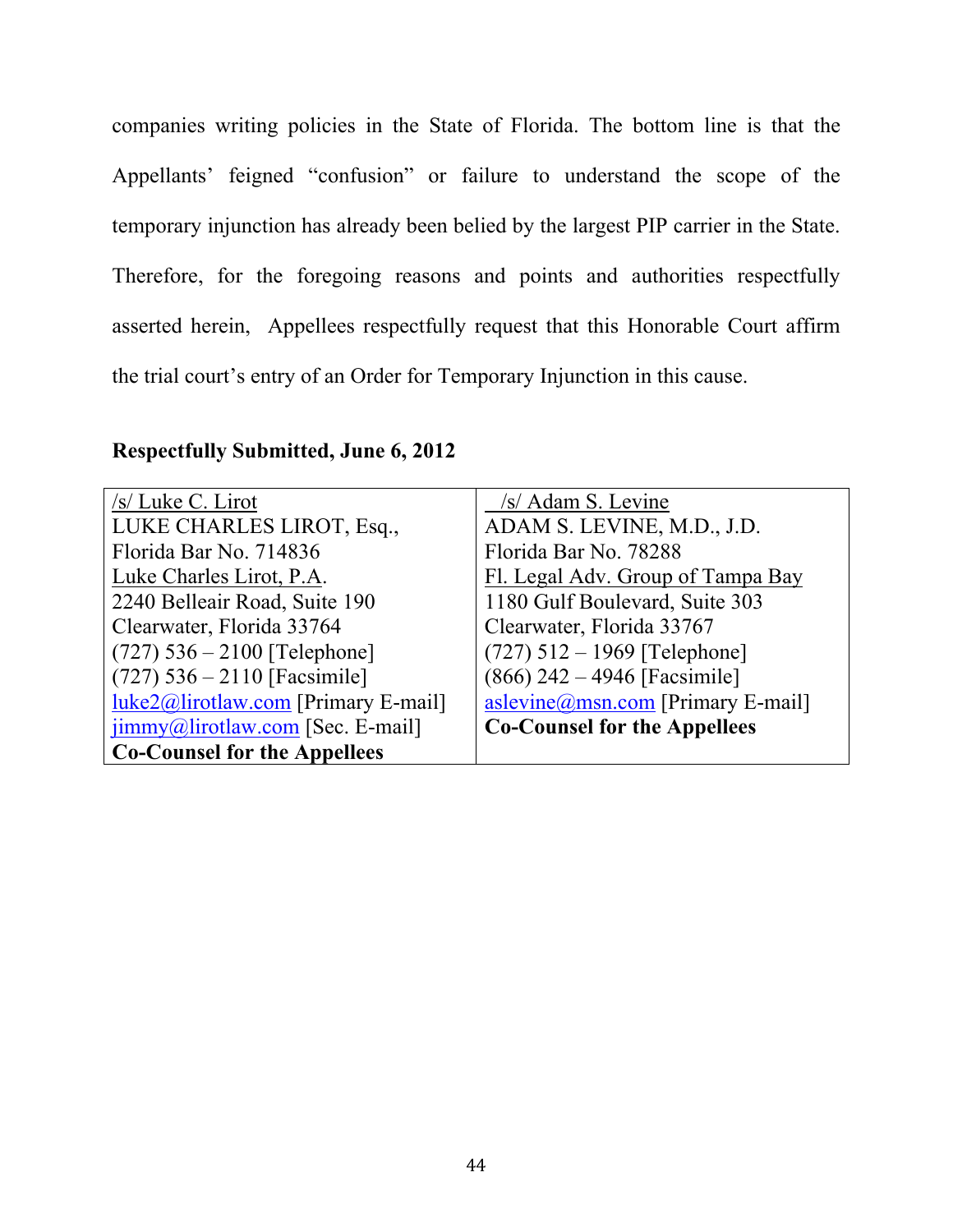# **CERTIFICATE OF SERVICE**

I hereby certify that a true and accurate copy of the foregoing was served by electronic mail on the individuals listed below on this 6th day of March 2013.

Counsel for the Appellants:

| C. Timothy Gray          | $\lim_{x \to \infty}$ and $\lim_{x \to \infty}$ and $\lim_{x \to \infty}$ |
|--------------------------|---------------------------------------------------------------------------|
| J. Bruce Culpepper       | bruce.culpepper@floir.com                                                 |
| Pamela Jo Bondi          | pam.bondi@myfloridalegal.com                                              |
| Allen Winsor             | allen.winsor@myfloridalegal.com                                           |
| Rachel Nordby            | rachel.nordby@myfloridalegal.com                                          |
| <b>Timothy Osterhaus</b> | timothy.osterhaus@myfloridalegal.com                                      |

### Amici:

| Theodore E. Karatinos | tedkaratinos@hbklawfirm.com                |
|-----------------------|--------------------------------------------|
| Katherine E. Giddings | katherine.giddings@akerman.com             |
| Nancy M. Wallace      | nancy.wallace@akerman.com                  |
| Marcy L. Aldrich      | marcy.aldrich@akerman.com                  |
| Martha Parramore      | martha.parramore@akerman.com               |
| Debra Atkinson        | debra.atkinson@akerman.com                 |
| Matthew C. Scarfone   | mscarfone@cftlaw.com                       |
| Maria Elena Abate     | mabate@cftlaw.com                          |
| Jessie L. Harrell     | $\frac{1}{2}$ iharrell@appellate-firm.com, |
|                       | filings@appellate-firm.com                 |
| Bryan S. Gowdy        | bgowdy@appellate-firm.com                  |

| /s/ Luke C. Lirot                                     | /s/ Adam S. Levine                  |
|-------------------------------------------------------|-------------------------------------|
| LUKE CHARLES LIROT, Esq.,                             | ADAM S. LEVINE, M.D., J.D.          |
| Florida Bar No. 714836                                | Florida Bar No. 78288               |
| Luke Charles Lirot, P.A.                              | Fl. Legal Adv. Group of Tampa Bay   |
| 2240 Belleair Road, Suite 190                         | 1180 Gulf Boulevard, Suite 303      |
| Clearwater, Florida 33764                             | Clearwater, Florida 33767           |
| $(727)$ 536 – 2100 [Telephone]                        | $(727)$ 512 – 1969 [Telephone]      |
| $(727)$ 536 – 2110 [Facsimile]                        | $(866)$ 242 – 4946 [Facsimile]      |
| $luke2@lirotlaw.com$ [Primary E-mail]                 | aslevine@msn.com [Primary E-mail]   |
| $\overline{\text{jimmy}}$ @lirotlaw.com [Sec. E-mail] | <b>Co-Counsel for the Appellees</b> |
| <b>Co-Counsel for the Appellees</b>                   |                                     |